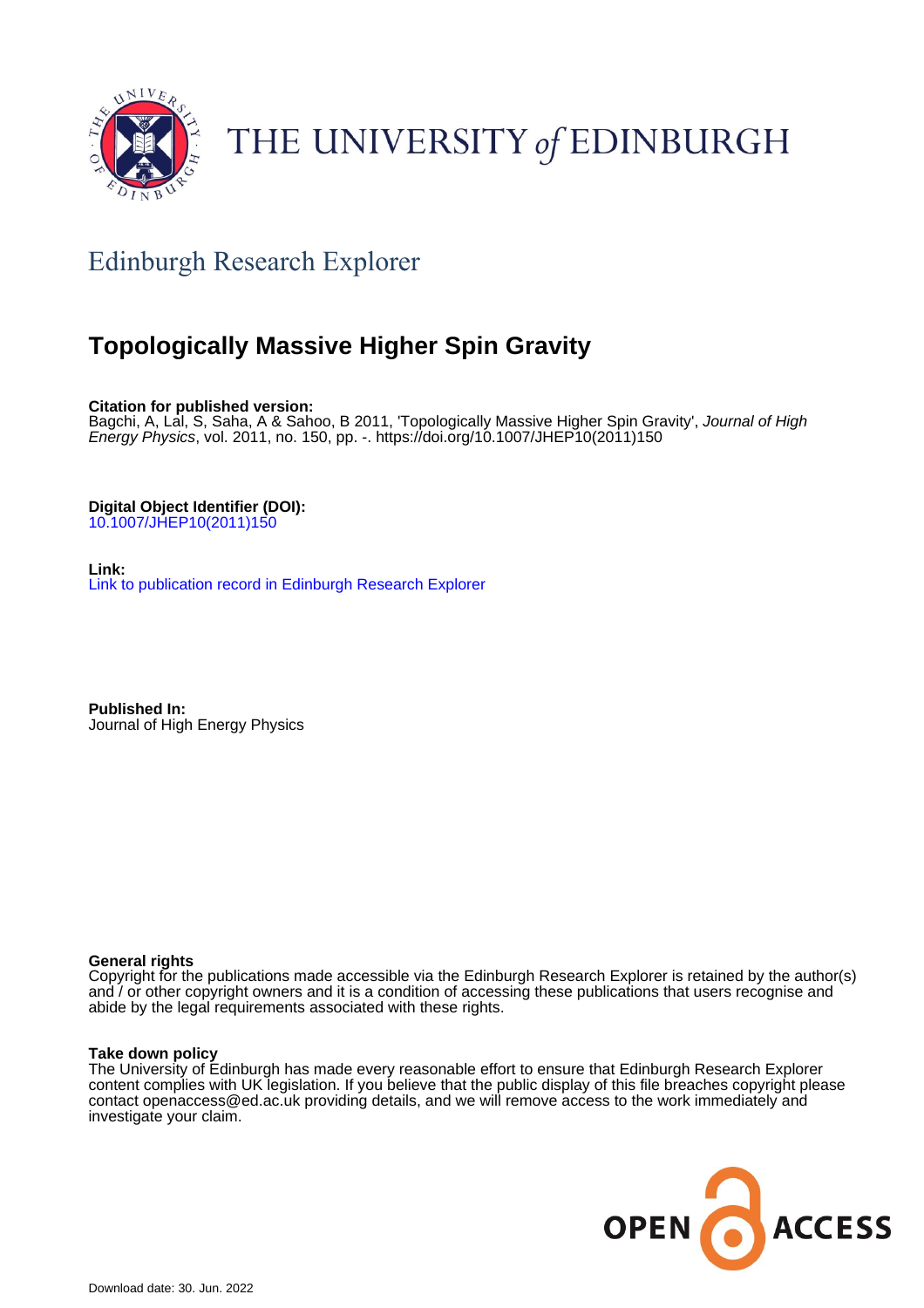## Topologically Massive Higher Spin Gravity

Arjun Bagchi<sup>1</sup>\*, Shailesh Lal<sup>2†</sup>, Arunabha Saha<sup>2‡</sup>, Bindusar Sahoo<sup>3§</sup>

<sup>1</sup> School of Mathematics, University of Edinburgh Edinburgh EH9 3JZ, UK.

<sup>2</sup>Harish-Chandra Research Institute, Chhatnag Road, Jhusi, Allahabad 211019, India.

3 ICTP, High Energy, Cosmology and Astroparticle Physics, Strada Costiera 11, 34151, Trieste, Italy.

Abstract: We look at the generalisation of topologically massive gravity (TMG) to higher spins, specifically spin-3. We find a special "chiral" point for the spin-three, analogous to the spin-two example, which actually coincides with the usual spin-two chiral point. But in contrast to usual TMG, there is the presence of a non-trivial trace and its logarithmic partner at the chiral point. The trace modes carry energy opposite in sign to the traceless modes. The logarithmic partner of the traceless mode carries negative energy indicating an instability at the chiral point. We make several comments on the asymptotic symmetry and its possible deformations at this chiral point and speculate on the higher spin generalisation of  $LCFT_2$  dual to the spin-3 massive gravity at the chiral point.

<sup>∗</sup>arjun DOT bagchi AT ed DOT ac DOT uk

<sup>†</sup> shailesh AT hri DOT res DOT in

<sup>‡</sup>arunabha AT hri DOT res DOT in

<sup>§</sup>bsahoo AT ictp DOT it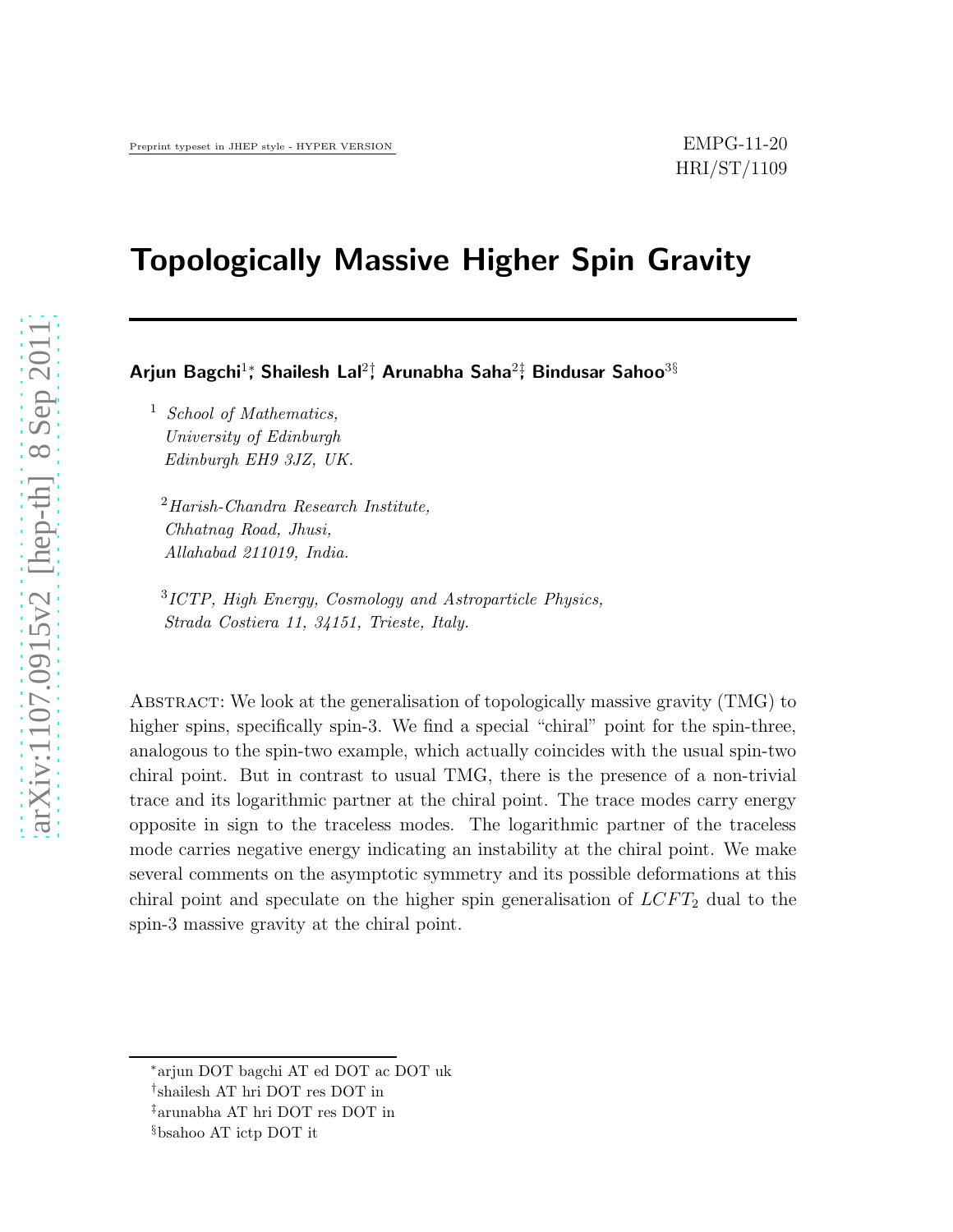## Contents

|    | 1. Introduction                                                                             | $\mathbf{1}$   |
|----|---------------------------------------------------------------------------------------------|----------------|
| 2. | Spin-3 fields in $AdS_3$ with a Chern Simons term                                           | $\overline{5}$ |
| 3. | Relation with Chern-Simons formulation of high spin gravity and<br>fixing the normalisation | $\overline{7}$ |
| 4. | Analysis of the linearised equations of motion                                              | 8              |
|    | Solving the linearised equations of motion<br>4.1                                           | 8              |
|    | Logarithmic modes at the chiral point<br>4.2                                                | 14             |
|    | Energy of the fluctuations<br>4.3                                                           | 16             |
|    | Residual gauge transformation<br>4.4                                                        | 19             |
| 5. | Asymptotic Symmetries and the Chiral Point                                                  | 21             |
|    | The $c = 0$ confusion<br>5.1                                                                | 21             |
|    | The solution<br>5.2                                                                         | 22             |
|    | Comments on other possible solutions<br>5.3                                                 | 23             |
| 6. | Conclusions and Future directions                                                           | 24             |
|    | A. Taking the isometry generator across symmetrised covariant deriva-                       |                |
|    | tives                                                                                       | $\bf{27}$      |
|    | B. Conjugate momenta of different modes                                                     | 28             |

## 1. Introduction

Gravity in three dimensions has long been a testing ground for constructing a theory of quantum gravity in higher dimensions. Although the actual solutions are quite different from say gravity in four dimensions, the three dimensional models have been instructive for the analysis of more conceptual problems like the role of topology and topology-change, the connections between different quantisation procedures. As is well known, the main difference of three dimensional gravity with higher dimensional gravity arises from the fact that there are no local degrees of freedom for gravity in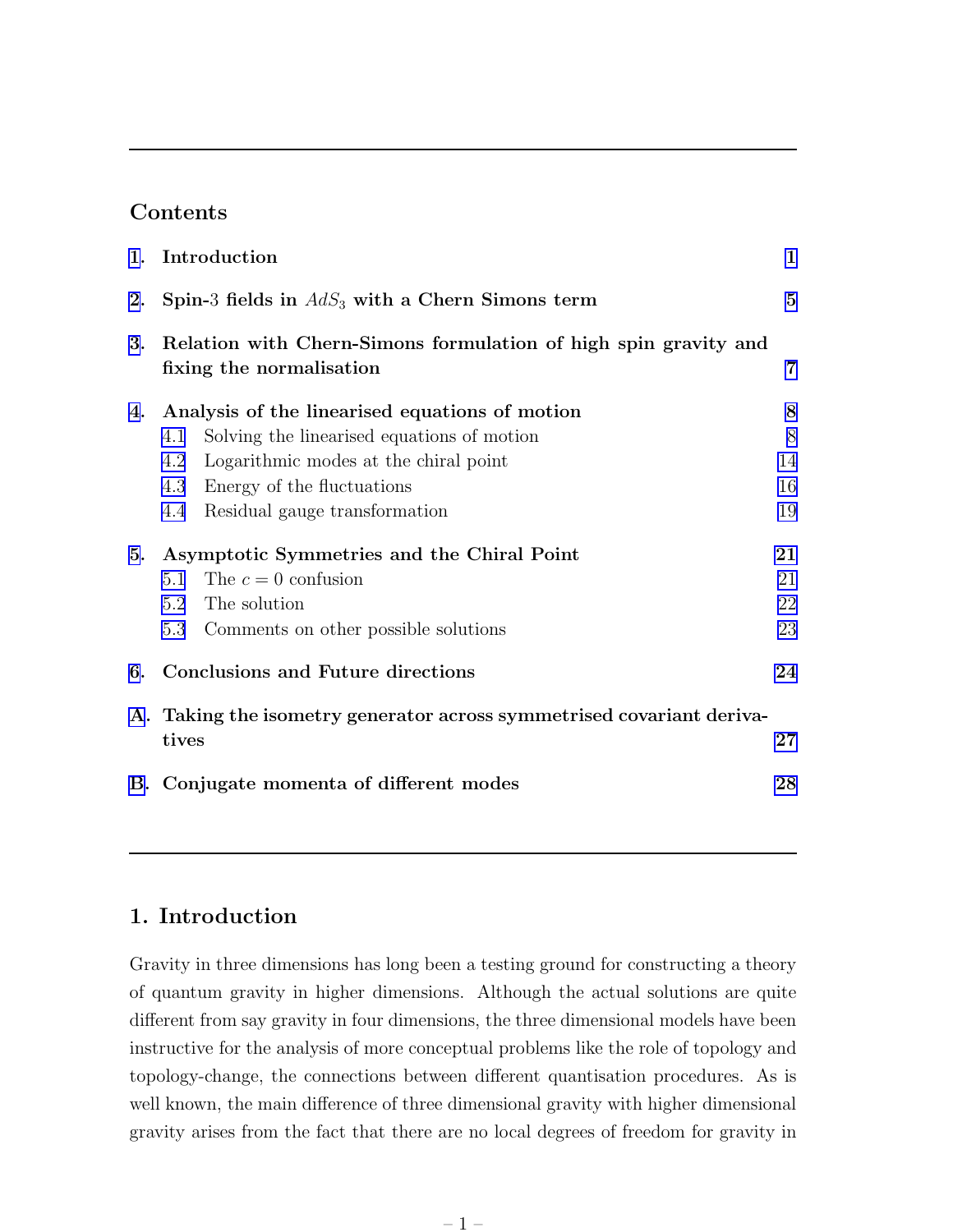<span id="page-3-0"></span>3d. There are no gravitational waves and curvature is concentrated at the locations of matter. For topologically trivial spacetimes, there are no gravitational degrees of freedom at all.

To make the dynamics of three dimensional gravity more like gravity in higher dimensions, one needs to restore local degrees of freedom. In 3d, there is the unique opportunity of adding a gravitational Chern-Simons term to the action which now becomes

$$
S_3 = S_{EH} + S_{CS} \tag{1.1}
$$

where 
$$
S_{EH} = \int d^3x \sqrt{-g}(R - 2\Lambda)
$$
 (1.2)

and 
$$
S_{CS} = \frac{1}{2\mu} \int d^3x \epsilon^{\mu\nu\rho} \left( \Gamma^{\sigma}_{\mu\lambda} \partial_{\nu} \Gamma^{\lambda}_{\rho\sigma} + \frac{2}{3} \Gamma^{\sigma}_{\mu\lambda} \Gamma^{\lambda}_{\nu\theta} \Gamma^{\theta}_{\rho\sigma} \right)
$$
(1.3)

The linearlised equations of motion of this theory are those of a massive scalar field. The existence of this massive excitation can also be traced to the effective interaction of static external sources where one finds a Yukawa attraction with interaction energies as expected for a massive scalar graviton. The theory is called topologically massive gravity [\[1](#page-31-0), [2](#page-31-0)]

Topologically massive gravity theories in three dimensions with a negative cosmological constant  $(\Lambda = -1/\ell^2)$  have been recently extensively studied in the context of AdS/CFT [\[3](#page-31-0)]. Without the Chern-Simons term, 3d gravity in AdS space has the additional feature of having black hole solutions[[4\]](#page-31-0). Now with the topological term, we have both black holes and propagating gravitons. For a generic value of the coefficient of the gravitational Chern-Simons term, the theory has been shown to be inconsistent: either the black hole or the gravitational waves have negative energy. It was conjectured in[[5\]](#page-31-0) that the theory becomes sensible at a special point where  $\mu\ell = 1$ . The authors claimed that the dual boundary CFT became a chiral CFT with one of the central charges vanishing  $(c<sub>L</sub> = 0)$ . This claim, however, was soon hotly contested [\[6](#page-31-0)] and in following works [\[7](#page-32-0)], topologically massive gravity at the chiral point was shown to be more generally dual to a logarithmic CFT. The energies of these logarithmic solutions were calculated and it was shown that these carried negative energy at the chiral point indicating an instability and the breakdown of the Chiral gravity conjecture. A more complete analysis based on techniques of holographic renormalisation showed that this claim was indeed justified [\[9](#page-32-0)]. It was discussed that the original chiral gravity conjecture might also hold in a limited sense when one can truncate the LCFT to a chiral CFT provided certain three-point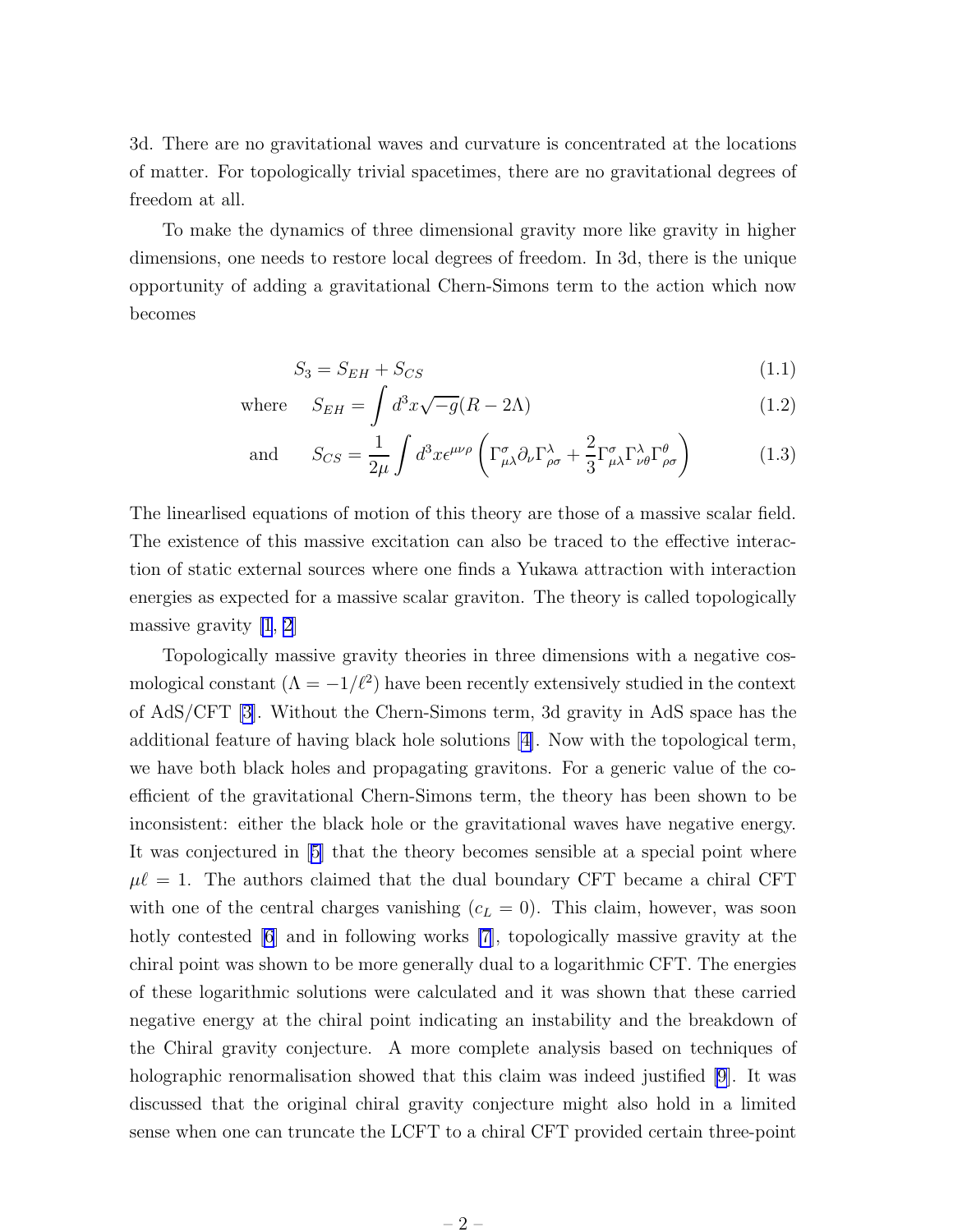functionsvanish  $<sup>1</sup>$ . Similar claims were also made in [[11\]](#page-32-0).</sup>

Higher-spin theories in  $AdS_3$  have been the subject of active interest recently. Unlike their higher-dimensional cousins, they admit a truncation to an arbitrary maximal spin  $N$ , rather than involving the customary infinite tower of higher-spin fields. Also, like gravity, they possess no propagating degrees of freedom (see, for example,[[13\]](#page-32-0) or[[16\]](#page-32-0)). The asymptotic symmetry structure for theories with higher spinin AdS have been examined in  $[12, 13]$  $[12, 13]$  (see also the recent work  $[14]$ ). The authors find that a Brown-Henneaux [\[15](#page-32-0)] like analysis for a theory with maximal spin-N in the bulk yields a  $W_N$  asymptotic symmetry algebra. For the spin-3 example, this is the non-linear classical  $W_3$  algebra. This has been tested at the one-loop level in[[16](#page-32-0)], using the techniques developed in [\[17](#page-32-0)]. Finally, this lead to the proposal of a duality between a family of higher-spin theories in  $AdS_3$  and  $W_N$  minimal models in the large  $N$  limit in [\[18\]](#page-32-0), which has subsequently been checked in [\[19](#page-32-0)].

Motivated by the features of topologically massive gravity recounted previously, a natural question to ask is what happens when these higher-spin theories are similarly deformed by the addition of a Chern-Simons term. In this paper, we initiate a study of these issues by considering the effect of parity violating, three-derivative terms added to the quadratic action of spin-3 Fronsdal fields in  $AdS<sub>3</sub>$ . These are the spin-3 analogues of the linearisation of the gravitational Chern-Simons term described in ([1.3\)](#page-3-0), and we shall continue to refer to them as "Chern-Simons" terms.

The outline of the paper is as follows: we start out in Sec.[2](#page-6-0) by constructing the curved space analogue of the action for massive gravity coupled to higher spin modes in [\[21](#page-33-0)]. The equations of motion are derived from there. After relating the coefficient of the spin-three "Chern-Simons" term to the spin-two term in Sec[.3](#page-8-0) by looking at the frame-like formulation, we enter a detailed analysis of the equations of motion in Sec[.4](#page-9-0).

Here in Sec.[4](#page-9-0), following a strategy similar to the spin-two case, we first rewrite the equations in terms of three commuting differential operators. At the chiral point, two of these operators become identical indicating an inadequacy of the basis of solutions and thereby necessitating the existence of a logarithmic solution. We solve the equations of motion explicitly. We find that unlike the spin-2 counterpart, the trace of the spin-3 cannot be generically set to zero and will be responsible for giving rise to non-trivial solutions in the bulk which carry a trace, in addition to the traceless mode. We also construct the logarithmic solutions corresponding to both

<sup>&</sup>lt;sup>1</sup>The existence of such a truncation only shows that a set of operators of the LCFT form a closed sub-sector, not that this sub-sector has a dual of its own [\[9](#page-32-0)].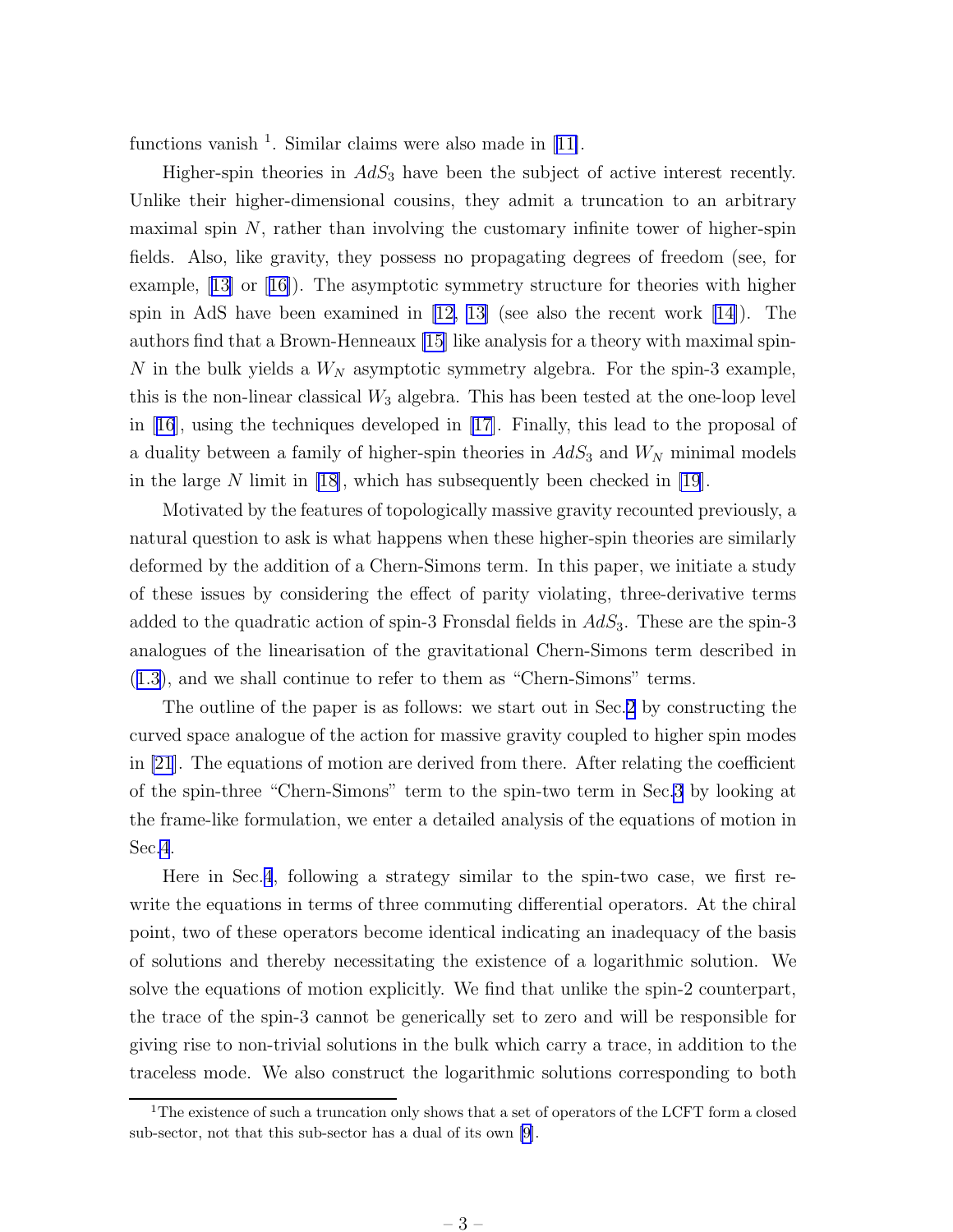the trace and traceless mode. We compute energies for all the solutions. Away from the chiral point, the massive traceless mode carries negative energy, making this a generalisation of the spin-two example. The novelty in our analysis is the existence of the trace mode. The massive trace mode carries positive energy away from the chiral point and is not a gauge artefact. At the chiral point, both the traceless and the trace mode have zero energy. The logarithmic partner of the trace mode at the chiral point carries positive energy whereas the logarithmic partner of the traceless mode has negative energy indicating an instability similar to the case of the spin-two example. We also show that massless branch solutions, and hence massive branch solutions at the chiral point, can be gauged away by appropriate choice of residual gauge transformation. This along with the fact that left branch and massive branch solutions carry zero energy at the chiral point suggests that these can be regarded as being gauge equivalent to vacuum. But the logarithmic branch solutions are not pure gauge and the negative energy for the logarithmic partner of the traceless mode is a genuine instability in the bulk, similar to the spin-2 example. Apart from all this we find a peculiar "resonant" behaviour for the trace modes at  $\mu\ell = \frac{1}{2}$  $\frac{1}{2}$ , which needs some understanding from the CFT perspective.

In Sec[.5,](#page-22-0) we make several comments on the nature of the asymptotic symmetry with the gravitational Chern-Simons term. At the chiral limit, we argue that the natural symmetry algebra to look at is a contraction of the  $W_3$  algebra which essentially reduces to the Virasoro algebra. We comment on other possible realisations at this limit. We end in Sec[.6](#page-25-0) with discussions and comments and directions of future work. A couple of appendices list some detailed calculations omitted from the main text.

#### Note Added:

While this work was being readied for submission, the paper[[20](#page-33-0)] was posted on the arXiv which has some overlap with the present paper. There are some important differences, however. Unlike in[[20\]](#page-33-0) we find additional physical spin-one modes (the trace of the spin-three field) that need to be accounted for<sup>2</sup> . The analysis of the spin-3 traceless mode is in agreement with [\[20](#page-33-0)]. In addition, we also construct all

<sup>2</sup>We note that similar trace modes were found in the flat-space analysis of Deser and Damour [\[21](#page-33-0)] that we shall shortly come to. These (with an appropriate sign convention for the action) were interpreted as ghost-like excitations. But as we will see later, as per our sign convention of the action (which is required for the positivity of energy of BTZ black holes [\[5](#page-31-0)]), these modes carry positive energy and hence cannot be ghost like. On the contrary the traceless modes will carry negative energy and will be ghost-like.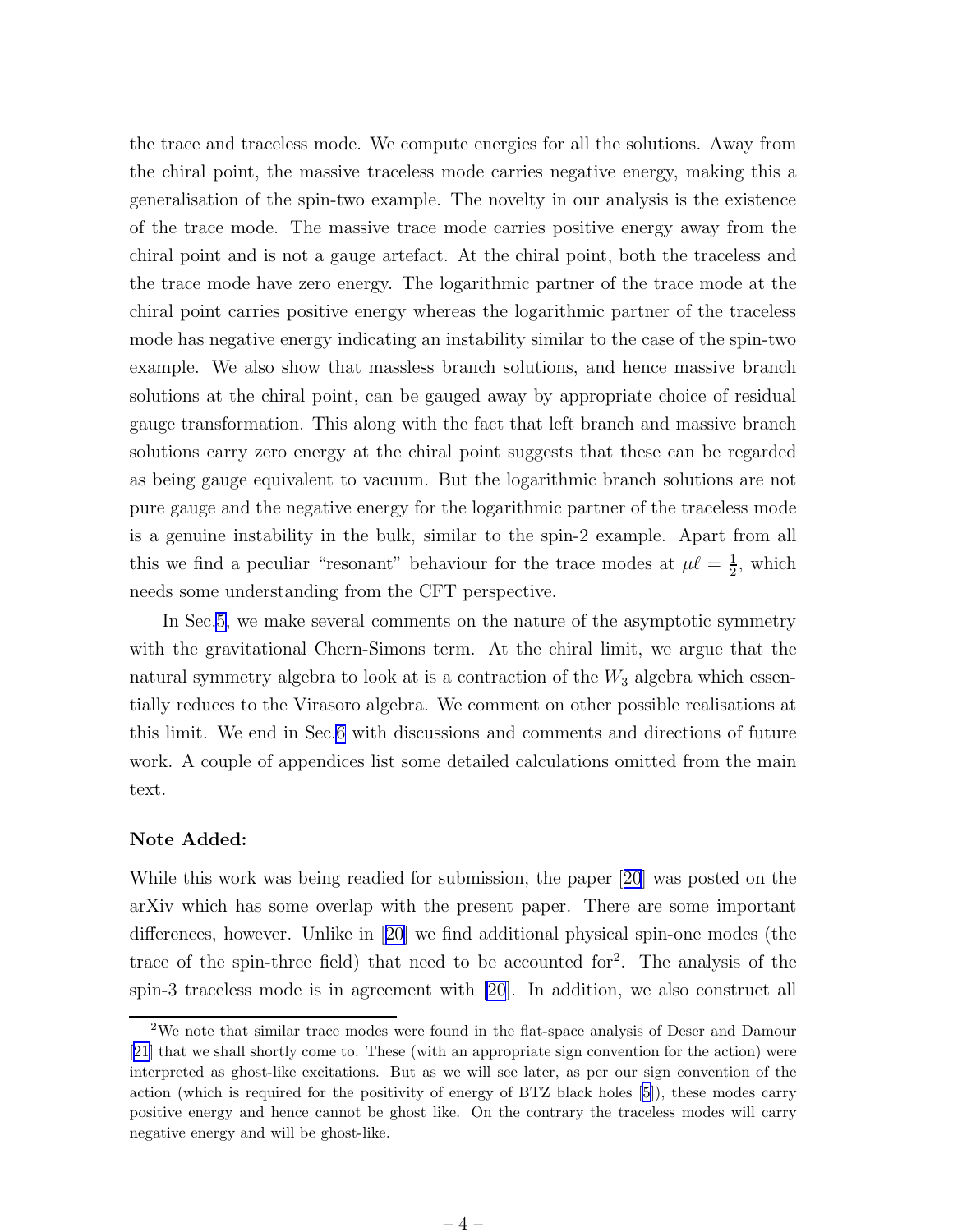<span id="page-6-0"></span>logarithmic solutions and compute their energies and have a different proposal for the asymptotic symmetry algebra.

## 2. Spin-3 fields in  $AdS_3$  with a Chern Simons term

We begin by reviewing the linearised action for spin-3 Fronsdal fields<sup>3</sup> with a Chern-Simons term in flat space [\[21](#page-33-0)] (see also the related work [\[22](#page-33-0)]). The Fronsdal operator  $\mathcal F$  for the spin-3 field is given by

$$
\mathcal{F}_{MNP}[\phi] = \partial^2 \phi_{MNP} - \partial_{(M} \partial^A \phi_{NP)A} + \partial_{(M} \partial_N \phi_{P)A}{}^A,
$$
\n(2.1)

where the brackets denote the sum of the minimal number of terms necessary to have complete symmetrisation in the enclosed indices without any overall normalisation factor. We then define the tensor  $G_{MNP}$  by

$$
G_{MNP} = \mathcal{F}_{MNP} - \frac{1}{2} \eta_{(MN} \mathcal{F}_{P)A}{}^{A}.
$$
\n(2.2)

It was shown in[[21\]](#page-33-0) that the most general action with up to three derivatives and parity violating terms could be written as

$$
S\left[\phi\right] = \frac{1}{2} \int d^3x \phi^{MNP} G_{MNP} + \frac{1}{2\mu'} \int d^3x \phi^{MNP} \epsilon_{QR(M} \partial^Q G^R{}_{NP)} \tag{2.3}
$$

The two terms appearing in this action are each invariant under the gauge transformation

$$
\phi_{MNP} \mapsto \phi_{MNP} + \partial_{(M}\xi_{NP)},\tag{2.4}
$$

where  $\xi$  is a traceless symmetric rank two tensor. The first term is just the usual Fronsdal action for massless spin-3 fields[[23\]](#page-33-0), while the second term is the linearised Chern-Simons term.

In this paper, we will study the covariantisation of this action to  $AdS_3$ . To do so, we minimally couple the background gravity to the spin-3 fluctuation by promoting all partial derivatives to covariant derivatives, and demanding invariance under the gauge transformations<sup>4</sup>

$$
\phi_{MNP} \mapsto \phi_{MNP} + \nabla_{(M\zeta_{NP})},\tag{2.5}
$$

<sup>3</sup>We remind the reader that these fields are completely symmetric rank-3 tensors. The usual double-tracelessness constraint would not play a role before the introduction of spin-4 fields.

<sup>&</sup>lt;sup>4</sup>In going from flat space to  $AdS_3$ , in addition to changing partial derivatives to covariant derivatives in (2.1), we have to multiply the last term by a factor of  $\frac{1}{2}$  so that we are consistent with our earlier convention of symmetrisation. With partial derivatives, the last term will have a minimum of three terms whereas with covariant derivatives, it will have six terms, because covariant derivatives do not commute.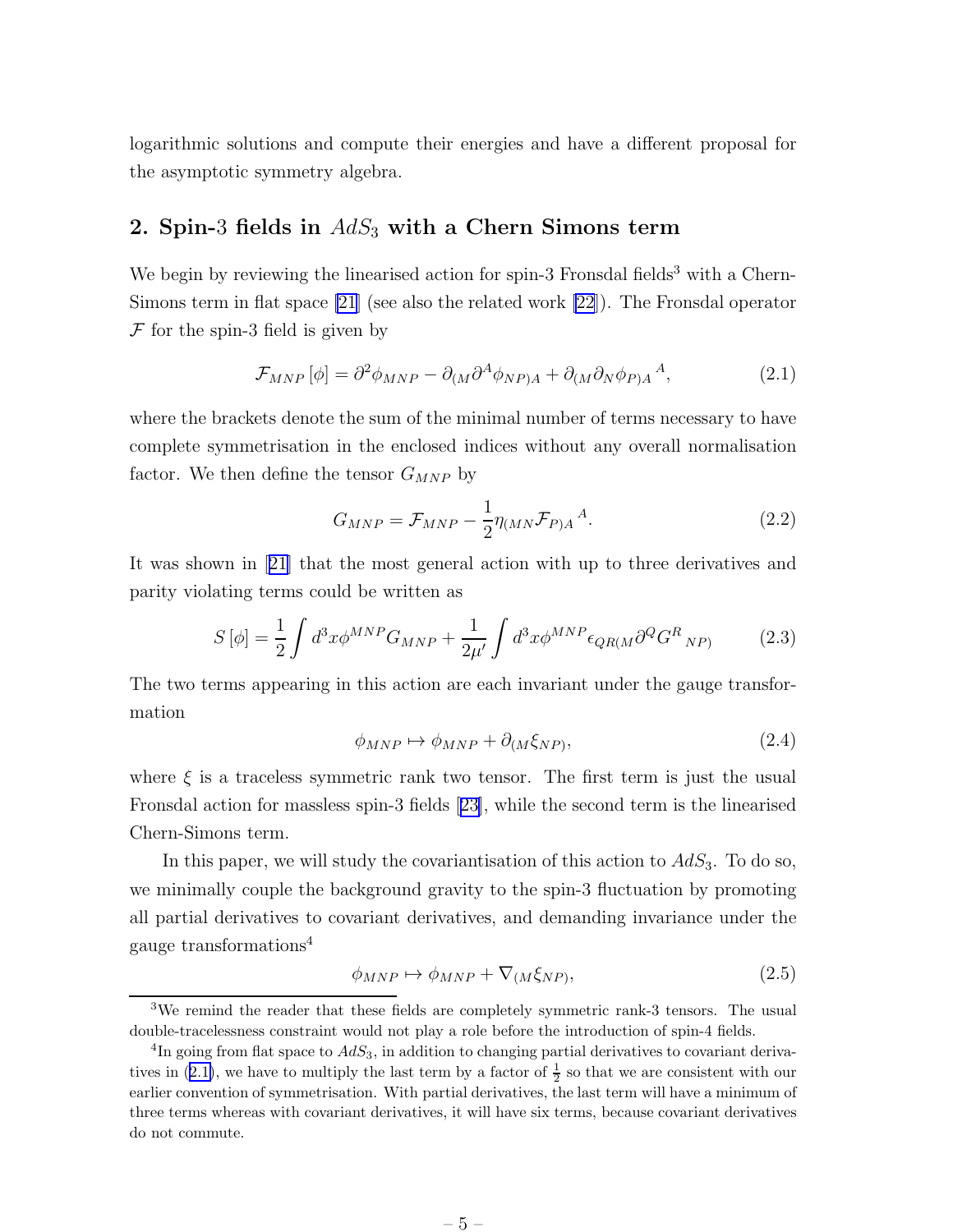<span id="page-7-0"></span>where  $\nabla$  is the covariant derivative defined using the background  $AdS_3$  connection. To construct the AdS generalisation of [\(2.3](#page-6-0)), it is helpful to recollect what happens in the case where there is no topological term, i.e. the covariantisation of the Fronsdal action. As reviewed for example in [\[13\]](#page-32-0), the Fronsdal operator [\(2.1](#page-6-0)) (defined now with covariant derivatives instead of partial derivates) is no longer invariant under thegauge transformation ([2.5\)](#page-6-0), what is invariant (for the spin-3 field in  $AdS_3$ ) is the combination [\[24](#page-33-0)]

$$
\tilde{\mathcal{F}}_{MNP} = \mathcal{F}_{MNP} - \frac{2}{\ell^2} g_{(MN}\phi_{P)A}{}^A,
$$
\n(2.6)

and if we now define

$$
G_{MNP} = \tilde{\mathcal{F}}_{MNP} - \frac{1}{2} g_{(MN} \tilde{\mathcal{F}}_{P)A}{}^{A}, \qquad (2.7)
$$

the gauge invariant Fronsdal action is given by [\[24](#page-33-0)]

$$
S\left[\phi\right] = \frac{1}{2} \int d^3x \sqrt{-g} \phi^{MNP} G_{MNP}.\tag{2.8}
$$

It turns out that the case with the Chern-Simons terms is essentially similar. The gauge invariant action is given by

$$
S\left[\phi\right] = \frac{1}{2} \int d^3x \sqrt{-g} \phi^{MNP} G_{MNP} + \frac{1}{2\mu'} \int d^3x \sqrt{-g} \phi^{MNP} \varepsilon_{QR(M} \nabla^Q G^R{}_{NP)}, \quad (2.9)
$$

where  $G_{MNP}$  is now defined through (2.7), and

$$
\varepsilon^{MNP} \equiv \frac{1}{\sqrt{-g}} \epsilon^{MNP}.
$$
\n(2.10)

We remind the reader that  $\varepsilon^{MNP}$  is a tensor and all indices are raised and lowered by the background metric. We can write the above action more compactly by defining

$$
\hat{\mathcal{F}}_{MNP} = \tilde{\mathcal{F}}_{MNP} + \frac{1}{\mu'} \varepsilon_{QR(M} \nabla^Q \tilde{\mathcal{F}}^R{}_{NP)},\tag{2.11}
$$

in terms of which the action becomes

$$
S\left[\phi\right] = \frac{1}{2} \int d^3x \sqrt{-g} \phi^{MNP} \left(\hat{\mathcal{F}}_{MNP} - \frac{1}{2} g_{(MN}\hat{\mathcal{F}}_{P)}\right). \tag{2.12}
$$

One may further show that this action gives rise to the equations of motion

$$
\mathcal{D}^{(M)}\tilde{\mathcal{F}}_{MNP} \equiv \hat{\mathcal{F}}_{MNP} = \tilde{\mathcal{F}}_{MNP} + \frac{1}{\mu'} \varepsilon_{QR(M} \nabla^Q \tilde{\mathcal{F}}_{NP)}^R = 0.
$$
 (2.13)

Alternatively, one could have started with constructing the most general parity violating, three derivative equations of motion for  $\phi_{MNP}$  in flat space in three dimensions consistent with the gauge invariance([2.4\)](#page-6-0), and attempted a covariantisation to AdS.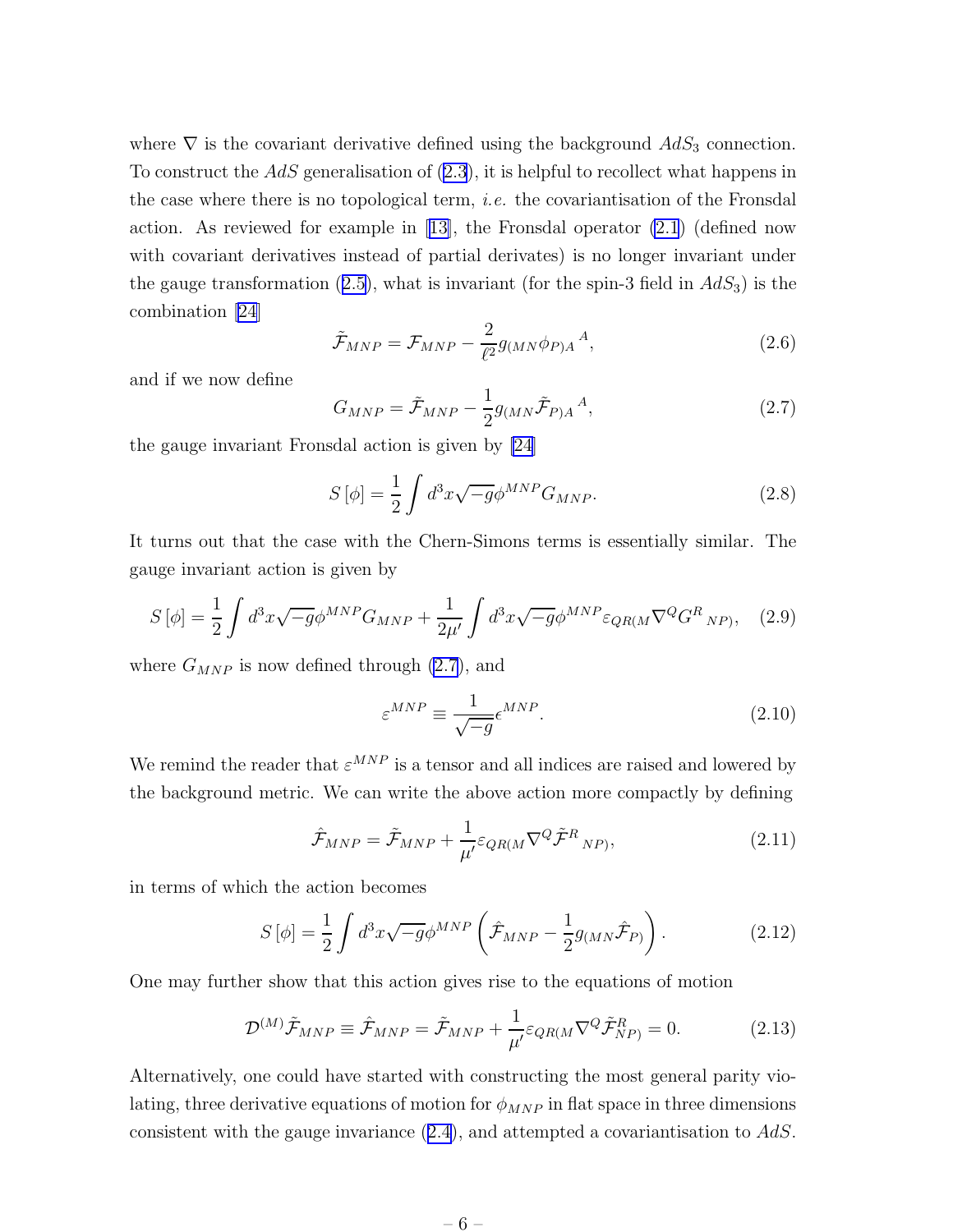<span id="page-8-0"></span>We had initially followed this procedure and obtained identical results. In the above equations, however, the coefficient  $\mu'$  is arbitrary and is not fixed by the gauge invariant structure. In the next section, we will look at the relation of our action with the  $SL(3, R) \times SL(3, R)$  Chern-Simons formulation of spin-3 gravity [\[13](#page-32-0)] with unequal levels and obtain the relation of  $\mu'$  with the coefficient of gravitational Chern-Simons term  $\mu$ , given in terms of the left and right levels  $a<sub>L</sub>$  and  $a<sub>R</sub>$  as,

$$
\frac{a_L - a_R}{2} = \frac{1}{\mu}.\tag{2.14}
$$

## 3. Relation with Chern-Simons formulation of high spin gravity and fixing the normalisation

It has been observed in[[12](#page-32-0), [13\]](#page-32-0) that higher spin gravity in three dimensions can have a Chern-Simons formulation. The levels of the Chern-Simons action in [[12](#page-32-0), [13\]](#page-32-0), were taken to be equal and hence it produced only the higher-spin extension of Einstein gravity. Since it is known that if we take unequal levels of the Chern-Simons action in pure gravity and impose the torsion constraints, we get parity violating Chern-Simons term and the action becomes that of a topologically massive gravity. We should also be able to do the same for spin-3 massive gravity by taking unequal levels of the Chern-Simons terms. After taking unequal levels for the  $SL(3, R) \times SL(3, R)$ Chern-Simons action in[[13](#page-32-0)], and imposing the torsion constraints, we arrive at the following action

$$
S = \frac{1}{8\pi G} \int e^a \wedge \left( d\omega_a + \frac{1}{2} \epsilon_{abc} \omega^b \wedge \omega^c - 2\sigma \epsilon_{abc} \omega^{bd} \wedge \omega_d^c \right)
$$
  
-  $2\sigma e^{ab} \wedge \left( d\omega_{ab} + 2\epsilon_{cda} \omega^c \wedge \omega_b^d \right) + \frac{1}{6l^2} \epsilon_{abc} \left( e^a \wedge e^b \wedge e^c - 12\sigma e^a \wedge e^{bd} \wedge e_d^c \right)$   
+  $\frac{1}{\mu} \int \omega^a \wedge d\omega_a + \frac{1}{3} \epsilon_{abc} \omega^a \wedge \omega^b \wedge \omega^c - 2\sigma \omega^{ab} \wedge d\omega_{ab} - 4\sigma \epsilon_{abc} \omega^a \wedge \omega^b{}_d \wedge \omega^{dc}.$  (3.1)

Subject to the torsion constraint

$$
de^{a} + \epsilon^{abc}\omega_{b} \wedge e_{c} - 4\sigma \epsilon^{abc} e_{bd} \wedge \omega^{d}_{c} = 0,
$$
  
\n
$$
de^{ab} + \epsilon^{cd(a}\omega_{c} \wedge e_{d}^{b)} + \epsilon^{cd(a}e_{c} \wedge \omega_{d}^{b)} = 0.
$$
\n(3.2)

This is the full non-linear action for spin-3 massive gravity. But since we are interested in linearised equations of motion, we can expand this action around  $AdS_3$ background

$$
\bar{e}^a = e^a_{AdS}, \quad \bar{e}^{ab} = 0. \tag{3.3}
$$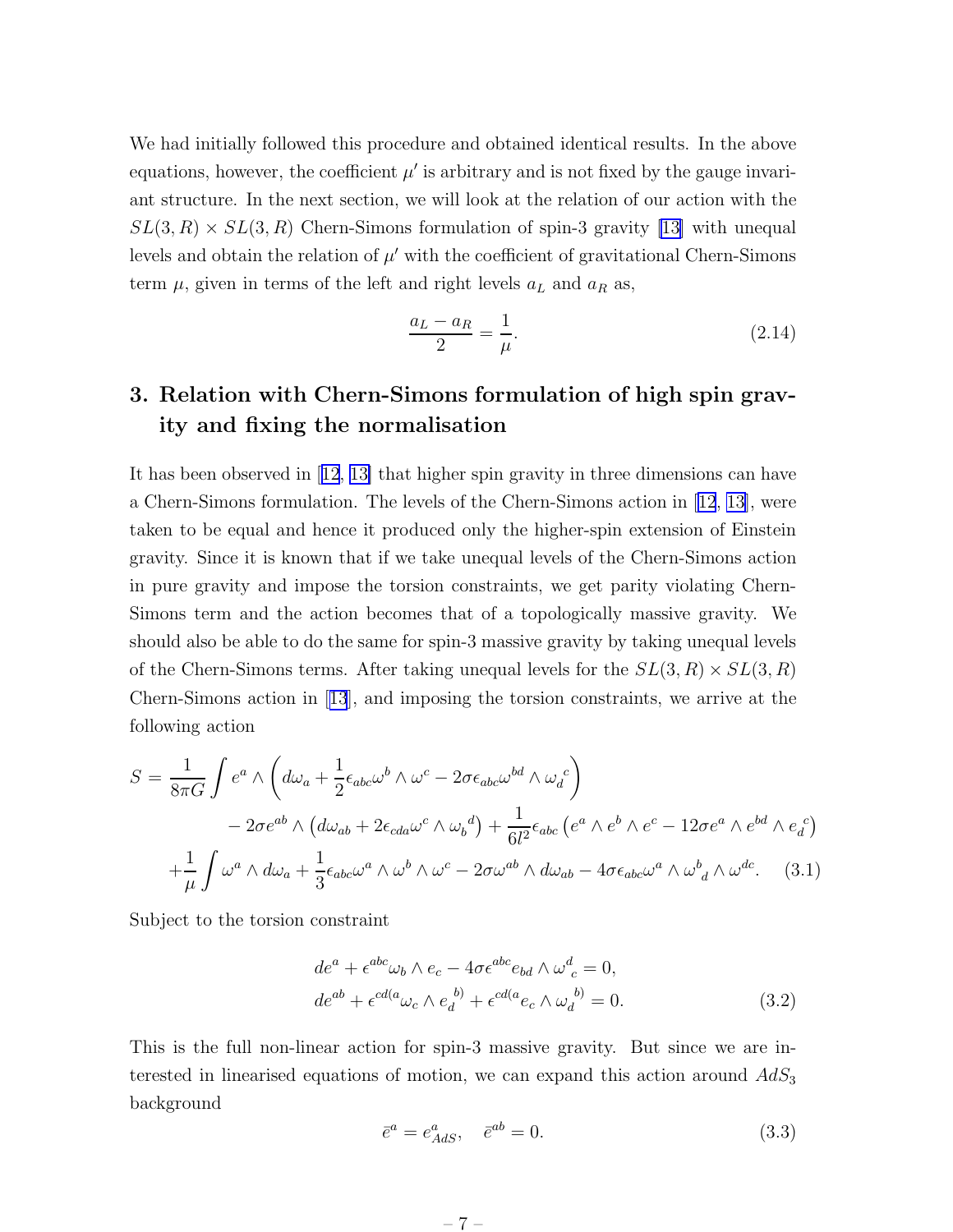<span id="page-9-0"></span>And then take linearised fluctuations  $h_M^a$  and  $h_M^{ab}$  around this background. And finally we should be able to write everything in terms of the physical Fronsdal fields  $h_{MN}$  and  $\phi_{MNP}$ , defined as

$$
\tilde{h}_{MN} = \frac{1}{2} \bar{e}_{(M}^a h_{N)a}, \n\phi_{MNP} = \frac{1}{3} \bar{e}_{(M}^a \bar{e}_N^b h_{P)ab}.
$$
\n(3.4)

The above action [\(3.1](#page-8-0)) is, however, given in terms of the frame fields

$$
h_{MN} = \bar{e}_M^a h_{Na},
$$
  
\n
$$
h_{MNP} = \bar{e}_M^a \bar{e}_N^b h_{Pab}.
$$
\n(3.5)

The frame fields has an additional  $\Lambda$  gauge symmetry [\[13\]](#page-32-0) which can be gauge fixed to write down the entire action in terms of the physical Fronsdal fields (3.4).

If one is able to successfully implement the programme, one should arrive at the action [\(2.12\)](#page-7-0), since the structure is completely determined by gauge invariance. Since we already have the action, we will bypass the complete programme and just use the Chern-Simons formulation to fix the normalisation of the coefficient  $\mu'$ . For that it is sufficient to find the coefficient of some simple terms. Hence, we use the action ([3.1\)](#page-8-0), to find the coefficients of  $\phi^{MNP} \nabla^2 \phi_{MNP}$  and  $\phi^{MNP} \epsilon_{QRM} \nabla^Q \nabla^2 \phi_{NP}^R$ . These coefficients can be found after a simple exercise and the quadratic action is

$$
S = \frac{1}{2} \int \sqrt{-g} \left( \phi^{MNP} \nabla^2 \phi_{MNP} + \frac{1}{2\mu} \phi^{MNP} \epsilon_{QRM} \nabla^Q \nabla^2 \phi_{NP}^R + \cdots \right). \tag{3.6}
$$

Here we have used  $\frac{1}{16\pi G} = 1$  and  $2\sigma = -1$ . Comparing the coefficients of the above termsto the coefficient of similar terms in  $(2.12)$  $(2.12)$ , we see that,  $\mu$  and  $\mu'$  are related by

$$
\mu' = 6\mu. \tag{3.7}
$$

### 4. Analysis of the linearised equations of motion

#### 4.1 Solving the linearised equations of motion

In this section, we will analyse the linearised equations of motion([2.13\)](#page-7-0). We wish to cast this equation in a form  $\mathcal{D}^{(M)}\mathcal{D}^{(L)}\mathcal{D}^{(R)}\phi_{MNP} = 0$  for three commuting differential operators  $\mathcal{D}^{(M)}$ ,  $\mathcal{D}^{(L)}$  and  $\mathcal{D}^{(R)}$ .  $\mathcal{D}^{(M)}$  is defined in [\(2.13\)](#page-7-0). So we have to put  $\tilde{\mathcal{F}}_{MNF}$ ([2.6\)](#page-7-0) into the form  $\mathcal{D}^{(L)}\mathcal{D}^{(R)}\phi_{MNP}$ . Note that generically this cannot be done. One has to do a suitable field redefinition and use a suitable gauge condition to be able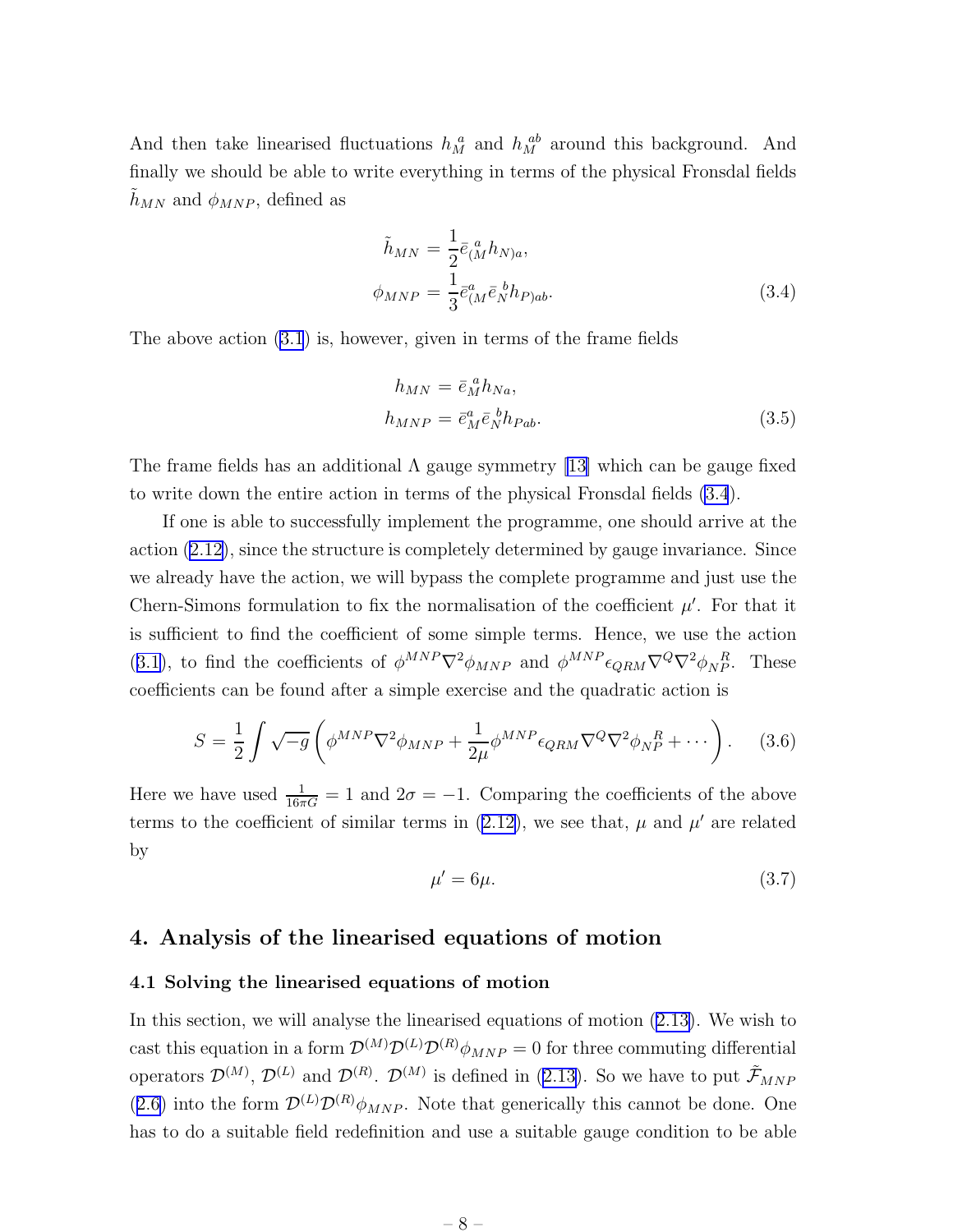<span id="page-10-0"></span>to do it. After a careful analysis, one finds that there is a unique field redefinition and gauge condition which solves the above purpose. They are

$$
\phi_{MNP} = \tilde{\phi}_{MNP} - \frac{1}{9} g_{(MN}\tilde{\phi}_{P)},
$$
  

$$
\nabla^Q \tilde{\phi}_{QMN} = \frac{1}{2} \nabla_{(M} \tilde{\phi}_{N)}.
$$
 (4.1)

Using this field redefinition and gauge condition, we get

$$
\tilde{\mathcal{F}}_{MNP} = \nabla^2 \tilde{\phi}_{MNP} - \frac{1}{6} \nabla_{(M} \nabla_N \tilde{\phi}_P) - \frac{8}{9l^2} g_{(MN} \tilde{\phi}_P) - \frac{1}{9} \nabla^2 \tilde{\phi}_{(M} g_{NP)} + \frac{1}{9} g_{(MN} \nabla_P) \nabla^Q \tilde{\phi}_Q. \tag{4.2}
$$

One can further see that this  $\tilde{\mathcal{F}}_{MNP}$  can be cast into the desired form as

$$
\tilde{\mathcal{F}}_{MNP} = -\frac{4}{\ell^2} \mathcal{D}^{(R)} \mathcal{D}^{(L)} \tilde{\phi}_{MNP},\tag{4.3}
$$

where  $\mathcal{D}^{(R)}$  and  $\mathcal{D}^{(L)}$  are defined as

$$
\mathcal{D}^{(L)}\tilde{\phi}_{MNP} = \tilde{\phi}_{MNP} + \frac{\ell}{6} \varepsilon^{QR}{}_{(M|} \nabla_Q \tilde{\phi}_{R|NP)},
$$
  

$$
\mathcal{D}^{(R)}\phi_{MNP} = \tilde{\phi}_{MNP} - \frac{\ell}{6} \varepsilon^{QR}{}_{(M|} \nabla_Q \tilde{\phi}_{R|NP}).
$$
\n(4.4)

Now, putting this together with [\(2.13\)](#page-7-0), our equations of motion become

$$
\mathcal{D}^{(M)}\mathcal{D}^{(L)}\mathcal{D}^{(R)}\tilde{\phi}_{MNP} = 0.
$$
\n(4.5)

One can also check that  $\mathcal{D}^{(M)}$ ,  $\mathcal{D}^{(L)}$  and  $\mathcal{D}^{(R)}$  are three sets of mutually commuting operators. The superscripts  $(M)$ ,  $(L)$  and  $(R)$  stand for massive, left moving and right moving branches, respectively. Taking trace of the equation (4.5) and contracting it with  $\nabla^M$ , one finds that

$$
\nabla^M \tilde{\phi}_M = 0 \tag{4.6}
$$

However, we see that we do not get any tracelessness constraint from the equation of motion and we will soon see that the trace will be responsible for giving rise to some non-trivial solutions to the equation of motion.

Let us now try to solve for the massive branch. We can obtain the left moving and right moving solution from this by putting  $\mu \ell = 1$  and  $\mu \ell = -1$  respectively. The massive branch equation is

$$
\mathcal{D}^{(M)}\tilde{\phi}_{MNP} = 0,\t\t(4.7)
$$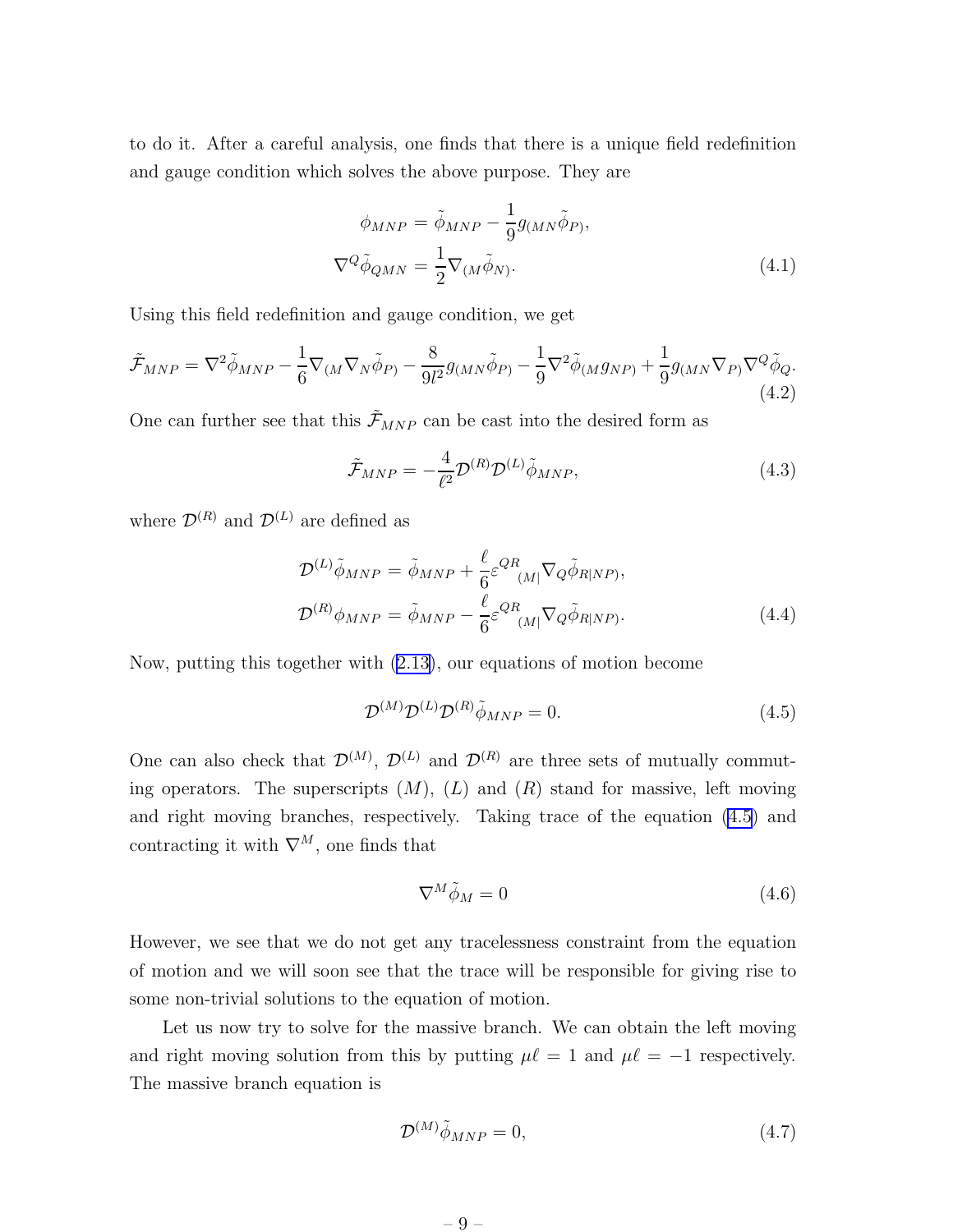<span id="page-11-0"></span>where  $\mathcal{D}^{(M)}$  is defined in [\(2.13\)](#page-7-0). Let  $\tilde{\mathcal{D}}^{(M)}$  be the same as  $\mathcal{D}^{(M)}$  with  $\mu \to -\mu$ . By acting on [\(4.7](#page-10-0)) with  $\tilde{\mathcal{D}}^{(M)}$ , we get

$$
\nabla^2 \tilde{\phi}_{MNP} - \left(4\mu^2 - \frac{4}{\ell^2}\right) \tilde{\phi}_{MNP}
$$
  
=  $\frac{1}{6} \nabla_{(M} \nabla_{N} \tilde{\phi}_{P)} + \frac{8}{9\ell^2} g_{(MN} \tilde{\phi}_{P)} + \frac{1}{9} \nabla^2 \tilde{\phi}_{(M} g_{NP)}.$  (4.8)

The equations for the massless branch is the same as above with  $\mu \to \frac{1}{\ell}$ . Taking the trace of the above equation, we get

$$
\left(\nabla^2 - 36\mu^2 + \frac{2}{\ell^2}\right)\tilde{\phi}_M = 0.
$$
\n(4.9)

We will solve the equations in  $AdS_3$  background with the metric

$$
ds^{2} = \ell^{2} \left( -\cosh^{2} \rho d\tau^{2} + \sinh^{2} \rho d\phi^{2} + d\rho^{2} \right). \tag{4.10}
$$

The metric has the isometry group  $SL(2, R)_L \times SL(2, R)_R$ . The  $SL(2, R)_L$  isometry generators are[[5\]](#page-31-0)

$$
L_0 = i\partial_u,
$$
  
\n
$$
L_{-1} = ie^{-iu} \left[ \frac{\cosh 2\rho}{\sinh 2\rho} \partial_u - \frac{1}{\sinh 2\rho} \partial_v + \frac{i}{2} \partial_\rho \right],
$$
  
\n
$$
L_1 = ie^{iu} \left[ \frac{\cosh 2\rho}{\sinh 2\rho} \partial_u - \frac{1}{\sinh 2\rho} \partial_v - \frac{i}{2} \partial_\rho \right],
$$
\n(4.11)

where  $u \equiv \tau + \phi$  and  $v \equiv \tau - \phi$ . The  $SL(2, R)_R$  generators  $(\bar{L}_0, \bar{L}_{\pm 1})$  are given by the above expressions with  $u \to v$ . The quadratic Casimirs are

$$
L^{2} = \frac{1}{2} (L_{1}L_{-1} + L_{-1}L_{1}) - L_{0}^{2},
$$
  
\n
$$
\bar{L}^{2} = \frac{1}{2} (\bar{L}_{1}\bar{L}_{-1} + \bar{L}_{-1}\bar{L}_{1}) - \bar{L}_{0}^{2}.
$$
\n(4.12)

The Laplacian acting on tensors of various ranks can be written in terms of  $SL(2, R)$ Casmirs as

$$
\nabla^2 h = -\frac{2}{\ell^2} \left( L^2 + \bar{L}^2 \right) h,
$$
  
\n
$$
\nabla^2 h_M = -\frac{2}{\ell^2} \left( L^2 + \bar{L}^2 \right) h_M - \frac{2}{\ell^2} h_M,
$$
  
\n
$$
\nabla^2 h_{MN} = -\frac{2}{\ell^2} \left( L^2 + \bar{L}^2 \right) h_{MN} - \frac{6}{\ell^2} h_{MN} + \frac{2}{\ell^2} h_{MNN},
$$
  
\n
$$
\nabla^2 h_{MNP} = -\frac{2}{\ell^2} \left( L^2 + \bar{L}^2 \right) h_{MNP} - \frac{12}{\ell^2} h_{MNP} + \frac{2}{\ell^2} h_{(Mg_{NP})}. \tag{4.13}
$$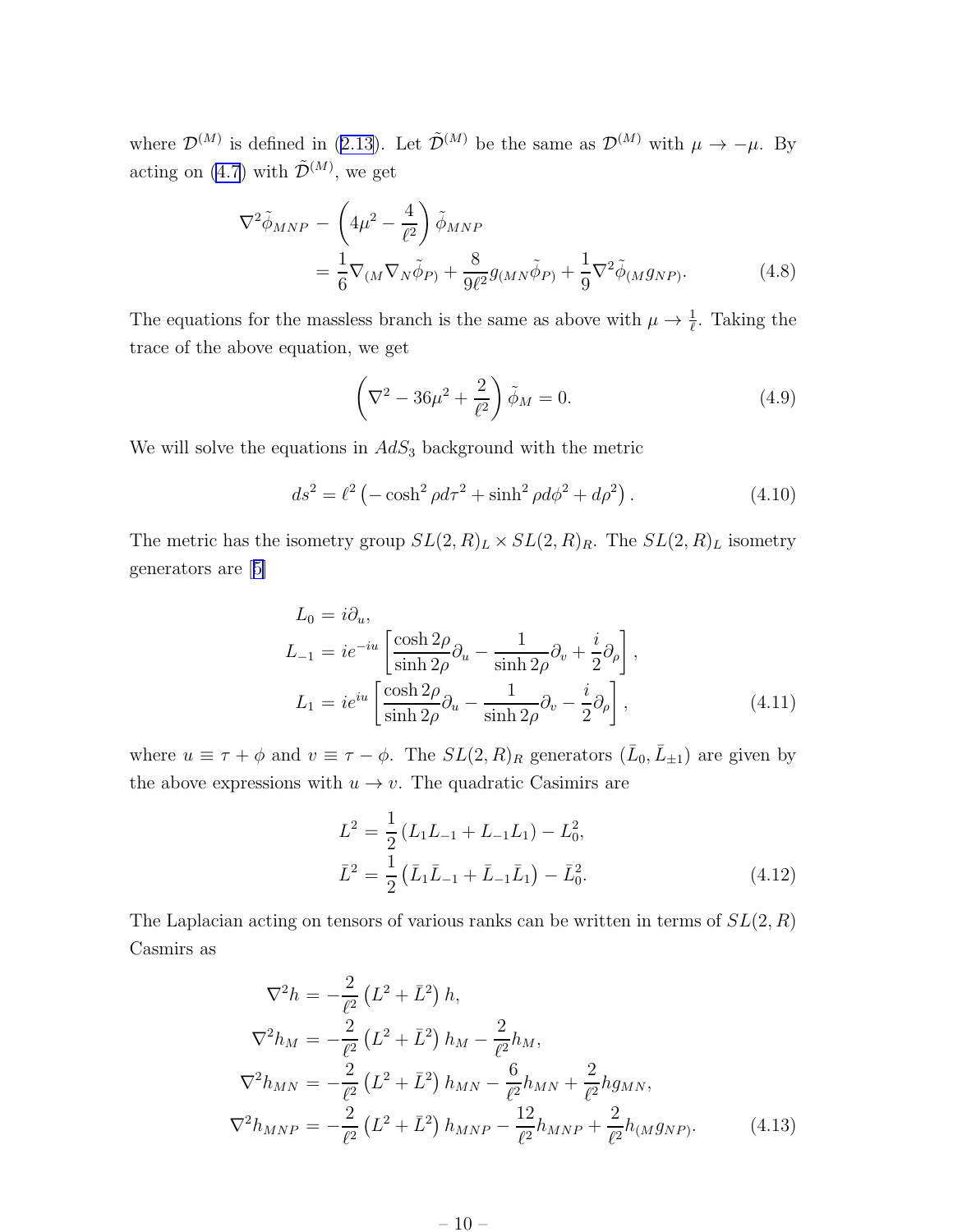<span id="page-12-0"></span>Now we are in a position to solve the equations of motion. We will first solve for the trace [\(4.9](#page-11-0)), put it back into the full equation [\(4.8](#page-11-0)) and obtain the solution to the full equation which carries this trace. Using  $(4.13)$ , we can solve for the trace and classify it in terms of  $SL(2, R)$  primaries and descendants. Using [\(4.13\)](#page-11-0), we can write([4.9\)](#page-11-0) as

$$
\[ -2\left(L^2 + \bar{L}^2\right) - 36\mu^2 \ell^2 \] \tilde{\phi}_M = 0. \tag{4.14}
$$

Let us specialise to "primary" states with weights  $(h, h)$ , i.e.

$$
L_0 \tilde{\phi}_M = h \tilde{\phi}_M, \quad \bar{L}_0 \tilde{\phi}_M = \bar{h} \tilde{\phi}_M,
$$
  

$$
L_1 \tilde{\phi}_M = 0, \quad \bar{L}_1 \tilde{\phi}_M = 0.
$$
 (4.15)

From the explicit form of the generators  $(4.22)$ , one can see that  $(u, v)$  dependence of  $\phi_M$  is

$$
\tilde{\phi}_M = e^{-ihu - i\bar{h}v} \psi_M(\rho),\tag{4.16}
$$

The primary conditions ( second line of (4.15)) are satisfied for  $h - \bar{h} = 0, \pm 1$ , but the only solutions compatible with the condition  $\nabla^M \tilde{\phi}_M = 0$  are

$$
h - \bar{h} = 1, \quad \psi_v = 0, \quad \psi_\rho = \frac{2i}{\sinh(2\rho)} f(\rho), \quad \psi_u = f(\rho),
$$
  
or  $h - \bar{h} = -1, \quad \psi_u = 0, \quad \psi_\rho = \frac{2i}{\sinh(2\rho)} f(\rho), \quad \psi_v = f(\rho),$  (4.17)

where  $f(\rho)$  satisfies <sup>5</sup>

$$
\partial_{\rho} f(\rho) + \left[ \frac{(h + \bar{h}) \sinh^2(\rho) - \cosh^2(\rho)}{\sinh \rho \cosh \rho} \right] f(\rho) = 0
$$
  

$$
\implies f(\rho) = \frac{1}{\ell^2} (\cosh \rho)^{-(h + \bar{h})} \sinh(\rho).
$$
 (4.18)

The first line of  $(4.17)$  is the solution to our original equation of motion  $(4.7)$  $(4.7)$ , whereas the second line is the solution to the original equation of motion with  $\mu \to -\mu$ . The second line will therefore not belong to the massive branch, but by putting  $\mu\ell = 1$ in the second line we will get the right branch solution and by putting  $\mu\ell = 1$  in the first line, we will get the left branch solution. Putting (4.17) in([4.9\)](#page-11-0), we get

$$
h = 1 \pm 3\mu\ell, \quad \bar{h} = \pm 3\mu\ell,
$$
  
or 
$$
h = \pm 3\mu\ell \quad \bar{h} = 1 \pm 3\mu\ell.
$$
 (4.19)

<sup>&</sup>lt;sup>5</sup>We have put an overall factor of  $\frac{1}{\ell^2}$  in the solution to  $f(\rho)$ . This is because (for dimensional consistency) we want to obtain the solution to  $\phi_{MNP}$  which are dimensionless so that at the end of the day we can multiply appropriate powers of  $\ell$  to the solution to match it with its canonical dimension. And since we want the full solution to be dimensionless, the trace has to be multiplied by the factor of  $\frac{1}{\ell^2}$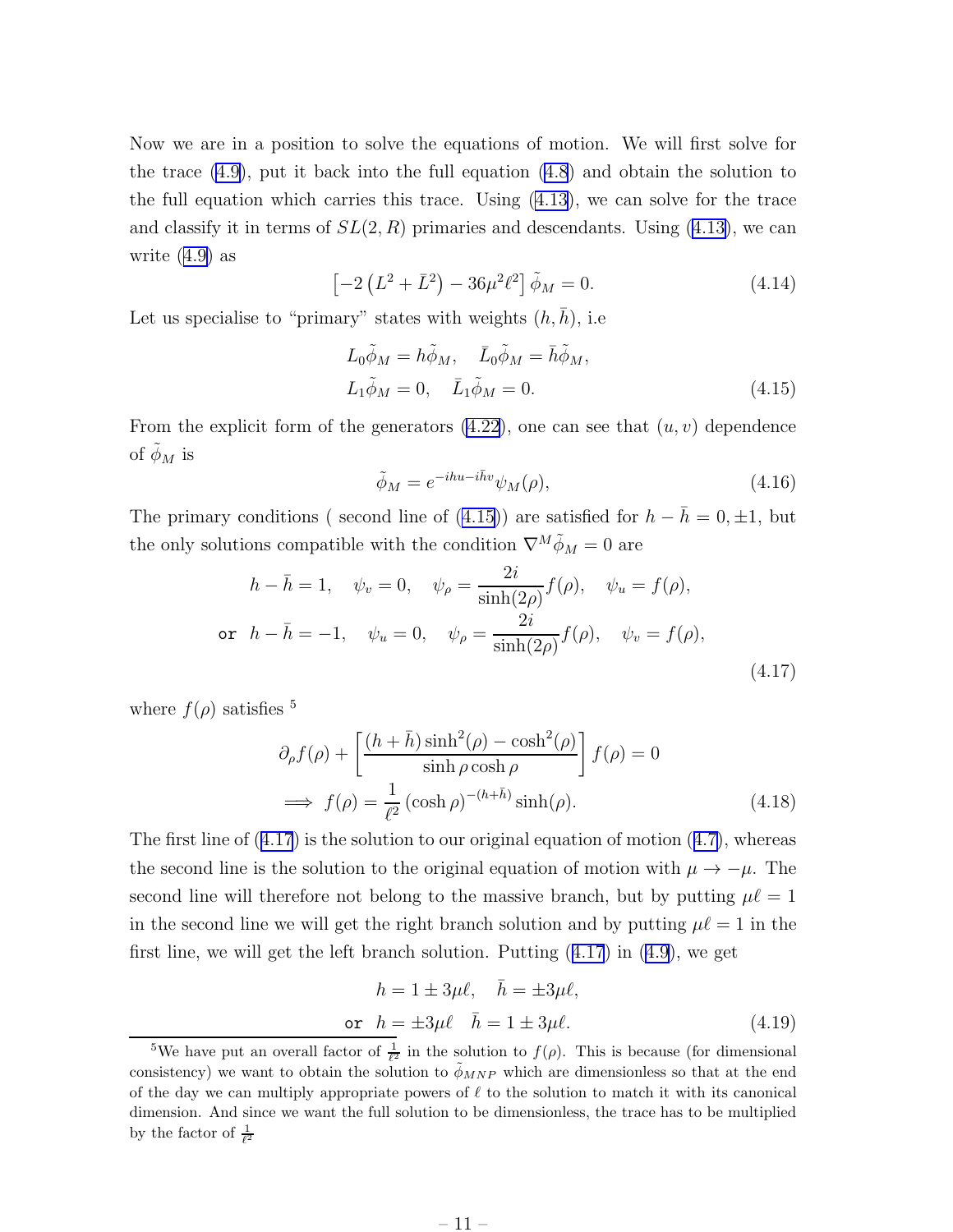<span id="page-13-0"></span>Itis easy to see that  $f(\rho)$  in ([4.18\)](#page-12-0) will blow up at  $\rho \to \infty$  if  $h + \bar{h} < 1$ . Since  $\mu \ell \geq 1$ , this rules out the lower sign in([4.19\)](#page-12-0). To summarise, the different branch solution will carry the following weights.

Massive: 
$$
h = 1 + 3\mu\ell
$$
  $\bar{h} = 3\mu\ell$ ,  
Left:  $h = 4$   $\bar{h} = 3$ ,  
Right:  $h = 3$   $\bar{h} = 4$ . (4.20)

We can successively apply  $L_{-1}$  and  $\overline{L}_{-1}$  on the primary solutions obtained above and obtain the descendant solutions. After obtaining the solution for the trace, let us try toobtain the solution to the full equation  $(4.8)$ . Using  $(4.13)$  $(4.13)$  $(4.13)$ , we can write  $(4.8)$  as

$$
\frac{1}{\ell^2} \left[ -2 \left( L^2 + \bar{L}^2 \right) - 8 - 4\mu^2 \ell^2 \right] \tilde{\phi}_{MNP} = \frac{1}{6} \nabla_{(M} \nabla_N \tilde{\phi}_P) - \frac{4}{3\ell^2} \left( 1 - 3\mu^2 \ell^2 \right) \tilde{\phi}_{(M} g_{NP)}.
$$
\n(4.21)

We have to put the solution obtained for the trace in the RHS of the above equation and obtain the solution to the full equation. If we take the primary (or descendant) tracesolutions ([4.16,4.17,4.18\)](#page-12-0) in the RHS of (4.21), then one can show that  $\tilde{\phi}_{MNP}$ , should also be a primary (or descendant) solution. This is because of the following identity (which we prove in appendix [A\)](#page-28-0)

$$
L_{\xi} \nabla_{(M} \nabla_{N} \tilde{\phi}_{P)} = \nabla_{(M} \nabla_{N} L_{\xi} \tilde{\phi}_{P)},
$$
\n(4.22)

where  $L_{\xi}$  is an isometry generator.

Since the trace carries weights  $(h, \bar{h})$  given by [\(4.19](#page-12-0)), we can break the full  $\tilde{\phi}_{MNP}$ as

$$
\tilde{\phi}_{MNP} = \chi_{MNP} + \Sigma_{MNP},\tag{4.23}
$$

where all the parts of  $\tilde{\phi}_{MNP}$  which carry the weights  $(h, \bar{h})$  are put into  $\chi_{MNP}$  and the rest in  $\Sigma_{MNP}$ . They satisfy the equations

$$
\frac{1}{\ell^2} \left[ -2 \left( L^2 + \bar{L}^2 \right) - 8 - 4\mu^2 \ell^2 \right] \chi_{MNP} = \frac{1}{6} \nabla_{(M} \nabla_N \tilde{\phi}_{P)} - \frac{4}{3\ell^2} \left( 1 - 3\mu^2 \ell^2 \right) \tilde{\phi}_{(M} g_{NP)},
$$
\n
$$
\frac{1}{\ell^2} \left[ -2 \left( L^2 + \bar{L}^2 \right) - 8 - 4\mu^2 \ell^2 \right] \Sigma_{MNP} = 0.
$$
\n(4.24)

Since the RHS of (4.21) carries the weights [\(4.19](#page-12-0)), hence it should be equated with a part of LHS which carries the same weights and hence the equation is decomposed in the above way. The first of the equation in (4.24) becomes (by using the weights ([4.19\)](#page-12-0))

$$
\frac{8}{\ell^2} \left( 4\mu^2 \ell^2 - 1 \right) \chi_{MNP} = \frac{1}{6} \nabla_{(M} \nabla_N \tilde{\phi}_{P)} - \frac{4}{3\ell^2} \left( 1 - 3\mu^2 \ell^2 \right) \tilde{\phi}_{(M} g_{NP)}.
$$
 (4.25)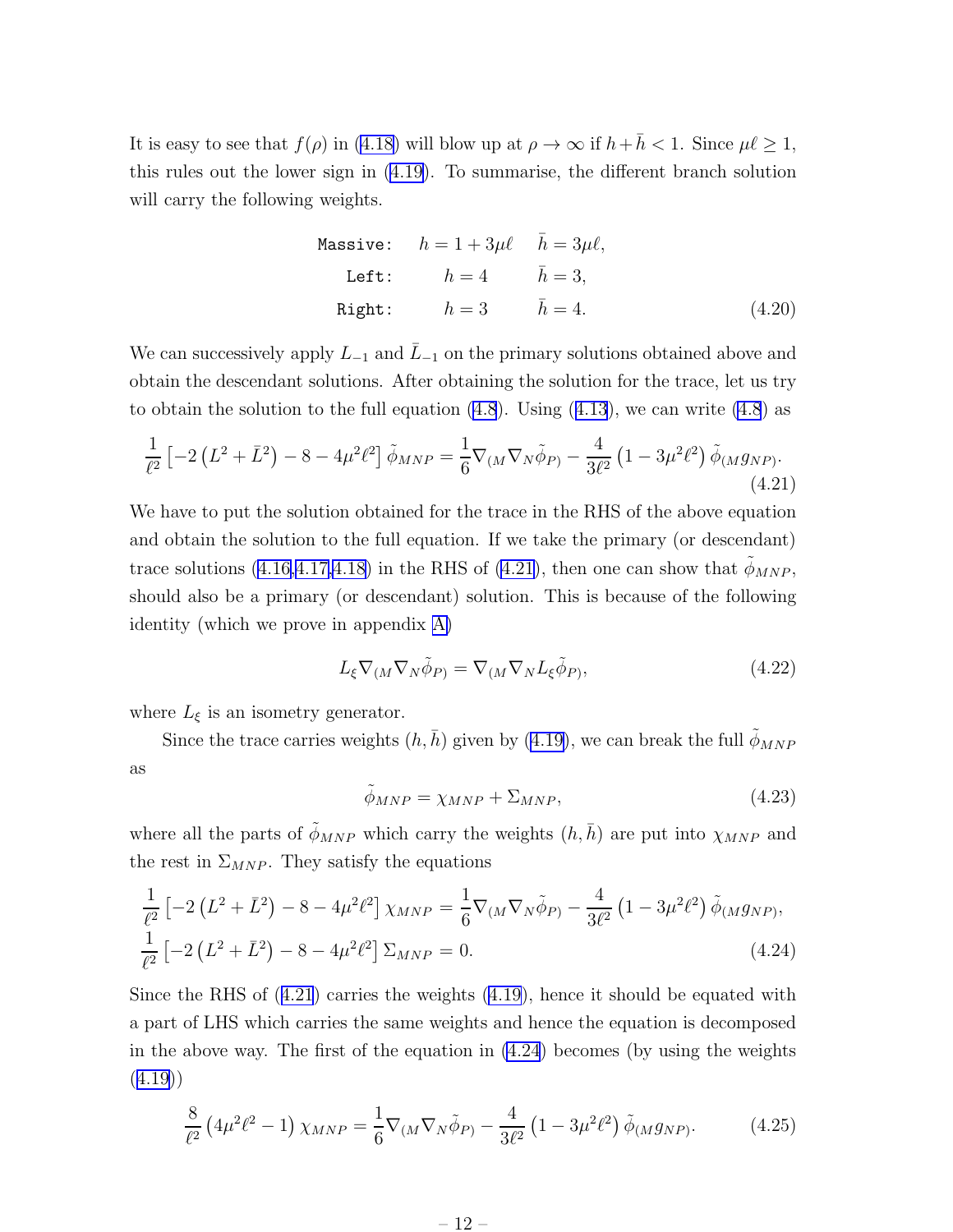<span id="page-14-0"></span>The solution to  $\chi_{MNP}$  is therefore

$$
\chi_{MNP} = \frac{\ell^2}{8(4\mu^2 \ell^2 - 1)} \left[ \frac{1}{6} \nabla_{(M} \nabla_{N} \tilde{\phi}_{P)} - \frac{4}{3\ell^2} \left( 1 - 3\mu^2 \ell^2 \right) \tilde{\phi}_{(M} g_{NP)} \right]. \tag{4.26}
$$

We see that the solution has a divergence at  $\mu \ell = \frac{1}{2}$  $\frac{1}{2}$ . This is not something unusual since we are solving the equation with a source (RHS of([4.21](#page-13-0))) of specific weights  $(h, \bar{h})$ . This divergent behaviour is analogous to the resonance in forced oscillations. From (4.26), we notice that

$$
g^{NP}\chi_{MNP} = \tilde{\phi}_M \quad \nabla^M \chi_{MNP} = \frac{1}{2} \nabla_{(N} \tilde{\phi}_P). \tag{4.27}
$$

Using $(4.27)$  in the decomposition  $(4.23)$  $(4.23)$  $(4.23)$  and in the gauge condition  $(4.1)$  $(4.1)$ , we get

$$
g^{NP} \Sigma_{MNP} = 0, \quad \nabla^M \Sigma_{MNP} = 0. \tag{4.28}
$$

Letus now solve the equation of motion for  $\Sigma_{MNP}$  (the second line of ([4.24\)](#page-13-0)) subject to the tracelessness and gauge condition  $(4.28)$ <sup>6</sup>. We specialise to "primary" states with weights  $(h, \bar{h})$ , i.e

$$
L_0 \Sigma_{MNP} = h \Sigma_{MNP}, \quad \bar{L}_0 \Sigma_{MNP} = \bar{h} \Sigma_{MNP}
$$
  

$$
L_1 \Sigma_{MNP} = 0, \quad \bar{L}_1 \Sigma_{MNP} = 0.
$$
 (4.29)

From the explicit form of the generators, one can see that the  $(u, v)$  dependence of  $\Sigma_{MNP}$  is

$$
\Sigma_{MNP} = e^{-ihu - i\bar{h}v} \sigma_{MNP}(\rho), \tag{4.30}
$$

The primary conditions are solved for  $h - \bar{h} = 0, \pm 1, \pm 2, \pm 3$ . But the only solutions compatible with the gauge conditions and tracelessness condition  $(4.28)$  are

$$
h - \bar{h} = 3,
$$
  
\n
$$
\sigma_{MNv} = 0
$$
  
\n
$$
\sigma_{\rho\mu\nu} = \frac{if(\rho)}{\cosh \rho \sinh \rho} \quad \sigma_{uuu} = f(\rho) \quad \sigma_{\rho\rho\rho} = \frac{-if(\rho)}{\cosh^3(\rho)\sinh^3(\rho)} \quad \sigma_{u\rho\rho} = \frac{-f(\rho)}{\cosh^2(\rho)\sinh^2(\rho)},
$$
\n(4.31)

and

$$
h - \bar{h} = -3,
$$
  
\n
$$
\sigma_{MNu} = 0
$$
  
\n
$$
\sigma_{\rho\nu v} = \frac{if(\rho)}{\cosh \rho \sinh \rho} \quad \sigma_{vvv} = f(\rho) \quad \sigma_{\rho\rho\rho} = \frac{-if(\rho)}{\cosh^3(\rho)\sinh^3(\rho)} \quad \sigma_{v\rho\rho} = \frac{-f(\rho)}{\cosh^2(\rho)\sinh^2(\rho)},
$$
\n(4.32)

 $6$ This solution is similar to the one obtained in [\[20\]](#page-33-0).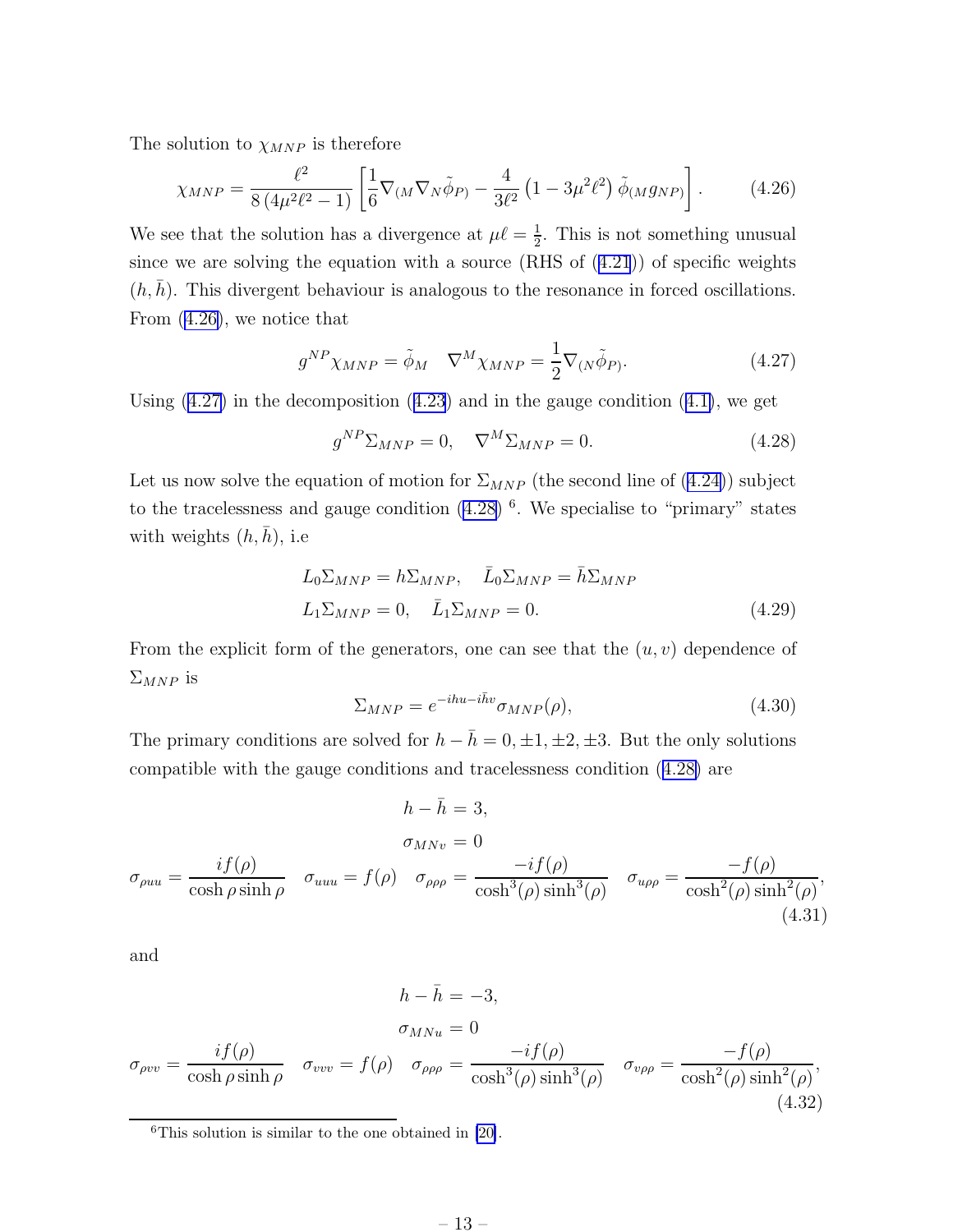<span id="page-15-0"></span>where  $f(\rho)$  satisfies

$$
\partial_{\rho} f(\rho) + \left[ \frac{(h + \bar{h}) \sinh^2(\rho) - 3 \cosh^2(\rho)}{\sinh \rho \cosh \rho} \right] f(\rho) = 0
$$
  

$$
\implies f(\rho) = (\cosh \rho)^{-(h + \bar{h})} \sinh^3(\rho).
$$
 (4.33)

Now putting the above into the second line of([4.24\)](#page-13-0), we get

$$
h = 2 \pm \mu \ell \quad \bar{h} = -1 \pm \mu \ell
$$
  
or 
$$
h = -1 \pm \mu \ell \quad \bar{h} = 2 \pm \mu \ell
$$
 (4.34)

The solution with  $h-\bar{h}=3$  belongs to the original massive branch whereas  $h-\bar{h}=-3$ belongs to the massive branch with  $\mu \to -\mu$ . The left branch is obtained by putting  $\mu \ell = 1$  in the  $h - \bar{h} = 3$  solution and right branch is obtained by putting  $\mu \ell = 1$ in the  $h - \bar{h} = -3$  solution. It is also easy to check that  $f(\rho)$  in (4.33) diverges at  $\rho \to \infty$  unless  $h + \bar{h} \geq 3$ . This rules out the lower sign in (4.34). To summarise we obtain the following solution

Massive: 
$$
h = 2 + \mu \ell
$$
  $\bar{h} = -1 + \mu \ell$   
\nLeft:  $h = 3$   $\bar{h} = 0$   
\nRight:  $h = 0$   $\bar{h} = 3$  (4.35)

We can successively apply  $L_{-1}$  and  $\overline{L}_{-1}$  on the primary solutions obtained above to obtain the descendant solutions. At the chiral point  $\mu \ell = 1$ , the massive and left branch solutions coincide and and hence the basis of solutions become insufficient to describe the dynamics. However following the construction of[[7](#page-32-0)], one sees that a new logarithmic mode emerges (which is annihilated by  $\mathcal{D}^{(L)2}$  and not by  $\mathcal{D}^{(L)}$ ). We now turn to this point.

#### 4.2 Logarithmic modes at the chiral point

Let us denote the massive branch, left branch and right branch solutions with superscripts M, L and R respectively. At the chiral point  $\mu \ell = 1$ , the massive branch and left branch coincides and hence the basis of solutions become insufficient to describe the dynamics. However following the construction of[[7\]](#page-32-0), one sees that a new logarithmic mode emerges (which is annihilated by  $\mathcal{D}^{(L)2}$  and not by  $\mathcal{D}^{(L)}$ ). The logarithmic mode is obtained as

$$
\Phi^{(new)} = \lim_{\mu \ell \to 1} \frac{\Phi^{(M)}(\mu \ell) - \Phi^{(L)}}{\mu \ell - 1} = \frac{d\Phi^{(M)}(\epsilon)}{d\epsilon}|_{\epsilon = 0},
$$
\n(4.36)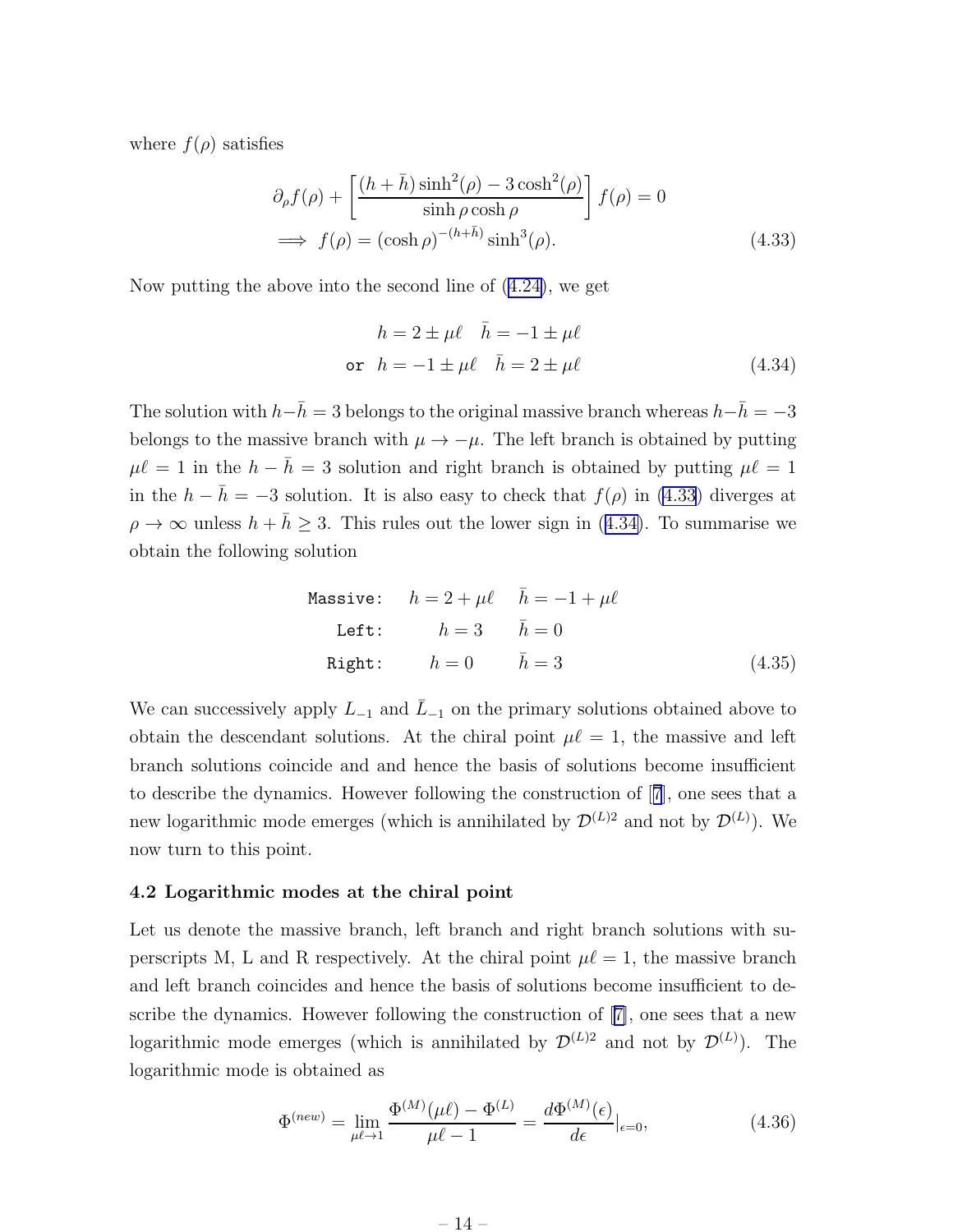<span id="page-16-0"></span>where  $\epsilon \equiv \mu \ell - 1$ . We have schematically used  $\Phi$  to denote any mode which has a decomposition into massless and massive branches and have suppressed any possible spacetime indices. It can be easily seen that since  $\Phi^{(M)}$  and  $\Phi^{(L)}$  are annihilated by  $\mathcal{D}^{(M)}$  and  $\mathcal{D}^{(L)}$  respectively, the term inside the limit is annihilated by  $\mathcal{D}^{(M)}\mathcal{D}^{(L)}$ but not by  $\mathcal{D}^{(M)}$  or  $\mathcal{D}^{(L)}$  separately. After taking the limit, therefore the mode is annihilated by  $\mathcal{D}^{(L)2}$  but not by  $\mathcal{D}^{(L)}$ . Now let us find out the logarithmic partner of themode  $\chi_{MNP}$  in ([4.26\)](#page-14-0). Expressing  $\mu\ell$  in terms of  $\epsilon$  and then taking the derivative wrt  $\epsilon$ , we get

$$
\hat{\chi}_{MNP} \equiv \frac{d\chi_{MNP}(\epsilon)}{d\epsilon}|_{\epsilon=0}
$$
\n
$$
= -\frac{\ell^2}{9} \left[ \frac{1}{6} \nabla_{(M} \nabla_N \tilde{\phi}_{P)}^{(L)} - \frac{1}{3\ell^2} \tilde{\phi}_{(M}^{(L)} g_{NP)} \right] + \frac{\ell^2}{24} \left[ \frac{1}{6} \nabla_{(M} \nabla_N \hat{\phi}_{P)} + \frac{8}{3\ell^2} \hat{\phi}_{(M} g_{NP)} \right],
$$
\n(4.37)

where  $\tilde{\phi}_{M}^{(L)}$  is the trace of the left branch solution and  $\hat{\phi}_{M} \equiv \frac{d\tilde{\phi}_{M}^{(M)}(\epsilon)}{d\epsilon}|_{\epsilon=0}$ . It can be easily seen from the definition of  $\hat{\phi}_M$  that

$$
\hat{\phi}_M = \left[ -3i(u+v) - 6\log\cosh\rho \right] \tilde{\phi}_M^{(L)},\tag{4.38}
$$

and hence

$$
L_0 \hat{\phi}_M = 3 \tilde{\phi}_M^{(L)} + 4 \hat{\phi}_M \quad \bar{L}_0 \hat{\phi}_M = 3 \tilde{\phi}_M^{(L)} + 3 \hat{\phi}_M \quad L_1 \hat{\phi}_M = \bar{L}_1 \hat{\phi}_M = 0
$$
  
\n
$$
\implies L^2 \hat{\phi}_M = -21 \tilde{\phi}_M^{(L)} - 12 \hat{\phi}_M \quad \bar{L}^2 \hat{\phi}_M = -15 \tilde{\phi}_M^{(L)} - 6 \hat{\phi}_M
$$
  
\n
$$
\implies \left( \nabla^2 - \frac{34}{\ell^2} \right) \hat{\phi}_M = \left[ -\frac{2}{\ell^2} \left( L^2 + \bar{L}^2 \right) - \frac{36}{\ell^2} \right] \hat{\phi}_M = \frac{72}{\ell^2} \tilde{\phi}_M^{(L)}.
$$
 (4.39)

Using the above set of equations and taking the trace of (4.37), we get, as expected, that  $\hat{\phi}_M$  is the trace of  $\hat{\chi}_{MNP}$ . We also see that  $\hat{\chi}_{MNP}$  satisfies

$$
L_0\hat{\chi}_{MNP} = 3\chi_{MNP}^{(L)} + 4\hat{\chi}_{MNP}, \quad \bar{L}_0\hat{\chi}_{MNP} = 3\chi_{MNP}^{(L)} + 3\hat{\chi}_{MNP}, \quad L_1\hat{\chi}_{MNP} = \bar{L}_1\hat{\chi}_{MNP} = 0.
$$
\n(4.40)

We have thus obtained the logarithmic partner of the mode  $\chi_{MNP}^{(L)}$  at the chiral point. Using the same trick we can also obtain the logarithmic partner of the mode  $\Sigma_{MNF}^{(L)}$ and we get<sup>7</sup>

$$
\hat{\Sigma}_{MNP} \equiv \frac{d\Sigma_{MNP}^{(M)}(\epsilon)}{d\epsilon}|_{\epsilon=0} = [-i(u+v) - 2\log\cosh\rho] \,\Sigma_{MNP}^{(L)},\tag{4.41}
$$

and hence  $\hat{\Sigma}_{MNP}$  satisfies

$$
\underline{L_0 \hat{\Sigma}_{MNP}} = \Sigma_{MNP}^{(L)} + 3\hat{\Sigma}_{MNP} \quad \bar{L}_0 \hat{\Sigma}_{MNP} = \Sigma_{MNP}^{(L)} \quad L_1 \hat{\Sigma}_{MNP} = \bar{L}_1 \hat{\Sigma}_{MNP} = 0. \tag{4.42}
$$

<sup>7</sup>This is the same as the logarithmic mode obtained in [\[20](#page-33-0)].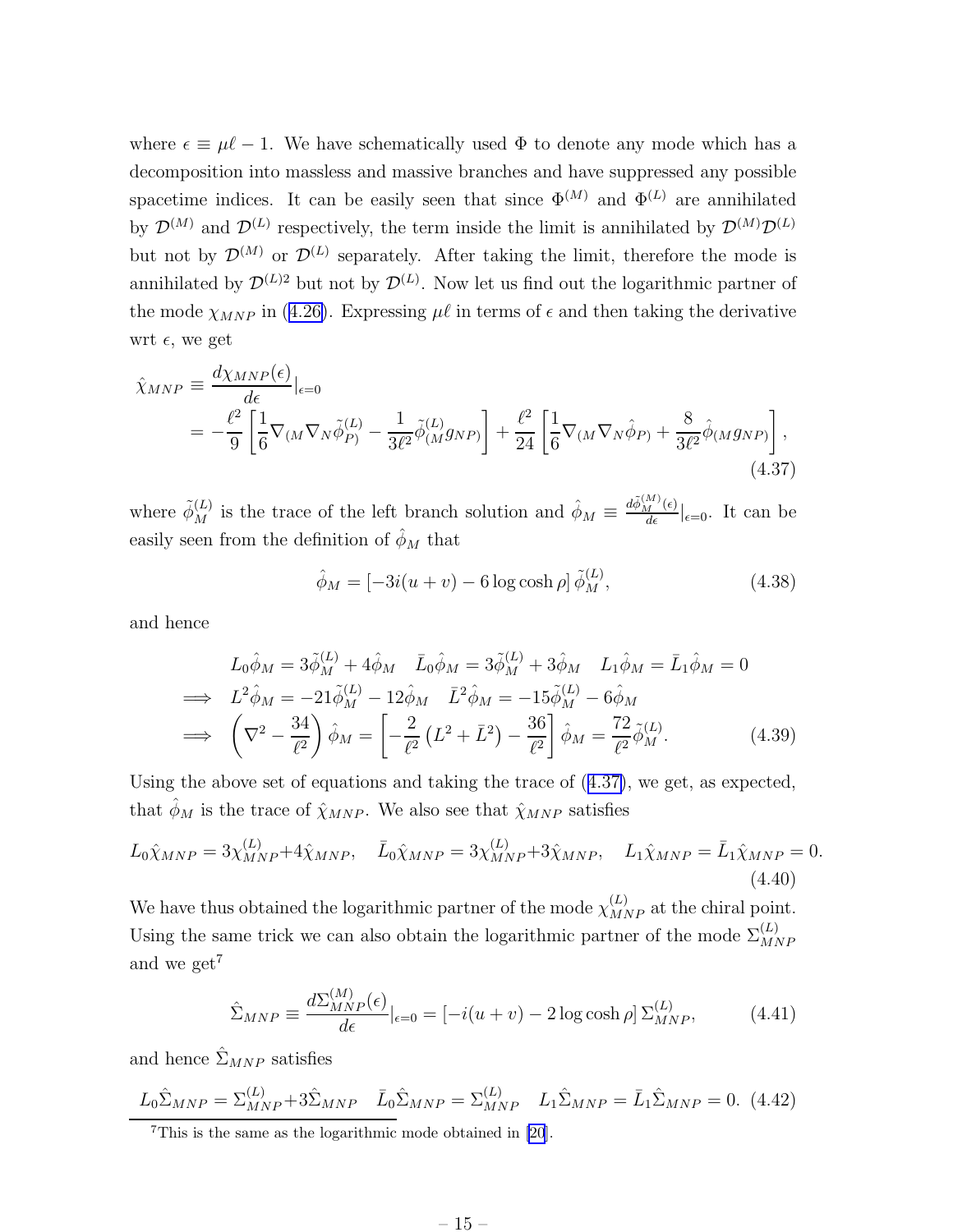<span id="page-17-0"></span>We have so far obtained traceless as well as traceful solutions to the equation of motion([2.13\)](#page-7-0). We also obtained their logarithmic partners at the chiral point. We label the massive, left and right branch  $\chi$  modes [\(4.26](#page-14-0)) as  $(M_{\chi})$ ,  $(L_{\chi})$  and  $(R_{\chi})$ respectively.We also label the logarithmic solution to the  $\chi$  mode ([4.37](#page-16-0)) as (log<sub> $\chi$ </sub>). Similarly we label the massive, left, right and logarithmic  $\Sigma$  modes [\(4.31](#page-14-0), [4.32,](#page-14-0) [4.33,](#page-15-0) [4.35](#page-15-0), [4.41\)](#page-16-0) as  $(M_{\Sigma})$ ,  $(L_{\Sigma})$ ,  $(R_{\Sigma})$  and  $(\log_{\Sigma})$  respectively. We will now obtain the energies of all the above modes.

#### 4.3 Energy of the fluctuations

After imposing the field redefinition and gauge condition [\(4.1](#page-10-0)), we obtain the action ([2.12\)](#page-7-0) (up to total derivatives) as,

$$
S = \frac{1}{2} \int \sqrt{-g} \left[ -\nabla_{Q} \tilde{\phi}^{MNP} \nabla^{Q} \tilde{\phi}_{MNP} - \frac{1}{2\mu} \varepsilon_{QRM} \nabla^{Q} \tilde{\phi}^{MNP} \nabla^{2} \tilde{\phi}_{NP}^{R} \right. \\
\left. + \frac{19}{9l^{2}} \left( \tilde{\phi}^{M} \tilde{\phi}_{M} + \frac{1}{6\mu} \varepsilon_{QRM} \tilde{\phi}^{M} \nabla^{Q} \tilde{\phi}^{R} \right) \\
+ \frac{17}{18} \left( \nabla^{Q} \tilde{\phi}^{M} \nabla_{Q} \tilde{\phi}_{M} + \frac{1}{6\mu} \varepsilon_{QRM} \nabla^{Q} \tilde{\phi}^{M} \nabla^{2} \tilde{\phi}^{R} \right) \right]
$$
(4.43)

The momentum conjugate to  $\tilde{\phi}_{MNP}$  is

$$
\Pi^{(1)MNP} = \frac{\delta S}{\delta \tilde{\phi}_{MNP}} \n= \frac{\sqrt{-g}}{2} \left[ -\nabla^0 \left( 2\tilde{\phi}_{MNP} + \frac{1}{6\mu} \varepsilon^{QR(M} \nabla_Q \tilde{\phi}_R^{NP}) \right) \right. \n+ \frac{17}{18 \times 3} \nabla^0 \left( 2\tilde{\phi}^{(M} g^{NP}) + \frac{1}{6\mu} \varepsilon^{QR(M} \nabla_Q \tilde{\phi}_R g^{NP}) \right) \n- \frac{1}{6\mu} \varepsilon^{OR(M} \nabla^2 \tilde{\phi}_R^{NP)} - \frac{19}{9 \times 18} \frac{1}{\mu \ell^2} \varepsilon^{OR(M} \tilde{\phi}_R g^{NP}) + \frac{17}{18 \times 18\mu} \varepsilon^{OR(M} \nabla^2 \tilde{\phi}_R g^{NP}) \right].
$$
\n(4.44)

Since we have three time derivatives, we should also implement the Ostrogradsky method (following [\[5](#page-31-0)]), and introduce  $K_{MNP} \equiv \nabla_0 \tilde{\phi}_{MNP}$  as a canonical variable and find the momentum conjugate to that which is,

$$
\Pi^{(2)MNP} = \frac{\delta S}{\delta \dot{K}_{MNP}} \n= \frac{\sqrt{-g}}{2} \left[ \frac{1}{6\mu} g^{00} \varepsilon^{QR(M} \nabla_Q \tilde{\phi}_R{}^{NP)} - \frac{17}{18 \times 18\mu} g^{00} \varepsilon^{QR(M} \nabla_Q \tilde{\phi}_R g^{NP)} \right] (4.45)
$$

The above expressions are the most generic expressions for the conjugate momenta and can be applied on any modes. The conjugate momenta for the different modes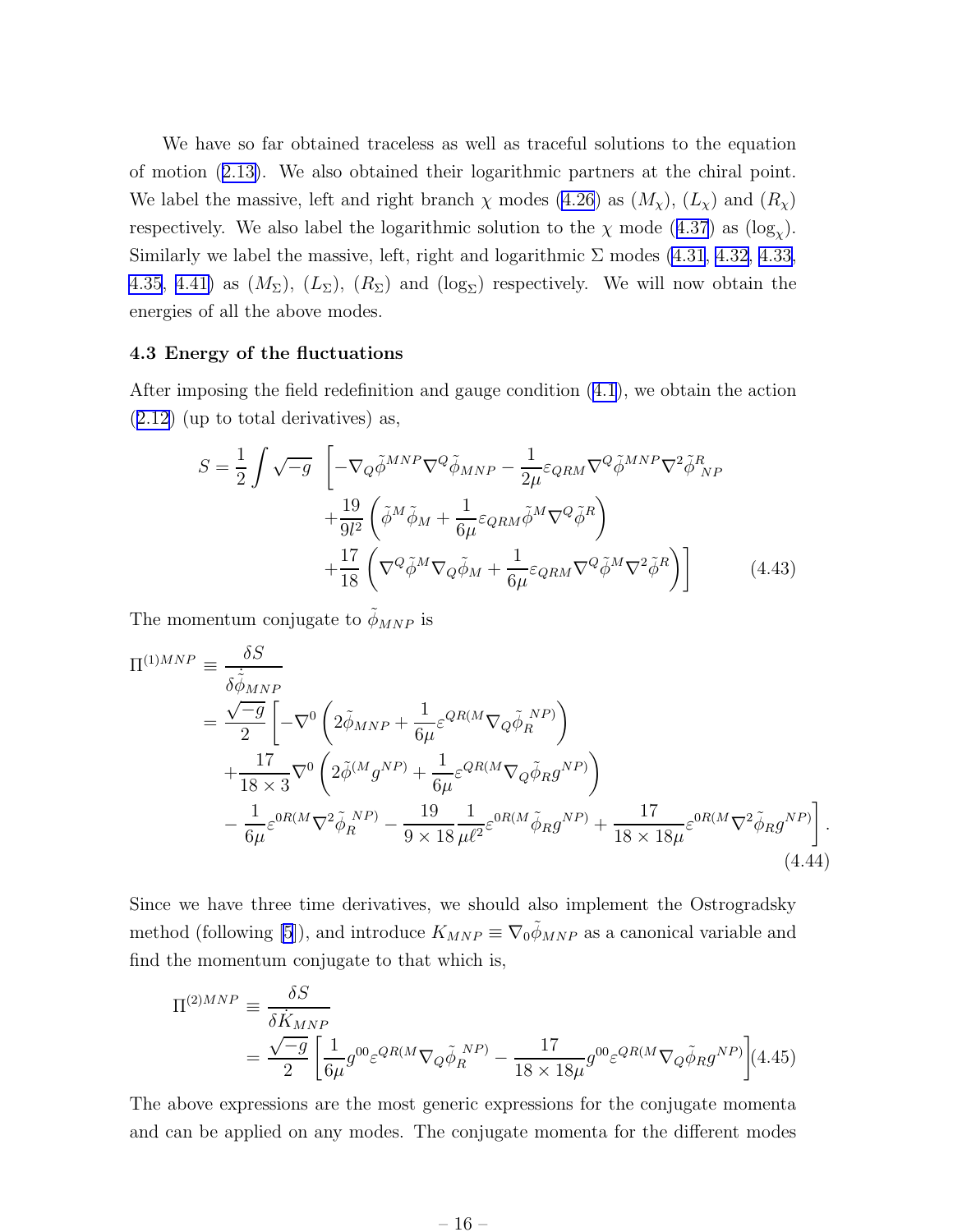<span id="page-18-0"></span>are listed in appendix [B](#page-29-0). In oder to obtain the energy we must put the expressions for the conjugate momenta in the Hamiltonian

$$
H = \int d^2x \left( \dot{\tilde{\phi}}_{MNP} \Pi^{(1)MNP} + \dot{K}_{MNP} \Pi^{(2)MNP} - \mathcal{L} \right)
$$
  
= 
$$
\int d^2x \left( \dot{\tilde{\phi}}_{MNP} \Pi^{(1)MNP} - K_{MNP} \dot{\Pi}^{(2)MNP} - \mathcal{L} \right) + \frac{d}{d\tau} \int d^2x K_{MNP} \Pi^{(2)MNP}
$$
  
\equiv  $E^0 + E^1$ , (4.46)

where the integral is over  $\phi$  and  $\rho$  and  $\mathcal L$  is the Lagrangian density. We have defined the first integral in the second line of  $(4.46)$  as  $E^0$  and second integral as  $E^1$ . Also note that  $\mathcal{L} = 0$  on the solutions. Now we can put the conjugate momenta obtained in appendix [\(B\)](#page-29-0) and the real part of the solutions obtained in the previous sections to get the energy expressions for different modes. One can see by explicitly putting the solutions in the above integrals that  $E^1$  for all the non-logarithmic modes vanishes but logarithmic modes get non-trivial contribution from  $E^1$ . Putting the real part of the logarithmic solutions and expressions for the conjugate momenta for the logarithmic modes in Mathematica, we get <sup>8</sup>

$$
E_{(\log_{\chi})}^{1} = \frac{d}{d\tau} \int d^{2}x \frac{\sqrt{-g}}{2} \left[ -\nabla^{0} \hat{\chi}_{MNP} \left( \hat{\chi}^{MNP} + \chi^{(L)MNP} \right) + \frac{17}{18} \nabla^{0} \hat{\chi}_{M} \left( \chi^{M} + \chi^{M} \right) \right],
$$
  
\n
$$
= \frac{79\pi}{280\ell^{5}}
$$
  
\n
$$
E_{(\log_{\Sigma})}^{1} = \frac{d}{d\tau} \int d^{2}x \frac{-\sqrt{-g}}{2} \left[ \nabla^{0} \hat{\Sigma}_{MNP} \left( \hat{\Sigma}^{MNP} + \Sigma^{(L)MNP} \right) \right]
$$
  
\n
$$
= -\frac{4\pi}{15\ell^{5}}.
$$
\n(4.47)

We can now put the expressions for the real part of the solutions obtained in the previous sections and conjugate momenta in appendix([B\)](#page-29-0), to get the expressions for

<sup>&</sup>lt;sup>8</sup>All the expressions of energy that we will obtain will have the dimension of  $\frac{1}{\ell^5}$ . This is due to our choice of units  $\frac{1}{16\pi G} = 1$  and using dimensionless solutions of  $\phi_{MNP}$ . If we re-instate the factor of  $\frac{1}{16\pi G} = 1$  and multiply the solutions of  $\tilde{\phi}_{MNP}$  with appropriate powers of  $\ell$  matching their canonical dimensions, we will get the correct dimensions of energy. However this will not change any of the qualitative features of the discussion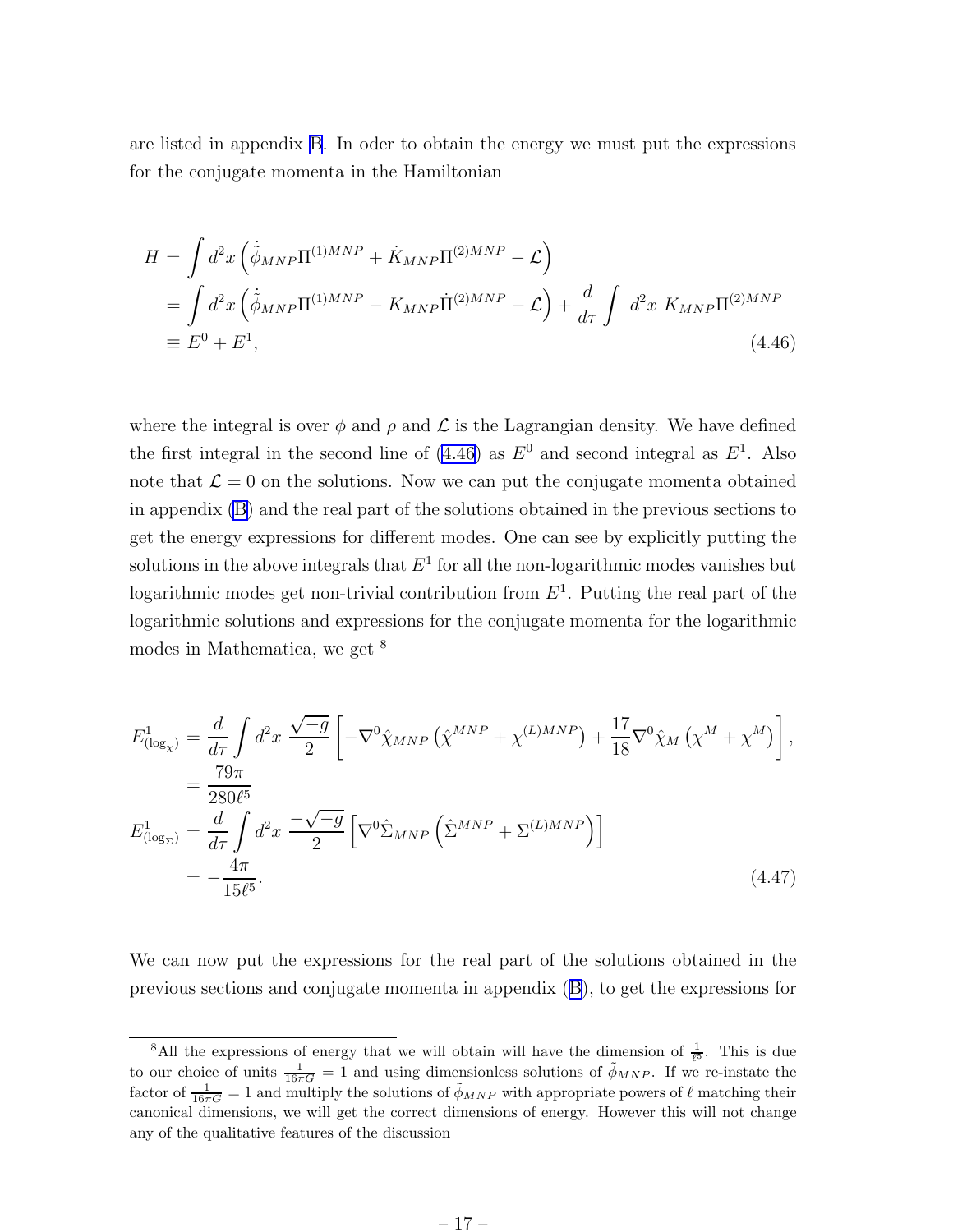$E^0$  for different modes. For the non logarithmic  $\chi$  modes we get,

$$
E_{(M_{\chi})}^{0} = -\frac{3}{\mu} \left( 3\mu^{2} - \frac{1}{\ell^{2}} \right) \int d^{2}x \sqrt{-g} \ \varepsilon^{0RM} \ \dot{\chi}_{MNP}^{(M)} \chi_{R}^{(M)} \ N^{P} + \frac{1}{6\mu} \left( 17\mu^{2} - \frac{5}{\ell^{2}} \right) \int d^{2}x \sqrt{-g} \ \varepsilon^{0RM} \ \dot{\chi}_{M}^{(M)} \chi_{R}^{(M)} E_{(L_{\chi})}^{0} = \left( -1 + \frac{1}{\mu\ell} \right) \int d^{2}x \sqrt{-g} \ \left[ \dot{\chi}_{MNP}^{(L)} \nabla^{0} \chi^{(L)MNP} - \frac{17}{18} \dot{\chi}_{M}^{(L)} \nabla^{0} \chi^{(L)M} \right] - \frac{6}{\mu\ell^{2}} \int d^{2}x \sqrt{-g} \ \varepsilon^{0RM} \ \dot{\chi}_{MNP}^{(L)} \chi_{R}^{(L)} \ N^{P} + \frac{2}{\mu\ell^{2}} \int d^{2}x \sqrt{-g} \ \varepsilon^{0RM} \ \dot{\chi}_{M}^{(L)} \chi_{R}^{(L)} E_{(R_{\chi})}^{0} = \left( -1 - \frac{1}{\mu\ell} \right) \int d^{2}x \sqrt{-g} \ \left[ \dot{\chi}_{MNP}^{(R)} \nabla^{0} \chi^{(R)MNP} - \frac{17}{18} \dot{\chi}_{M}^{(R)} \nabla^{0} \chi^{(R)M} \right] - \frac{6}{\mu\ell^{2}} \int d^{2}x \sqrt{-g} \ \varepsilon^{0RM} \dot{\chi}_{MNP}^{(R)} \chi_{R}^{(R)} \ N^{P} + \frac{2}{\mu\ell^{2}} \int \sqrt{-g} \varepsilon^{0RM} \dot{\chi}_{M}^{(R)} \chi_{R}^{(R)} \tag{4.48}
$$

For the non logarithmic  $\Sigma$  modes, we get

$$
E_{(M_{\Sigma})}^{0} = \frac{1}{\mu} \left( \mu^{2} - \frac{1}{\ell^{2}} \right) \int d^{2}x \sqrt{-g} \ \varepsilon^{ROM} \ \dot{\Sigma}_{MNP}^{(M)} \Sigma_{R}^{(M)NP}
$$

$$
E_{(L_{\Sigma})}^{0} = \left( -1 + \frac{1}{\mu \ell} \right) \int d^{2}x \sqrt{-g} \ \dot{\Sigma}_{MNP}^{(L)} \nabla^{0} \Sigma^{(L)MNP}
$$

$$
E_{(R_{\Sigma})}^{0} = \left( -1 - \frac{1}{\mu \ell} \right) \int d^{2}x \sqrt{-g} \ \dot{\Sigma}_{MNP}^{(R)} \nabla^{0} \Sigma^{(R)MNP}
$$
(4.49)

For the logarithmic modes (trace as well as traceless), we get

$$
E_{(\log_{\chi})}^{0} = \int d^{2}x \frac{\sqrt{-g}}{2} \left[ \dot{\hat{\chi}}_{MNP} \nabla^{0} \chi^{(L)MNP} + \dot{\chi}_{MNP}^{(L)} \nabla^{0} \hat{\chi}^{MNP} - \frac{17}{18} \left( \dot{\hat{\chi}}_{M} \nabla^{0} \chi^{(L)M} + \hat{\chi}_{M}^{(L)} \nabla^{0} \hat{\chi}^{M} \right) \right]
$$

$$
- \frac{6}{\ell} \int d^{2}x \sqrt{-g} \, \varepsilon^{0RM} \, \dot{\hat{\chi}}_{MNP} \hat{\chi}_{R}^{NP} + \frac{2}{\ell} \int d^{2}x \sqrt{-g} \, \varepsilon^{0RM} \dot{\hat{\chi}}_{M}\hat{\chi}_{R}
$$

$$
- \frac{18}{\ell} \int d^{2}x \sqrt{-g} \, \varepsilon^{0RM} \dot{\hat{\chi}}_{MNP} \chi_{R}^{(L)NP} + \frac{17}{3l} \int d^{2}x \sqrt{-g} \, \varepsilon^{0RM} \, \dot{\hat{\chi}}_{M}\chi_{R}^{(L)}
$$

$$
E_{(\log_{\Sigma})}^{0} = \int d^{2}x \frac{\sqrt{-g}}{2} \left( \dot{\hat{\Sigma}}_{MNP} \nabla^{0} \Sigma^{(L)MNP} + \dot{\Sigma}_{MNP}^{(L)} \nabla^{0} \hat{\Sigma}^{MNP} \right)
$$

$$
- \frac{2}{\ell} \int d^{2}x \sqrt{-g} \, \varepsilon^{0RM} \, \dot{\hat{\Sigma}}_{MNP} \Sigma_{R}^{(L)NP}
$$
(4.50)

All the integrands above are t and  $\phi$  independent. From the above expressions, one can easily see that for  $M_{\Sigma}$ ,  $L_{\Sigma}$  and  $R_{\Sigma}$ , the expression is quite simple, being given by single integrals, and by putting the solutions in the integrals, one find that they are negative. Hence one finds that  $E_{R_\Sigma}^0$  is always positive,  $E_{L_\Sigma}^0$  is positive for  $\mu\ell > 1$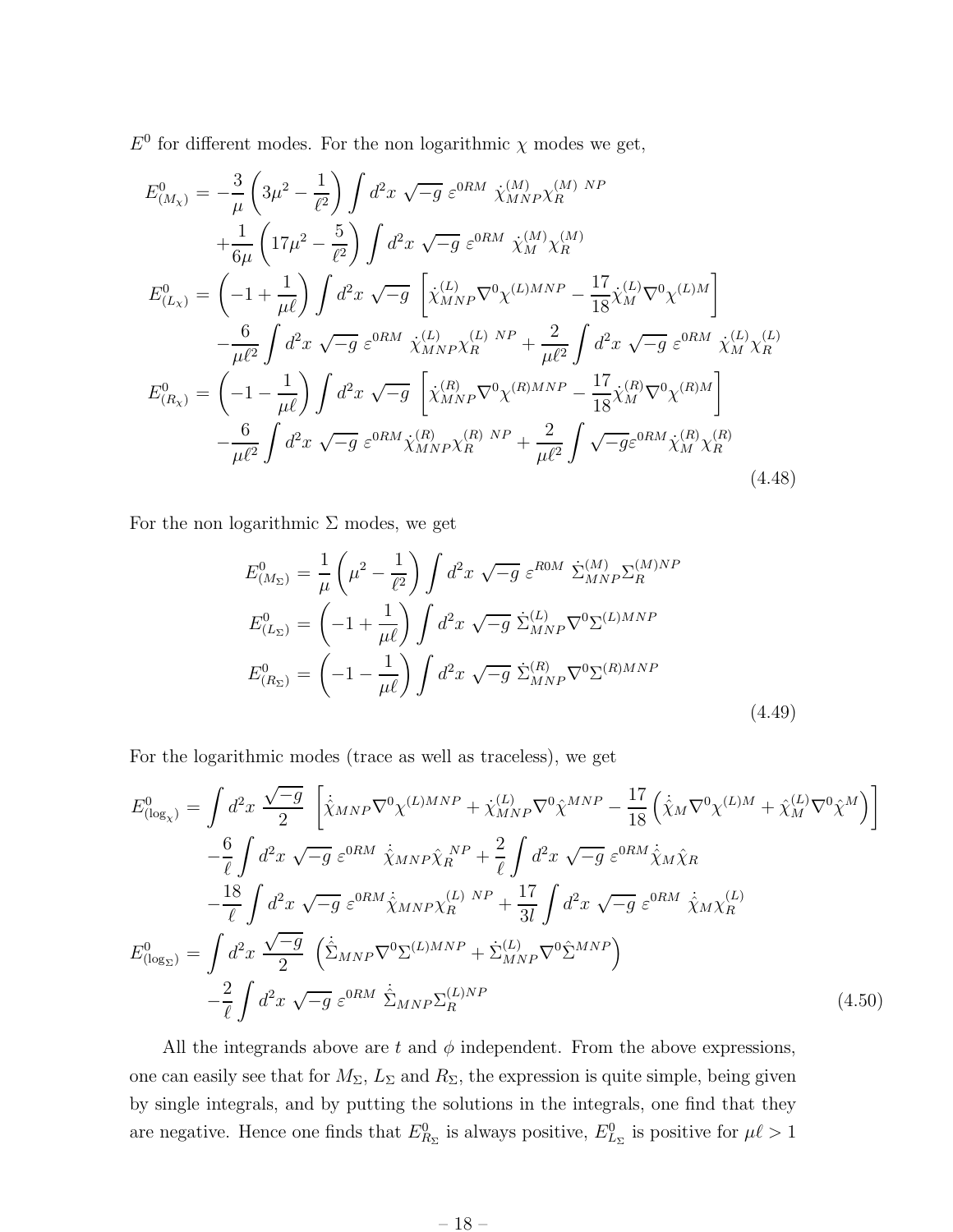<span id="page-20-0"></span>and  $E_{M_{\Sigma}}^{0}$  is positive for  $\mu\ell < 1$ . And since  $E^{1}$  vanishes for non-logarithmic modes, we find, in agreement with[[20](#page-33-0)], that the qualitative feature for the non-logarithmic  $\Sigma$  modes is the same as that of the spin-2 case [\[5](#page-31-0)]. The energy expressions for the left and right  $\chi$  modes are obtained after putting the solutions in Mathematica as

$$
E_{(L_{\chi})} = E_{(L_{\chi})}^{0} = \frac{\pi}{3\mu\ell^{6}} (1 - \mu\ell),
$$
  
\n
$$
E_{(R_{\chi})} = E_{(R_{\chi})}^{0} = \frac{\pi}{3\mu\ell^{6}} (1 + \mu\ell).
$$
\n(4.51)

Thus we see that even for the  $\chi$  modes the energy of the right branch is always positive and the energy of the left branch is positive for  $\mu\ell < 1$  and is zero for  $\mu\ell = 1$ . Although a direct analytic expression for  $E_{M_{\chi}}$  is not possible, but using Mathematica it can be seen that it is zero for  $\mu\ell = 1$ , positive for  $\mu\ell > 1$  and negative for  $\mu \ell < 1$ . We mention some of the numerical results for  $E_{M_{\chi}}$  obtained using Mathematica.

$$
\mu \ell = \frac{1}{3} : E_{(M_{\chi})} = E_{(M_{\chi})}^{0} = -\frac{16\pi}{45\ell^{5}}.
$$
  
\n
$$
\mu \ell = 1 : E_{(M_{\chi})} = E_{(M_{\chi})}^{0} = 0,
$$
  
\n
$$
\mu \ell = 2 : E_{(M_{\chi})} = E_{(M_{\chi})}^{0} = \frac{\pi}{40\ell^{5}},
$$
  
\n
$$
\mu \ell = 3 : E_{(M_{\chi})} = E_{(M_{\chi})}^{0} = \frac{16\pi}{315\ell^{5}}.
$$
\n(4.52)

The energies  $E^0$  for the logarithmic branch solutions are obtained (after putting the solutions in Mathematica) as:

$$
E_{(\log_{\chi})}^{0} = \frac{859\pi}{504\ell^{5}},
$$
  
\n
$$
E_{(\log_{\Sigma})}^{0} = -\frac{132\pi}{25\ell^{5}}.
$$
\n(4.53)

This, along with [\(4.47](#page-18-0)), shows that the  $\log_{\chi}$  modes has positive energy and the  $\log_{\Sigma}$ modes has negative energy.

#### 4.4 Residual gauge transformation

In this section, we will show that the massless branch solutions and massive branch solution at the chiral point (both the trace as well as traceless modes) can be removed by an appropriate choice of residual gauge transformation. But since the residual gauge parameters does not vanish at the boundary, the modes can be regarded as gauge equivalent to the vacuum only if they have vanishing energy. Hence, as per the calculations of the energies above, we will see that massive and left moving solution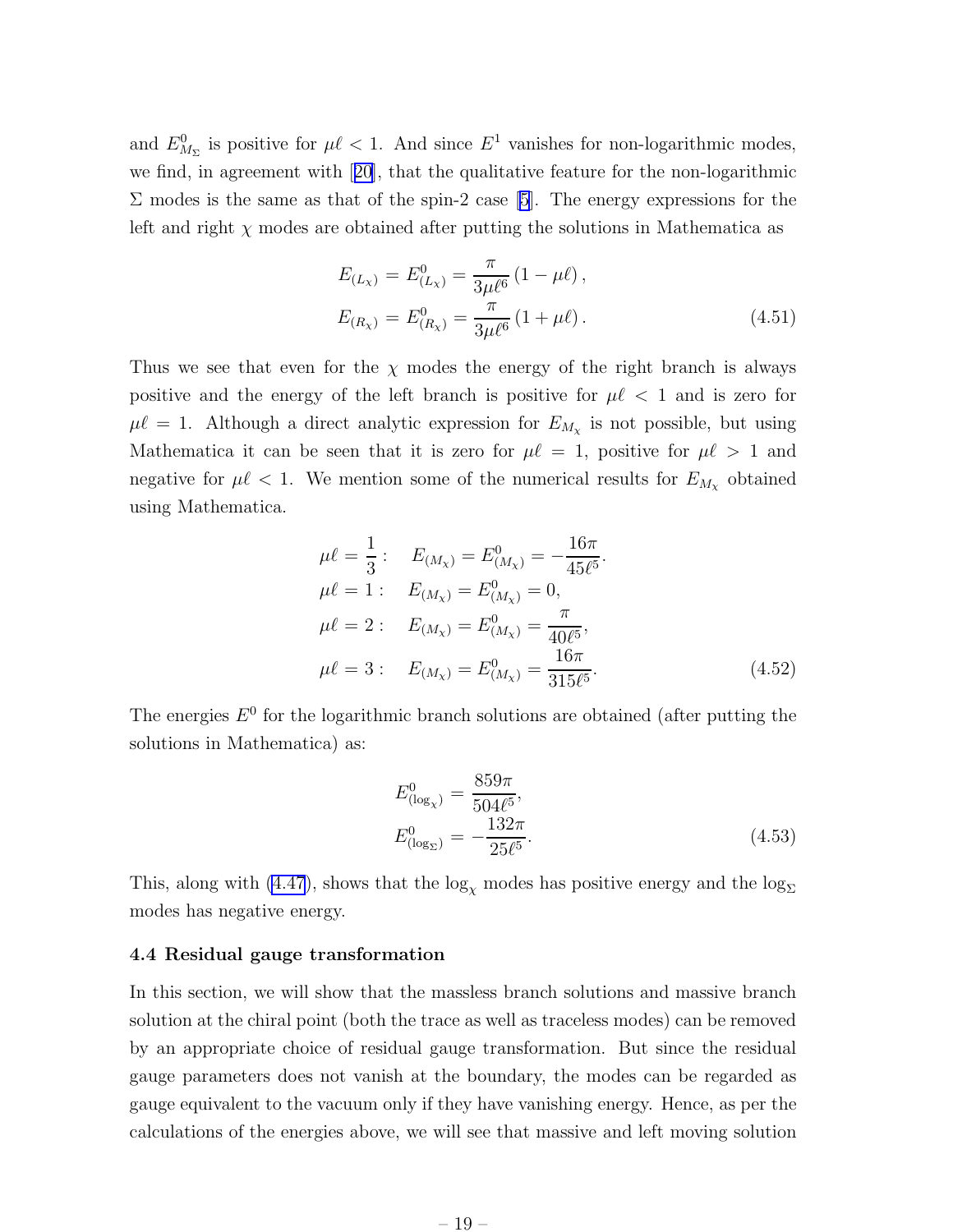at the chiral point (both the trace as well as traceless mode) can be regarded as gauge equivalent to vacuum. The gauge transformation in terms of the variable  $\phi_{MNP}$  [\(4.1](#page-10-0)) is

$$
\delta \tilde{\phi}_{MNP} = \nabla_{(M} \xi_{NP)} + \frac{1}{2} \nabla_Q \xi^Q_{(M} g_{NP)},
$$
  
\n
$$
\delta \tilde{\phi}_M = \frac{9}{2} \nabla_N \xi^N_{M}.
$$
\n(4.54)

We need to find the residual gauge transformation obeying the gauge condition [\(4.1](#page-10-0)) and the auxiliary condition [\(4.6](#page-10-0)) implied by the equation of motion. We find that the residual gauge transformation satisfying these properties is

$$
\nabla^2 \xi_{MN} - \frac{6}{\ell^2} \xi_{MN} = \frac{3}{4} \nabla_{(M} \nabla_Q \xi^Q_{N)},
$$
  
\n
$$
\nabla_M \nabla_N \xi^{MN} = 0.
$$
\n(4.55)

One can use the above equation to deduce the following equation for  $\nabla_M \xi^M_N$ 

$$
\nabla^2 \left( \nabla_M \xi_N^M \right) - \frac{34}{\ell^2} \nabla_M \xi_N^M = 0.
$$
 (4.56)

We thus see that  $\nabla_M \xi_N^M$  satisfies the same equation as  $\tilde{\phi}_M$  ([4.9\)](#page-11-0) at the chiral point  $\mu\ell = 1$ , obeying the same condition [\(4.6](#page-10-0)). Thus one can choose the residual gauge transformation to remove the trace of the massless branch solution and of the massive branch solution at the chiral point which subsequently gauge away the appropriate  $\chi$  modes.

For the traceless  $\Sigma$  modes, the residual gauge transformation should obey the equations

$$
\nabla^2 \xi_{MN} - \frac{6}{\ell^2} \xi_{MN} = 0, \n\nabla_M \xi_N^M = 0.
$$
\n(4.57)

We can once again see from  $(4.57)$  that for the residual gauge transformation parameter for the  $\Sigma$  mode satisfying the above equation (4.57),  $\nabla_{(M}\xi_{NP)}$  satisfies

$$
\nabla^2 \nabla_{(M \xi_{NP})} = 0,
$$
  
\n
$$
\nabla^M \nabla_{(M \xi_{NP})} = 0.
$$
\n(4.58)

These equations are the same as the massless  $\Sigma$  equations of motion and massive equations of motion at the chiral point  $(4.24)$  and  $\Sigma$  gauge condition  $(4.28)$  and hence one can appropriately choose the parameters to gauge away the massless branch solution for  $\Sigma_{MNP}$  and massive branch solution for  $\Sigma_{MNP}$  at the chiral point.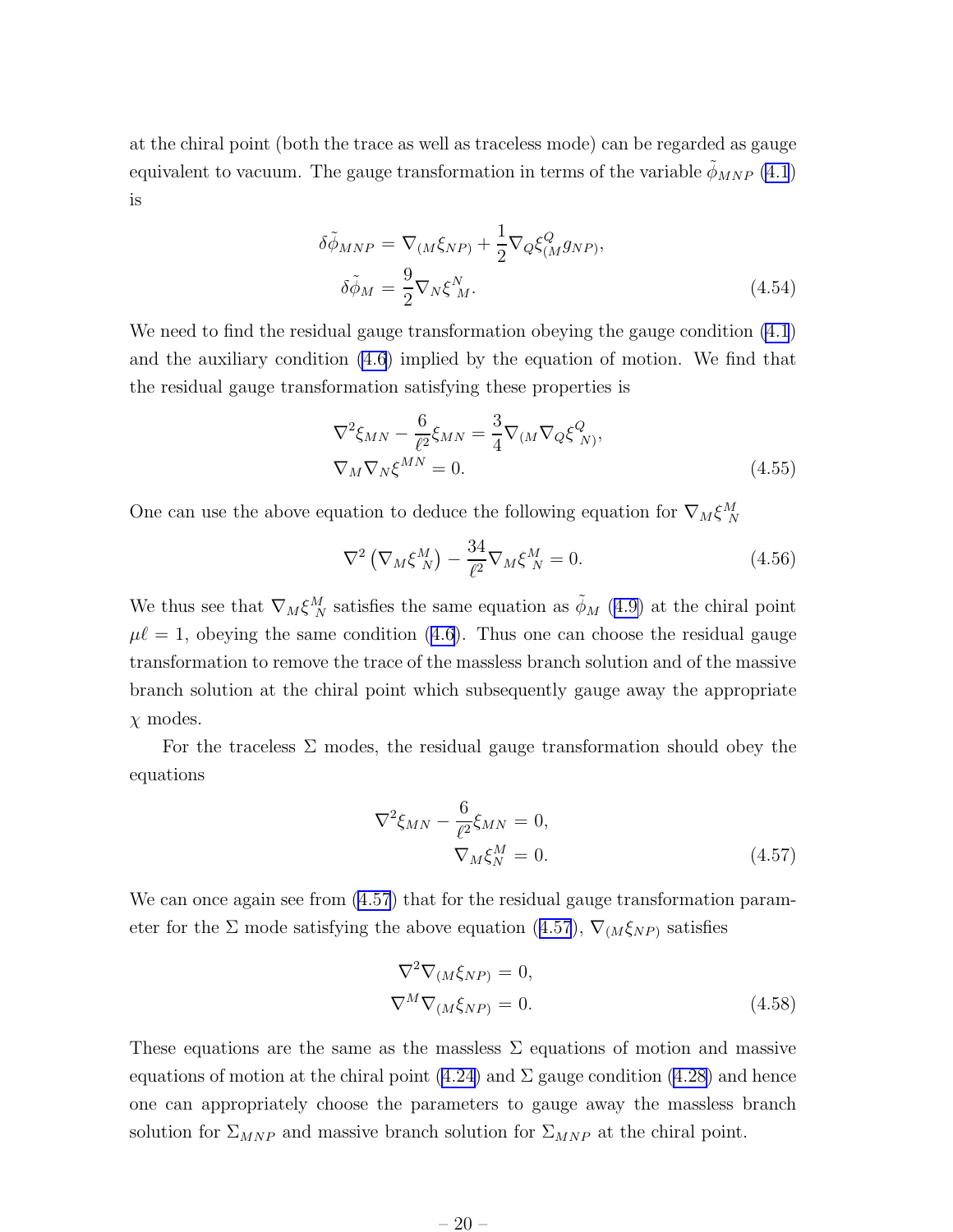<span id="page-22-0"></span>To summarise, we find that both the massless  $\chi$  and  $\Sigma$  modes and their respective massive modes at the chiral point can be gauged away by an appropriate choice of residual gauge transformation parameters. Since the gauge transformation parameters do not vanish at the boundary, the modes can however be treated as gauge equivalent to vacuum only if they have vanishing energy. Hence, as per the energy calculations in the previous section, the left branch solution and massive branch solution at the chiral point can be regarded as gauge equivalent to vacuum. Since the logarithmic modes do not satisfy the same equations as their left moving partners, they cannot be regarded as pure gauge and are therefore physical propagating modes in the bulk. Thus the logarithmic traceless modes indicate a genuine instability in the bulk since they carry negative energy.

#### 5. Asymptotic Symmetries and the Chiral Point

In our analysis of three dimensional gravity with spin three fields, we have seen that while solving the equations of motion for the linearised spin three, we find that there is a point where the basis for the solution becomes insufficient to describe it. This is the indication of the development of a logarithmic branch to the solution. This happens at a point where  $\mu \ell = 1$ . This is the same point where the spin-two excitations develop a logarithmic branch and the central charge of the left moving Virasoro algebra vanishes.

Topological Massive Gravity at the chiral point was conjectured to be dual to a logarithmic conformal field theory with  $c = 0$ . In our bulk analysis above, we have provided indications that a similar picture emerges when one includes the spin-three fields. To further our understanding of the symmetries of the boundary theory, let us look at the asymptotic symmetry structures.

#### 5.1 The  $c = 0$  confusion

The asymptotic symmetry analysis for the theory with spin three fields in AdS (without the parity violating gravitational C-S term) was performed recently in [\[12](#page-32-0), [13](#page-32-0)]. The asymptotic symmetry algebra that was obtained was the classical  $W_3$  algebra.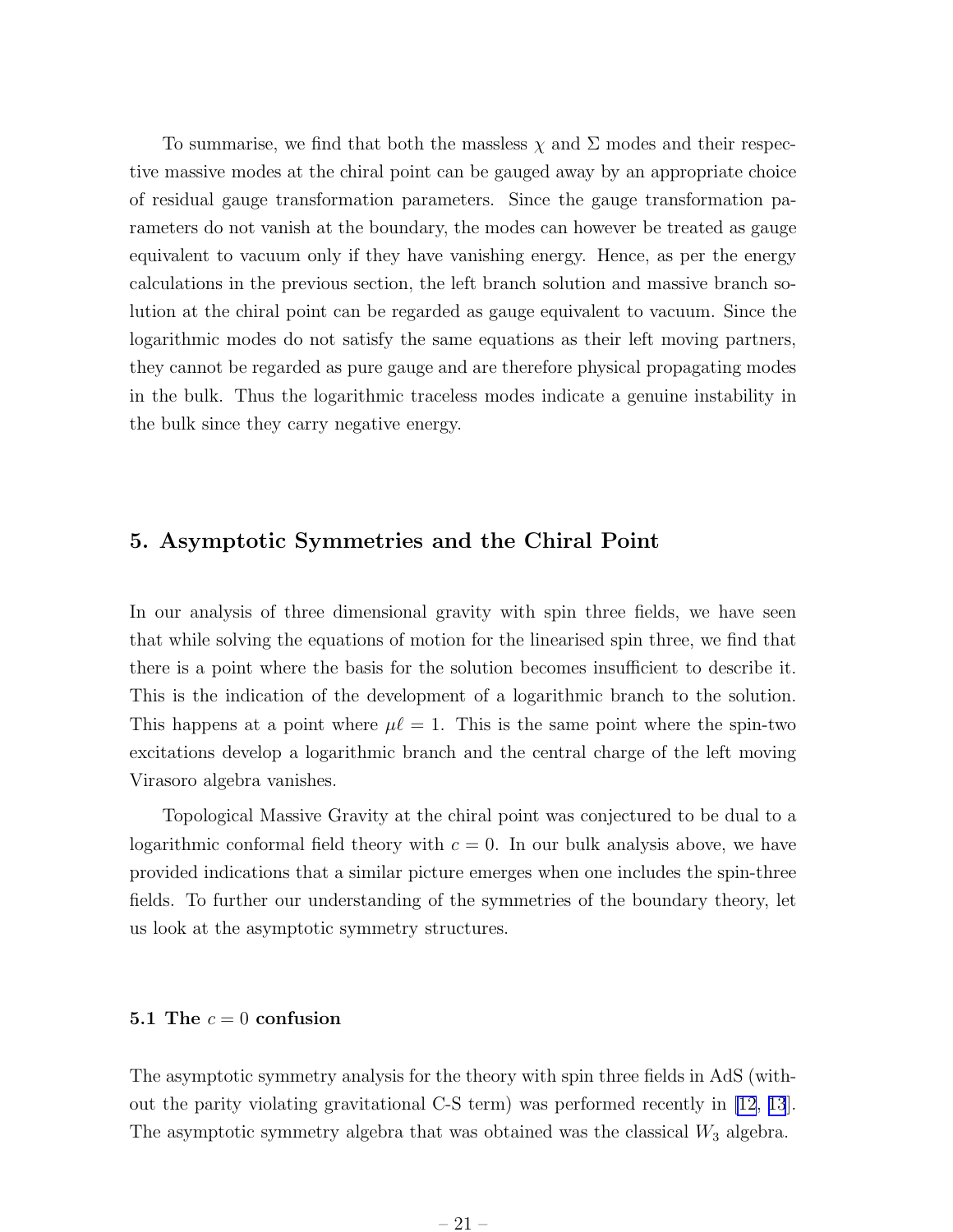<span id="page-23-0"></span>
$$
\begin{aligned}\n\left[L_m, L_n\right] &= (m-n)L_{m+n} + \frac{c}{12}m(m^2 - 1)\delta_{m+n,0} \\
\left[L_m, V_n\right] &= (2m-n)W_{m+n} \\
\left[W_m, W_n\right] &= \frac{c}{360}m(m^2 - 1)(m^2 - 4)\delta_{m+n,0} + \frac{16}{5c}(m-n)\Lambda_{m+n} \\
&\quad + (m-n)\left(\frac{1}{15}(m+n+2)(m+n+3) - \frac{1}{6}(m+2)(n+2)\right)L_{m+n},\n\end{aligned} \tag{5.1}
$$

where

$$
\Lambda_m = \sum_{n=-\infty}^{+\infty} L_{m-n} L_n . \qquad (5.2)
$$

sums quadratic nonlinear terms. Here the central charge for both the Virasoro and the pure  $W_3$  is given by the Brown-Henneaux central term  $c = \frac{3\ell}{2G}$  $\frac{3\ell}{2G}$  for AdS.

When one adds the parity violating gravitational C-S term, in the case of the usual  $AdS<sub>3</sub>$  without any higher spin terms, one ends up with corrected central terms where the left-right symmetry is broken, viz.  $c_{\pm} = \frac{3\ell}{2G}$  $\frac{3\ell}{2G}(1 \mp \frac{1}{\mu\ell})$ . The "chiral-point" corresponds to  $\mu\ell = 1$  where  $c_+ = 0$ .

The shift of the central terms, which is the effect of gravitational anomalies on the boundary stress tensor[[25, 26](#page-33-0)], does not change with the addition of the spin three fields. Thus the asymptotic symmetry algebra for the bulk theory with the Chern-Simons terms added is two copies of  $W_3$  algebra, now with differing central charges.

Now, when we look at the chiral point of the  $W_3$  algebra, we see a potential problem. The non-linear term (5.2) in (5.1) has a coefficient which is inversely proportional to the central term and hence in the chiral limit would blow up.

#### 5.2 The solution

We propose a simple solution to the above problem. The blowing up of an algebra in a particular limit is indicative of the fact that one should look at an Inönü-Wigner contraction of the algebra at that point. To achieve this, let us rescale the generators as follows:

$$
L_n = L_n, \quad Y_n = \sqrt{c}W_n. \tag{5.3}
$$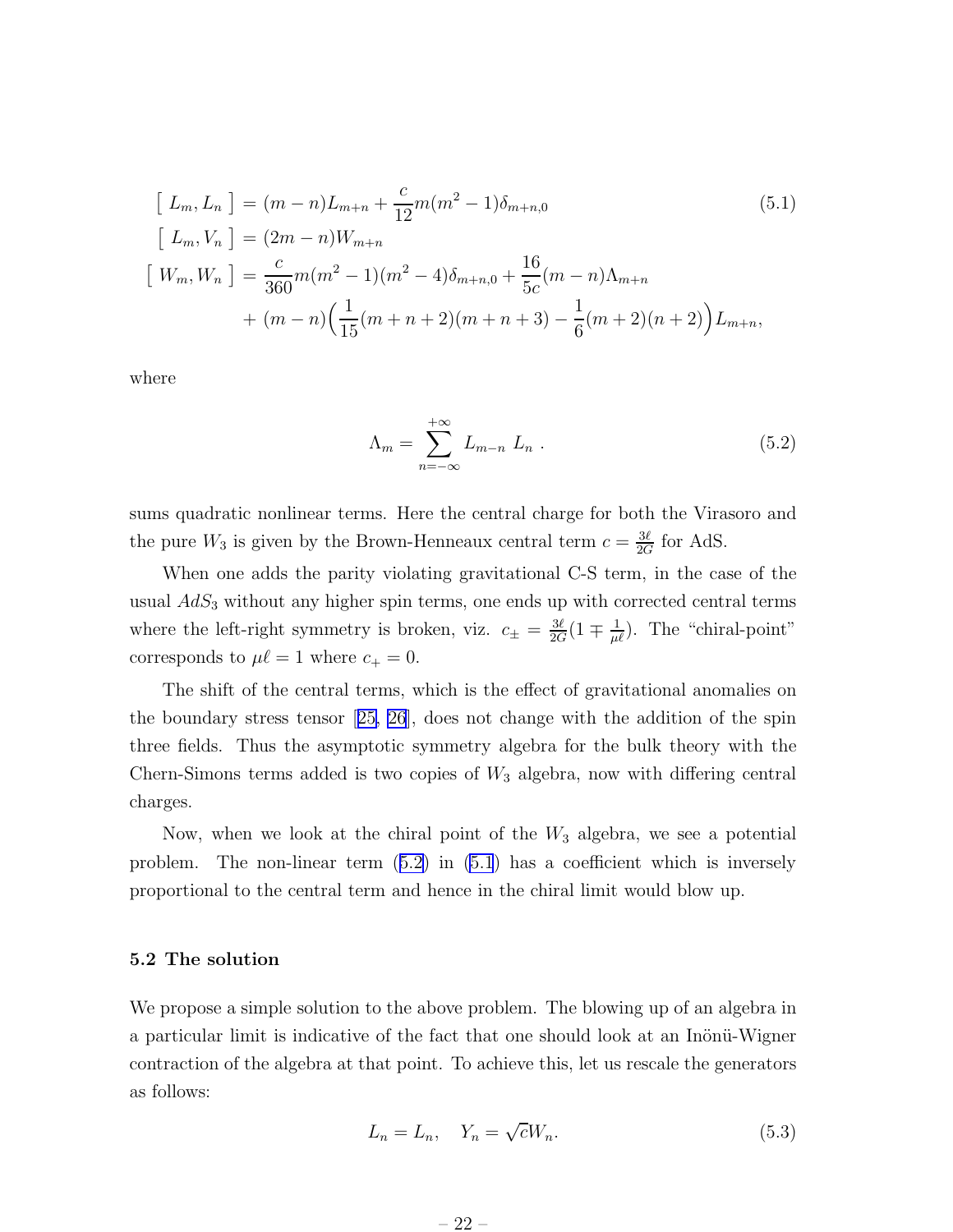<span id="page-24-0"></span>The rescaled W3 algebra now looks like

$$
\begin{aligned}\n\left[L_m, L_n\right] &= (m-n)L_{m+n} + \frac{c}{12}m(m^2-1)\delta_{m+n,0}, \\
\left[L_m, Y_n\right] &= (2m-n)Y_{m+n}, \\
\left[Y_m, Y_n\right] &= \frac{c^2}{360}m(m^2-1)(m^2-4)\delta_{m+n,0} + \frac{16}{5}(m-n)\Lambda_{m+n} \\
&\quad + c(m-n)\left(\frac{1}{15}(m+n+2)(m+n+3) - \frac{1}{6}(m+2)(n+2)\right)L_{m+n}.\n\end{aligned}
$$
\n(5.4)

Now, at the chiral point, the algebra would be the contracted version of the W3 algebra.

$$
\begin{aligned}\n\left[L_m, L_n\right] &= (m-n)L_{m+n}, \quad \left[L_m, Y_n\right] = (2m-n)Y_{m+n}, \\
\left[Y_m, Y_n\right] &= \frac{16}{5}(m-n)\Lambda_{m+n}.\n\end{aligned} \tag{5.5}
$$

The Y and  $\Lambda$  actually generate an ideal and so one must set them to zero in any irreducible representation of the  $W_3$  algebra. So the classical  $W_3$  in the chiral limit essentially reduces to the Virasoro algebra.

What we are advocating here is the classical analogue of what happens for the quantum  $W_3$  for  $c = -22/5$  [\[28\]](#page-33-0). Let us remind the reader of the quantum version of the  $W_3$  algebra is. The quantum effects enter into the regularisation of the quadratic non-linear term [\(5.2](#page-23-0)). This shifts the overall quadratic coefficient of the quadratic term from  $\frac{16}{5c} \rightarrow \frac{16}{5c+22}$  in [\(5.1](#page-23-0)). As is obvious,  $c = -22/5$  represents a blowing up ofthe quantum  $W_3$  algebra and [[28](#page-33-0)] prescribes a similar procedure to what we have outlined above.

The logarithmic degeneracy at the chiral point that we would go on to construct, in this light would be related to a left moving LCFT with  $c = 0$ , very similar to the original construction of the spin-two example.

#### 5.3 Comments on other possible solutions

The above procedure is certainly a correct one, but one might think that this is not the most general procedure that can be followed at the chiral point. Let us comment on a couple of other possible solutions.

One way to argue that  $c = 0$  is not a problem in this context is to say that in this limit one should actually be looking at the quantum version of the  $W_3$ , instead of the classical algebra. Then the shifting of the non-linear term described above would mean that the algebra is perfectly fine in the chiral limit. When  $c$  is small, and the curvature of space-time is large, it may be more sensible to look at the quantum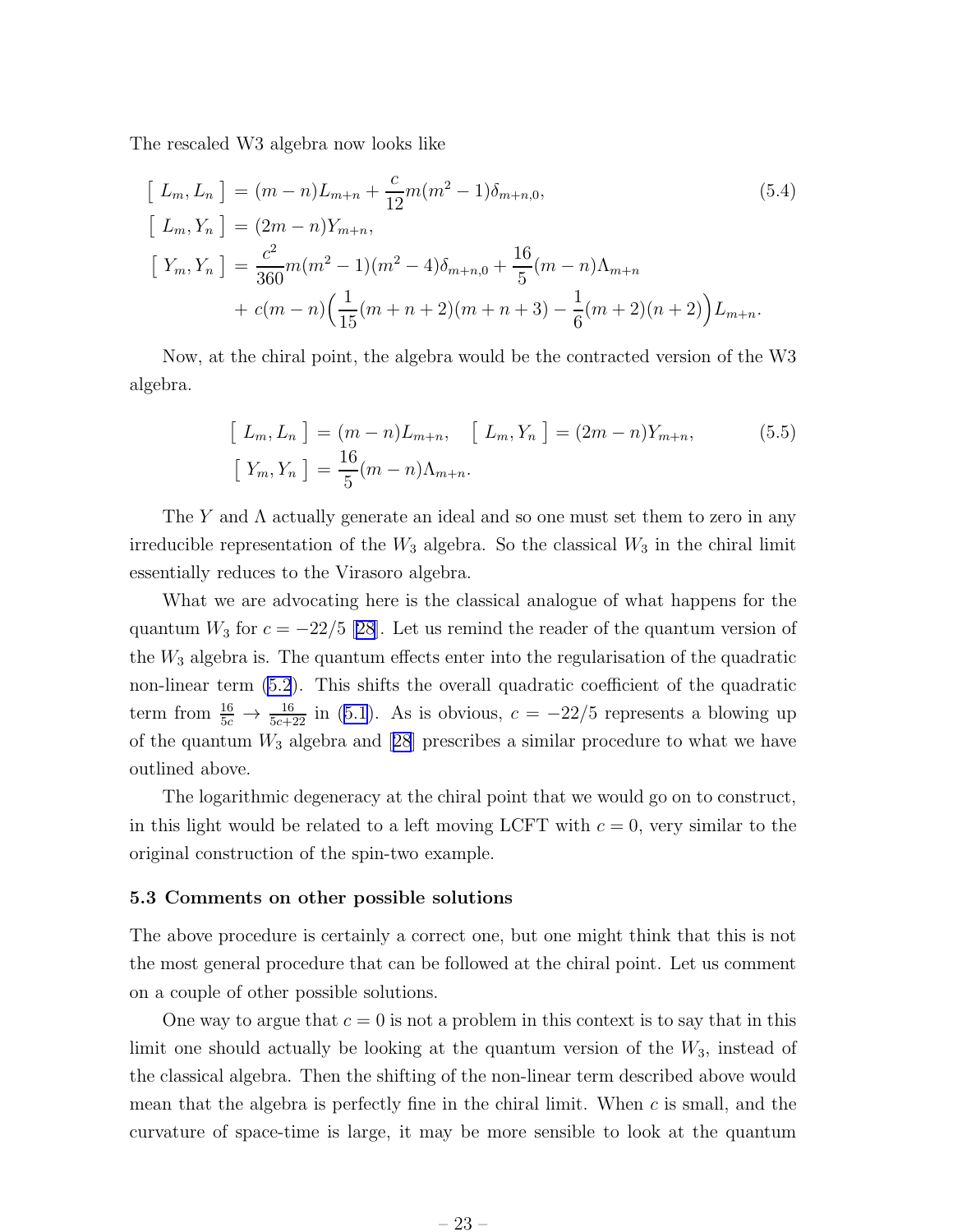<span id="page-25-0"></span>algebra. The question obviously would be how an asymptotic symmetry analysis would see the change from classical to quantum and this is far from obvious. That this feature does not have any analogue in the well-studied spin-two example makes this an attractive avenue of further exploration.

Another possible solution is to say that nothing is wrong at  $c = 0$ . A is actually a null field and the c=0 singularity is cancelled by  $\Lambda$  become null. Let us take the quantum counterpart  $c = -22/5$ . Let us suppose that  $\Lambda$  is a null field. We can work the commutation relations and see for example,

$$
\left[L_m, \Lambda_n\right] = (3m - n)\Lambda_{m+n} + \frac{22 + 5c}{16} [m(m^2 - 1)L_{m+n}].\tag{5.6}
$$

So we see that indeed at  $c = -22/5$ , this commutator closes to  $\Lambda$ . This is consistent with the fact that  $\Lambda$  is a null field. We can similarly work out the consequences for  $W_n$ . The obstacle in this path is trying to figure out how to carry out an essentially quantum mechanical analysis in a classical algebra. We leave these issues for future work.

#### 6. Conclusions and Future directions

In this paper, we reviewed the the linearised action for spin-3 Fronsdal fields with a Chern- Simons term in flat space  $[21]$  and generalised it to  $AdS$  space. The structure of the action is uniquely fixed by gauge invariance. We looked at its relation to the  $SL(3, R) \times SL(3, R)$  Chern-Simons action [\[13](#page-32-0), [12\]](#page-32-0) with unequal levels and fixed the normalisation of the gauge invariant action found earlier. We then looked at the equations of motion and decomposed it into left, right and massive branch.

We figured out that the trace cannot be set to zero unlike the spin-2 case[[5](#page-31-0)]. The trace gives rise to non-trivial solutions to the equations of motion which has no counterpart in the spin-2 case. The trace solution has a "resonant" behaviour at  $\mu \ell = \frac{1}{2}$  $\frac{1}{2}$ . The massive branch trace mode carries positive energy for  $\mu \ell > 1$  and negative energy for  $\mu \ell < 1$  and zero energy for  $\mu \ell = 1$ . The left branch solution carries positive energy for  $\mu \ell < 1$  and negative energy for  $\mu \ell > 1$  and zero energy for  $\mu \ell = 1$ . Apart from the "trace" solutions we also have the usual traceless mode. However the traceless mode has energy behaviour which is opposite to that of the trace mode (and similar to the spin-2 counterpart[[5\]](#page-31-0)) i.e massive traceless mode carries positive energy for  $\mu \ell < 1$  and negative energy for  $\mu \ell > 1$  and zero energy for  $\mu\ell = 1$  and the left branch traceless solution carries positive energy for  $\mu\ell > 1$  and negative energy for  $\mu \ell < 1$  and zero energy for  $\mu \ell = 1$ . The right branch solution carries positive energy for both the trace and traceless mode.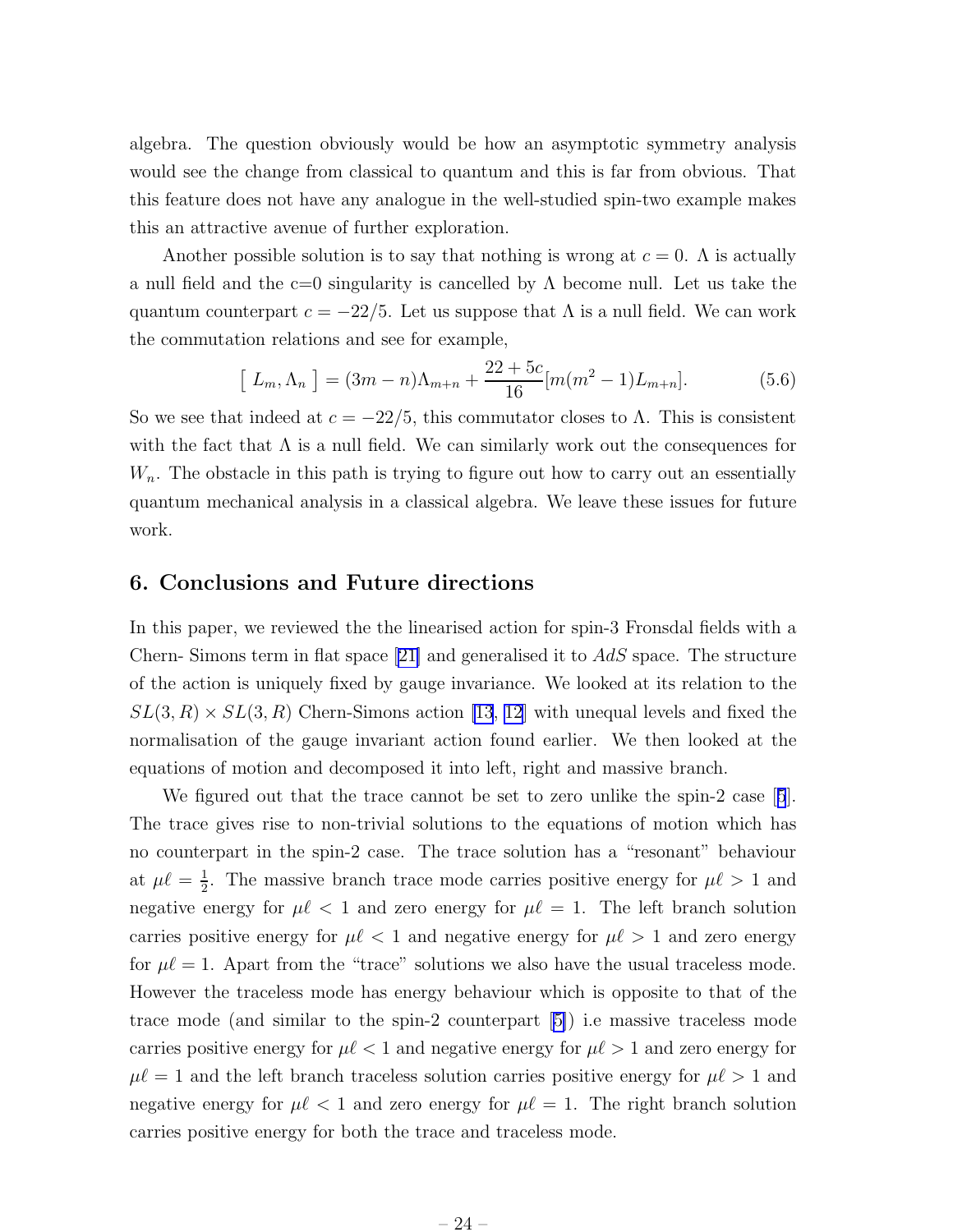At the chiral point the massive and left branch solution coincide and develop a new logarithmic branch both for the trace and traceless modes. The logarithmic solution for the trace mode carries positive energy whereas the logarithmic solution for the traceless mode carries negative energy. We also found that left branch and massive branch solution at the chiral point are pure gauge and have vanishing energy and hence can be treated as gauge equivalent to the vacuum. But the logarithmic modes are not pure gauge and are therefore physical propagating modes in the bulk. And since the logarithmic solution for the traceless mode carries negative energy, it indicates an instability in the bulk at the chiral point. It is therefore tempting to conjecture that higher spin massive gravity constructed in this paper at the chiral point is dual to a higher spin extension of  $LCFT_2$ . But there are some conceptual issues which should be dealt with before making this conjecture which are:

- 1. Variational principle is well defined for the new logarithmic solutions: The logarithmic solutions are the non trivial solutions to spin-3 massive gravity at the chiral point that grows linearly in time and linearly in  $\rho$  asymptotically. It is found to have finite time-independent negative energy. But before it can be accepted as a valid classical solution one must check that the variational principle is well defined, i.e. the boundary terms vanish on-shell for the logarithmic solutions. Similar questions for the spin-2 counterpart was asked with an affirmative answer in[[7](#page-32-0)]. We would also like to do similar check for both of our logarithmic solutions and as a by product obtain the boundary currents dual to the logarithmic modes.
- 2. Consistent boundary conditions for the logarithmic modes:

We should be able to find consistent set of boundary conditions which encompasses the new logarithmic solutions i.e. there are consistent set of boundary conditions for which the generator of the asymptotic symmetry group is finite. Similar questions for the spin-2 case was asked with an affirmative answer in [[8\]](#page-32-0). We would also like to perform similar analysis for our logarithmic branch solutions.

3. Correlation function calculation:

We should be able to compute correlation function in the gravity side. This should put us in a position to compare them with boundary correlators expected from a higher spin extension of LCFT. Similar questions were addressed in [\[9, 10](#page-32-0)] for the spin-2 case. The comparison in that case was however with correlators in LCFT which is well known in the literature. To our knowledge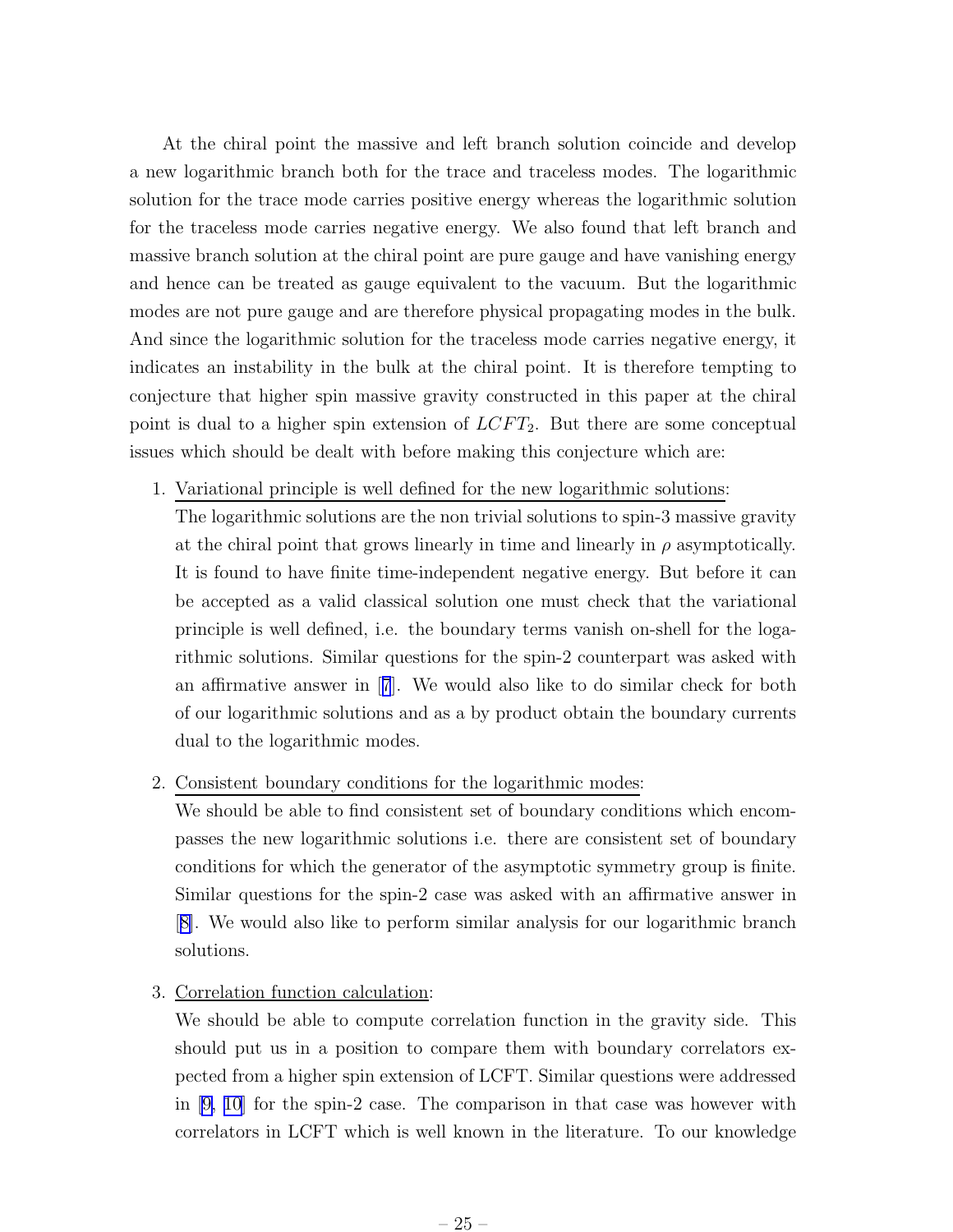there is no higher spin extension of LCFT in the literature so far<sup>9</sup>. The correlation function calculations should open up interesting questions to be answered about the higher spin extension of LCFT.

#### 4. One loop partition function calculation:

To make the higher spin extension of LCFT dual to the theory constructed in this paper more concrete, one should also compute the one loop determinant of the Euclidean theory constructed in this paper using the heat kernel techniques of[[17](#page-32-0)] (which was also applied to the massless higher spin theory in[[16](#page-32-0)]). If the LCFT proposal is right, one should be able to show that there would be no holomorphic factorisation of the one loop partition function at the chiral point. The expectation is that we would learn something more about the higher spin extension of LCFT from the structure of the one loop partition function. Similar calculations were done for TMG without higher spin in [\[30\]](#page-33-0) and for General Massive Gravity in[[31\]](#page-33-0) and the authors found concrete evidence for an AdS/LCFT picture. In a subsequent work, we have looked at doing a similar computation for the spin-3 version of TMG constructed in this paper and subsequently generalized it to arbitrary spins[[32](#page-33-0)].

Apart from all the above issues, the boundary CFT needs to be understood better. For example, there is the peculiar "resonant" behaviour found for the trace modes at  $\mu\ell = \frac{1}{2}$  which should show up even in the CFT. Apart from that we find a positive energy propagating mode in the bulk at the chiral point, which is the logarithmic solution corresponding to the trace mode. This has no counterpart in the spin-2 example and we would like to understand what this means from the CFT perspective. We leave these issues for future work.

Before we conclude, let us pause to remind the reader of the essential differences between our work and the work mentioned in the introduction which we said had some overlap with ours [\[20](#page-33-0)]. The part of our work which overlaps with[[20](#page-33-0)] is the analysis of the traceless mode. The novel feature of our work is the trace modes and their logarithmic partner. We find several non-trivial features of this trace mode which we have addressed in this paper. We find instability in the bulk by explicitly computing the energy of the logarithmic partner of the traceless modes and end by speculating a higher spin extension of LCFT dual to the theory constructed in this paper at the chiral point. We also have a different proposal for the asymptotic symmetry structure and its peculiarities at the chiral point.

<sup>9</sup>See however some very recent work[[29\]](#page-33-0).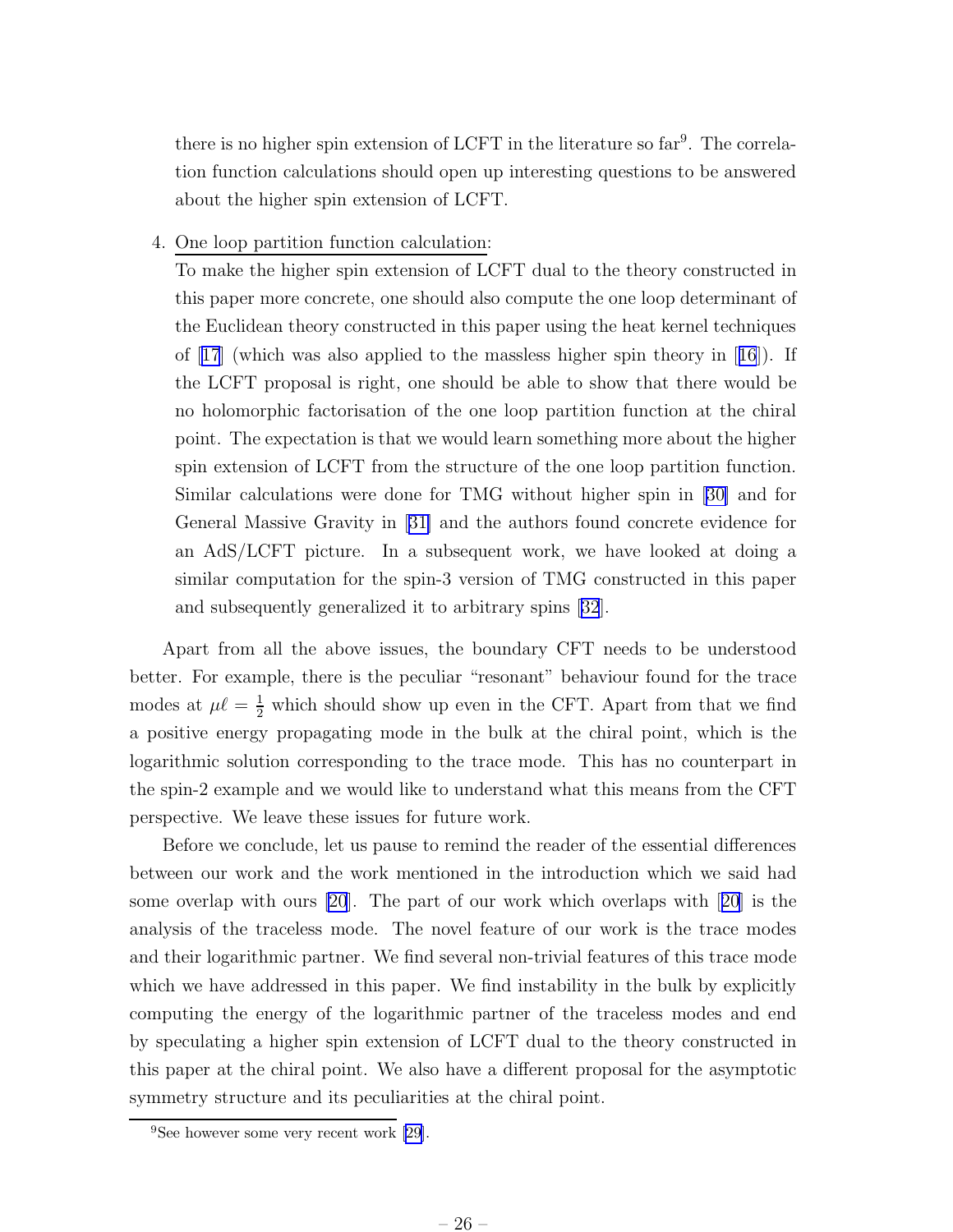#### <span id="page-28-0"></span>Acknowledgements

It is our pleasure to acknowledge helpful discussions and correspondence with Matthias Gaberdiel, Rajesh Gopakumar, Jose Figueroa O'Farrill, Ashoke Sen, Dileep Jatkar, Joan Simon, Marika Taylor, Daniel Grumiller and Yuji Tachikawa. We would especially like to thank Rajesh Gopakumar, Daniel Grumiller and Marika Taylor for valuable comments on the manuscript. AB would like to thank ICTP (Trieste), Ecole Polytechnique (Paris) and DESY (Hamburg) for hospitality during the course of this work. SL and AS would like to thank ICTP (Trieste), CHEP, IISC (Bangalore) and ICTS (Bangalore) for hospitality during the course of this work.

### Appendices

## A. Taking the isometry generator across symmetrised covariant derivatives

In this appendix we give the proof of the statement that the isometry generator can be taken across symmetrised covariant derivatives. Let the isometry generator be

$$
L_{\xi} = \xi^M \partial_M, \tag{A.1}
$$

where  $\xi_M$  satisfies

$$
\nabla_{(M}\xi_{N)} = 0. \tag{A.2}
$$

This generator acts on tensors of rank  $(r, s)$  as

$$
L_{\xi}T_{N_{1}N_{2}...N_{s}}^{M_{1}M_{2}...M^{r}} = \xi^{M}\partial_{M}T_{N_{1}N_{2}...N_{s}}^{M_{1}M_{2}...M^{r}} - \partial_{Q}\xi^{M_{1}}T_{N_{1}N_{2}...N_{s}}^{QM_{2}...M^{r}} - \partial_{Q}\xi^{M_{2}}T_{N_{1}N_{2}...N_{s}}^{M_{1}Q...M^{r}} \cdots - \partial_{Q}\xi^{M_{r}}T_{N_{1}N_{2}...N_{s}}^{M_{1}M_{2}...M^{r}} + \partial_{N_{1}}\xi^{Q}T_{QN_{2}...N_{s}}^{M_{1}M_{2}...M^{r}} \cdots + \partial_{N_{s}}\xi^{Q}T_{N_{1}N_{2}...Q}^{M_{1}M_{2}...M^{r}} = \xi^{M}\nabla_{M}T_{N_{1}N_{2}...N_{s}}^{M_{1}M_{2}...M^{r}} - \nabla_{Q}\xi^{M_{1}}T_{N_{1}N_{2}...N_{s}}^{Q_{M_{2}...M^{r}}} - \nabla_{Q}\xi^{M_{2}}T_{N_{1}N_{2}...N_{s}}^{M_{1}Q...M^{r}} \cdots - \nabla_{Q}\xi^{M_{r}}T_{N_{1}N_{2}...N_{s}}^{M_{1}M_{2}...M^{r}} + \nabla_{N_{1}}\xi^{Q}T_{QN_{2}...N_{s}}^{M_{1}M_{2}...M^{r}} \cdots + \nabla_{N_{s}}\xi^{Q}T_{N_{1}N_{2}...Q}^{M_{1}M_{2}...M^{r}}.
$$
\n(A.3)

In the last equality we have added and subtracted Christoffel connections to write the partial derivatives as covariant derivatives. Now let us apply (A.3) to a tensor of rank 1 and its covariant derivative

$$
L_{\xi}\phi_N = \xi^M \nabla_M \phi_N + (\nabla_N \xi^M) \phi_M
$$
  

$$
L_{\xi} (\nabla_P \phi_N) = \xi^M \nabla_M \nabla_P \phi_N + (\nabla_N \xi^M) \nabla_P \phi_M + (\nabla_P \xi^M) \nabla_M \phi_N.
$$
 (A.4)

Taking a covariant derivative of the first expression in (A.4) and subtracting it from the second, we obtain after some algebra

$$
\nabla_P L_{\xi} \phi_N - L_{\xi} (\nabla_P \phi_N) = \frac{1}{\ell^2} \xi_{[N} \phi_{P]} - \phi_M \nabla^M \nabla_P \xi_N.
$$
 (A.5)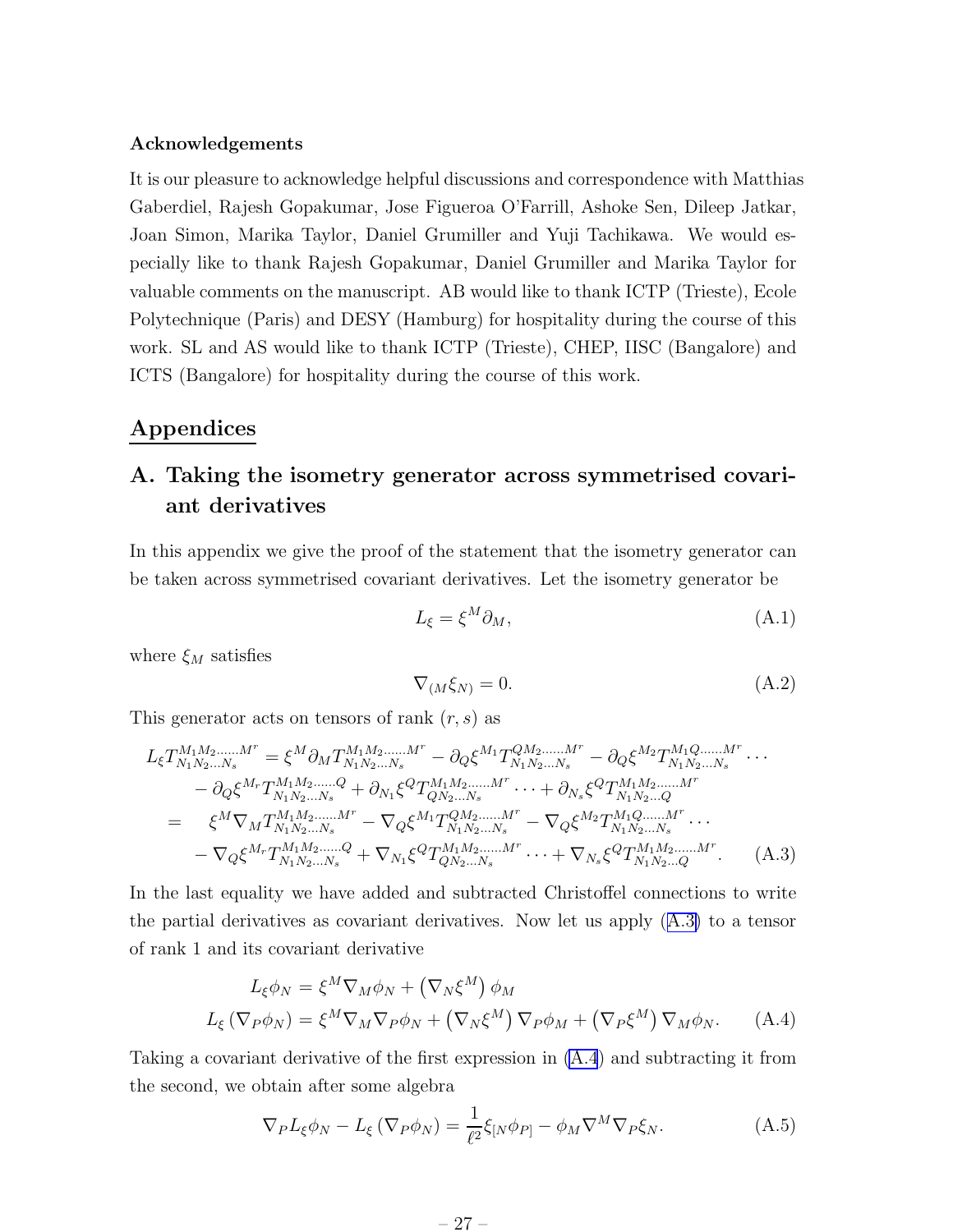<span id="page-29-0"></span>Therefore symmetrising the indices we get

$$
\nabla_{(P}L_{\xi}\phi_{N)} - L_{\xi}\left(\nabla_{(P}\phi_{N)}\right) = 0.
$$
\n(A.6)

Now let us define  $T_{PN} \equiv \nabla_{(P \phi_N)}$ . Performing the same analysis as before we obtain

$$
\nabla_M (L_{\xi} T_{PN}) - L_{\xi} (\nabla_M T_{PN}) = \frac{1}{\ell^2} \left[ \xi_{[P} T_{M]N} + \xi_{[N} T_{M]P} \right] - T_{PQ} \nabla^Q \nabla_M \xi_N - T_{NQ} \nabla^Q \nabla_M \xi_P. \tag{A.7}
$$

And hence once again symmetrising the indices we get

$$
\nabla_{(M} \left( L_{\xi} T_{PN} \right) - L_{\xi} \left( \nabla_{(M} T_{PN)} \right) = 0. \tag{A.8}
$$

Combining this with (A.6), we get

$$
\nabla_{(M}\nabla_N L_{\xi}\phi_{P)} - L_{\xi}\left(\nabla_{(M}\nabla_N \phi_{P)}\right) = 0.
$$
\n(A.9)

This is what we wanted to prove.

## B. Conjugate momenta of different modes

In this appendix, we list all the conjugate momenta of the different modes that we obtained from the equation of motion. The conjugate momenta of the first kind are

$$
\Pi_{(M_{\chi})}^{(1)MNP} = \frac{\sqrt{-g}}{2} \left[ -\nabla^{0} \chi^{(M)MNP} + \frac{17}{18 \times 3} \nabla^{0} \chi^{(M)(M} g^{NP)} \right] \n- \frac{2}{\mu} \left( 3\mu^{2} - \frac{1}{\ell^{2}} \right) \varepsilon^{0R(M} \chi_{R}^{(M) NP)} + \frac{1}{9\mu} \left( 17\mu^{2} - \frac{5}{\ell^{2}} \right) \varepsilon^{0R(M} \chi_{R}^{(M)} g^{NP}) \right],
$$
\n
$$
\Pi_{(L_{\chi})}^{(1)MNP} = \frac{\sqrt{-g}}{2} \left[ -\left( 2 - \frac{1}{\mu\ell} \right) \nabla^{0} \chi^{(L)MNP} + \frac{17}{18 \times 3} \left( 2 - \frac{1}{\mu\ell} \right) \nabla^{0} \chi^{(L)(M} g^{NP)} \right] \n- \frac{4}{\mu\ell^{2}} \varepsilon^{0R(M} \chi_{R}^{(L) NP)} + \frac{4}{3\mu\ell^{2}} \varepsilon^{0R(M} \chi_{R}^{(L)} g^{NP}) \right],
$$
\n
$$
\Pi_{(R_{\chi})}^{(1)MNP} = \frac{\sqrt{-g}}{2} \left[ -\left( 2 + \frac{1}{\mu\ell} \right) \nabla^{0} \chi^{(R)MNP} + \frac{17}{18 \times 3} \left( 2 + \frac{1}{\mu\ell} \right) \nabla^{0} \chi^{(R)(M} g^{NP)} \right] \n- \frac{4}{\mu\ell^{2}} \varepsilon^{0R(M} \chi_{R}^{(R) NP)} + \frac{4}{3\mu\ell^{2}} \varepsilon^{0R(M} \chi_{R}^{(R)} g^{NP}) \right],
$$
\n
$$
\Pi_{(\log_{\chi})}^{(1)MNP} = \frac{\sqrt{-g}}{2} \left[ -\nabla^{0} \left[ \hat{\chi}^{MNP} - \chi^{(L)MNP} \right] + \frac{17}{18 \times 3} \nabla^{0} \left[ \hat{\chi}^{(M} g^{NP}) - \chi^{(L)(M} g^{NP}) \right] \right. \tag{B.1}
$$
\n

.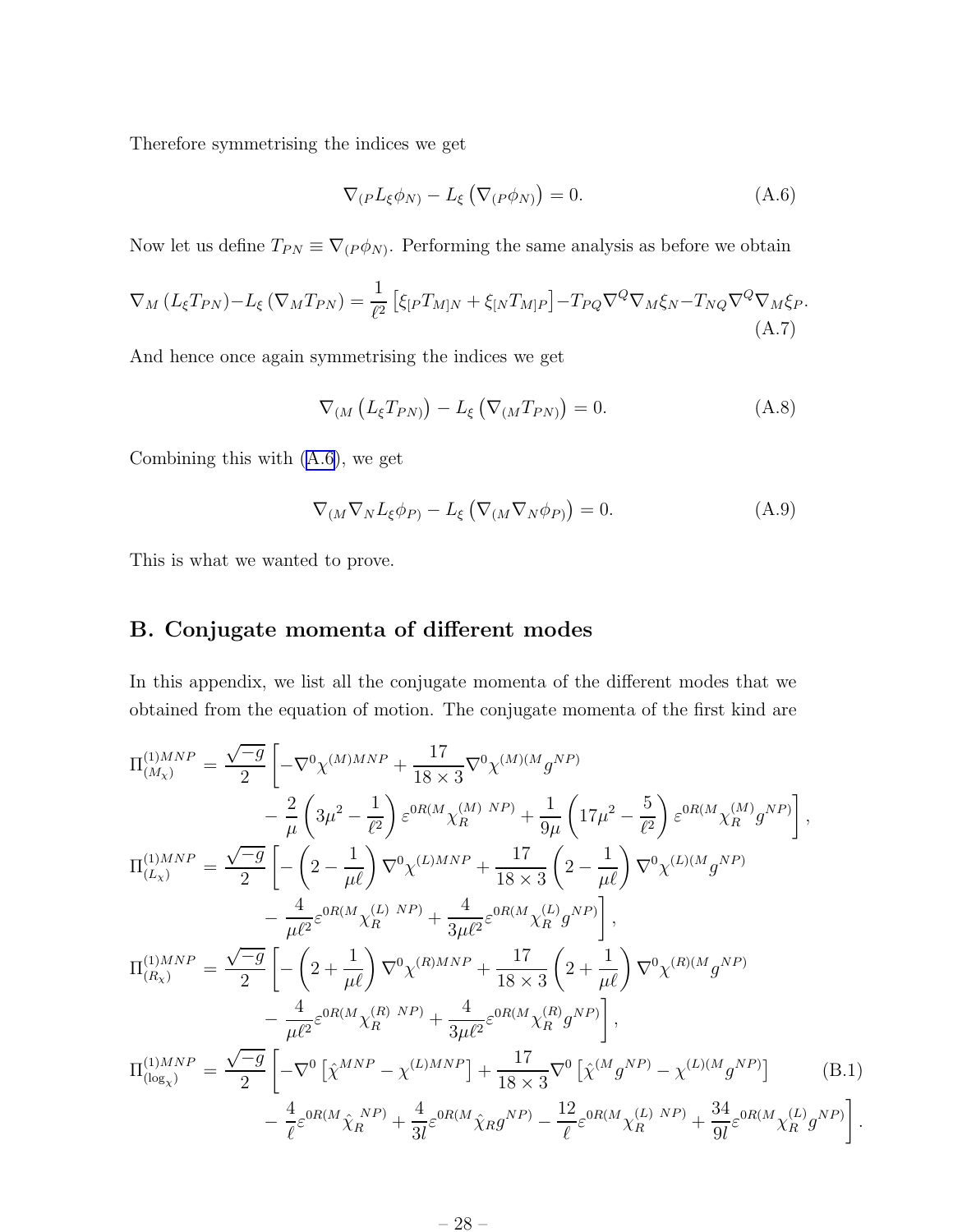$$
\Pi_{(M_{\Sigma})}^{(1)MNP} = \frac{\sqrt{-g}}{2} \left[ -\nabla^{0} \Sigma^{(M)MNP} - \frac{2}{3\mu} \left( \mu^{2} - \frac{1}{\ell^{2}} \right) \varepsilon^{0R(M} \Sigma_{R}^{(M)NP}) \right],
$$
\n
$$
\Pi_{(L_{\Sigma})}^{(1)MNP} = -\frac{\sqrt{-g}}{2} \left( 2 - \frac{1}{\mu \ell} \right) \nabla^{0} \Sigma^{(L)MNP},
$$
\n
$$
\Pi_{(R_{\Sigma})}^{(1)MNP} = -\frac{\sqrt{-g}}{2} \left( 2 + \frac{1}{\mu \ell} \right) \nabla^{0} \Sigma^{(R)MNP},
$$
\n
$$
\Pi_{(\log_{\Sigma})}^{(1)MNP} = \frac{\sqrt{-g}}{2} \left[ -\nabla^{0} \left( \hat{\Sigma}^{MNP} - \Sigma^{(L)MNP} \right) - \frac{4}{3l} \varepsilon^{0R(M} \Sigma_{R}^{(L)NP}) \right].
$$
\n(B.2)

And the conjugate momenta of the second kind are

$$
\Pi_{(M_{\chi})}^{(2)MNP} = \frac{\sqrt{-g}}{2} \left[ -g^{00} \chi^{(M)MNP} + \frac{17}{18 \times 3} g^{00} \chi^{(M)(M} g^{NP}) \right],
$$
\n
$$
\Pi_{(L_{\chi})}^{(2)MNP} = \frac{\sqrt{-g}}{2} \left[ -\frac{1}{\mu \ell} g^{00} \chi^{(L)MNP} + \frac{17}{18 \times 3\mu \ell} g^{00} \chi^{(L)(M} g^{NP}) \right],
$$
\n
$$
\Pi_{(R_{\chi})}^{(2)MNP} = \frac{\sqrt{-g}}{2} \left[ \frac{1}{\mu \ell} g^{00} \chi^{(R)MNP} - \frac{17}{18 \times 3\mu \ell} g^{00} \chi^{(R)(M} g^{NP}) \right],
$$
\n
$$
\Pi_{(\log_{\chi})}^{(2)MNP} = \frac{\sqrt{-g}}{2} \left[ -g^{00} \left[ \hat{\chi}^{MNP} + \chi^{(L)MNP} \right] + \frac{17}{18 \times 3} g^{00} \left[ \hat{\chi}^{(M} g^{NP)} + \chi^{(L)(M} g^{NP}) \right] \right].
$$
\n(B.3)

And

$$
\Pi_{(M_{\Sigma})}^{(2)MNP} = -\frac{\sqrt{-g}}{2} g^{00} \Sigma^{(M)MNP}, \n\Pi_{(L_{\Sigma})}^{(2)MNP} = -\frac{\sqrt{-g}}{2\mu\ell} g^{00} \Sigma^{(L)MNP}, \n\Pi_{(R_{\Sigma})}^{(2)MNP} = \frac{\sqrt{-g}}{2\mu\ell} g^{00} \Sigma^{(R)MNP}, \n\Pi_{(\log_{\Sigma})}^{(2)MNP} = -\frac{\sqrt{-g}}{2} g^{00} \left[ \hat{\Sigma}^{MNP} + \Sigma^{(L)MNP} \right].
$$
\n(B.4)

The labels L, M, R and log labels labelling the left, massive, right and logarithmic modes respectively are kept inside "( )" braces and hence should not be confused

– 29 –

And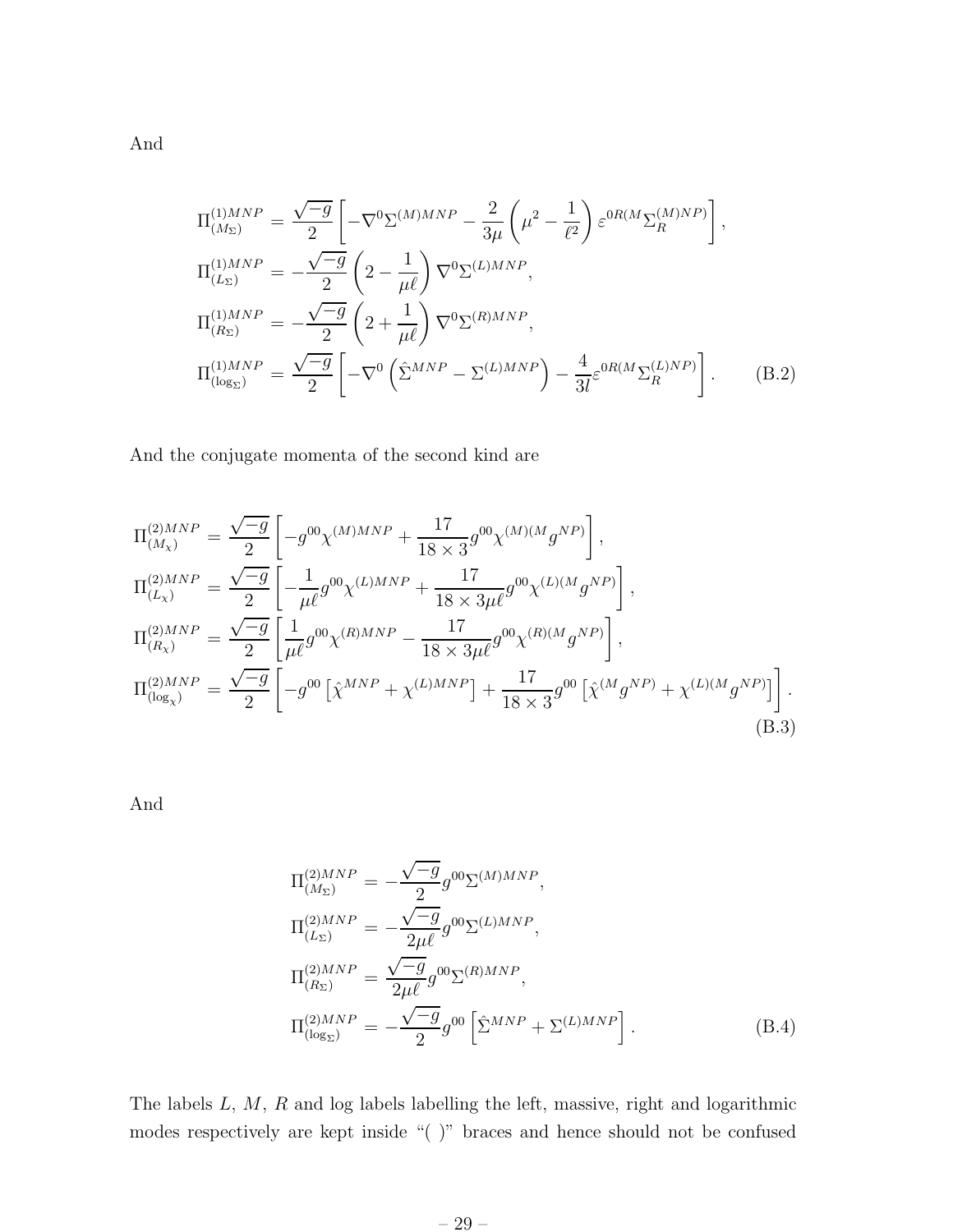<span id="page-31-0"></span>with the spacetime indices  $MNP$ . The following relations have been used

$$
\mathcal{D}^{(L)}(\hat{\chi}, \hat{\Sigma})_{MNP} \equiv (\hat{\chi}, \hat{\Sigma})_{MNP} + \frac{\ell}{6} \varepsilon_{QR(M} \nabla^{Q} (\hat{\chi}, \hat{\Sigma})_{NP}^{R}) = -(\chi, \Sigma)_{MNP}^{(L)}, \n\mathcal{D}^{(M)}(\chi, \Sigma)_{MNP}^{(M)} = \mathcal{D}^{(L)}(\chi, \Sigma)_{MNP}^{(L)} = \mathcal{D}^{(R)}(\chi, \Sigma)_{MNP}^{(R)} = 0, \n\nabla^{2} \hat{\chi}_{MNP} = \frac{72}{\ell^{2}} \chi_{MNP}^{(L)} + \frac{24}{\ell^{2}} \hat{\chi}_{MNP} + \frac{2}{\ell^{2}} \hat{\chi}_{(M} g_{NP}), \n\nabla^{2} \chi_{MNP}^{(L,R)} = \frac{24}{\ell^{2}} \chi_{MNP}^{(L,R)} + \frac{2}{\ell^{2}} \chi_{(M}^{(L,R)} g_{NP}), \quad \nabla^{2} \chi_{MNP}^{(M)} = 12 \left(3\mu^{2} - \frac{1}{\ell^{2}}\right) \chi_{MNP}^{(M)} + \frac{2}{\ell^{2}} \chi_{(M}^{(M)} g_{NP}), \n\nabla^{2} \Sigma_{MNP}^{(L,R)} = 0, \quad \nabla^{2} \Sigma_{MNP}^{(M)} = \left(4\mu^{2} - \frac{4}{\ell^{2}}\right) \Sigma_{MNP}^{(M)}, \n\nabla^{2} \hat{\Sigma}_{MNP} = \frac{8}{\ell^{2}} \Sigma_{MNP}^{(L)}.
$$
\n(B.5)

### References

- [1] S. Deser, R. Jackiw and S. Templeton, "Topologically Massive Gauge Theories," Annals Phys. 140, 372 (1982) [Erratum-ibid. 185, 406 (1988)] [Annals Phys. 185, 406 (1988)] [Annals Phys. 281, 409 (2000)].
- [2] S. Deser, R. Jackiw and S. Templeton, "Three-Dimensional Massive Gauge Theories," Phys. Rev. Lett. 48, 975 (1982).
- [3] J. M. Maldacena, "The Large N limit of superconformal field theories and supergravity," Adv. Theor. Math. Phys. 2, 231-252 (1998). [hep-th/9711200].
- [4] M. Banados, C. Teitelboim, J. Zanelli, "The Black hole in three-dimensional space-time," Phys. Rev. Lett. 69, 1849-1851 (1992). [hep-th/9204099].
- [5] W. Li, W. Song, A. Strominger, "Chiral Gravity in Three Dimensions," JHEP 0804, 082 (2008). [arXiv:0801.4566 [hep-th]].
- [6] S. Carlip, S. Deser, A. Waldron, D. K. Wise, "Cosmological Topologically Massive Gravitons and Photons," Class. Quant. Grav. 26, 075008 (2009). [arXiv:0803.3998  $\vert \text{hep-th} \vert$

W. Li, W. Song, A. Strominger, "Comment on 'Cosmological Topological Massive Gravitons and Photons'," [arXiv:0805.3101 [hep-th]].

D. Grumiller, R. Jackiw, N. Johansson, "Canonical analysis of cosmological topologically massive gravity at the chiral point," [arXiv:0806.4185 [hep-th]].

S. Carlip, S. Deser, A. Waldron, D. K. Wise, "Topologically Massive AdS Gravity," Phys. Lett. B666, 272-276 (2008). [arXiv:0807.0486 [hep-th]].

G. Giribet, M. Kleban, M. Porrati, "Topologically Massive Gravity at the Chiral Point is Not Chiral," JHEP 0810, 045 (2008). [arXiv:0807.4703 [hep-th]].

A. Strominger, "A Simple Proof of the Chiral Gravity Conjecture," [arXiv:0808.0506 [hep-th]].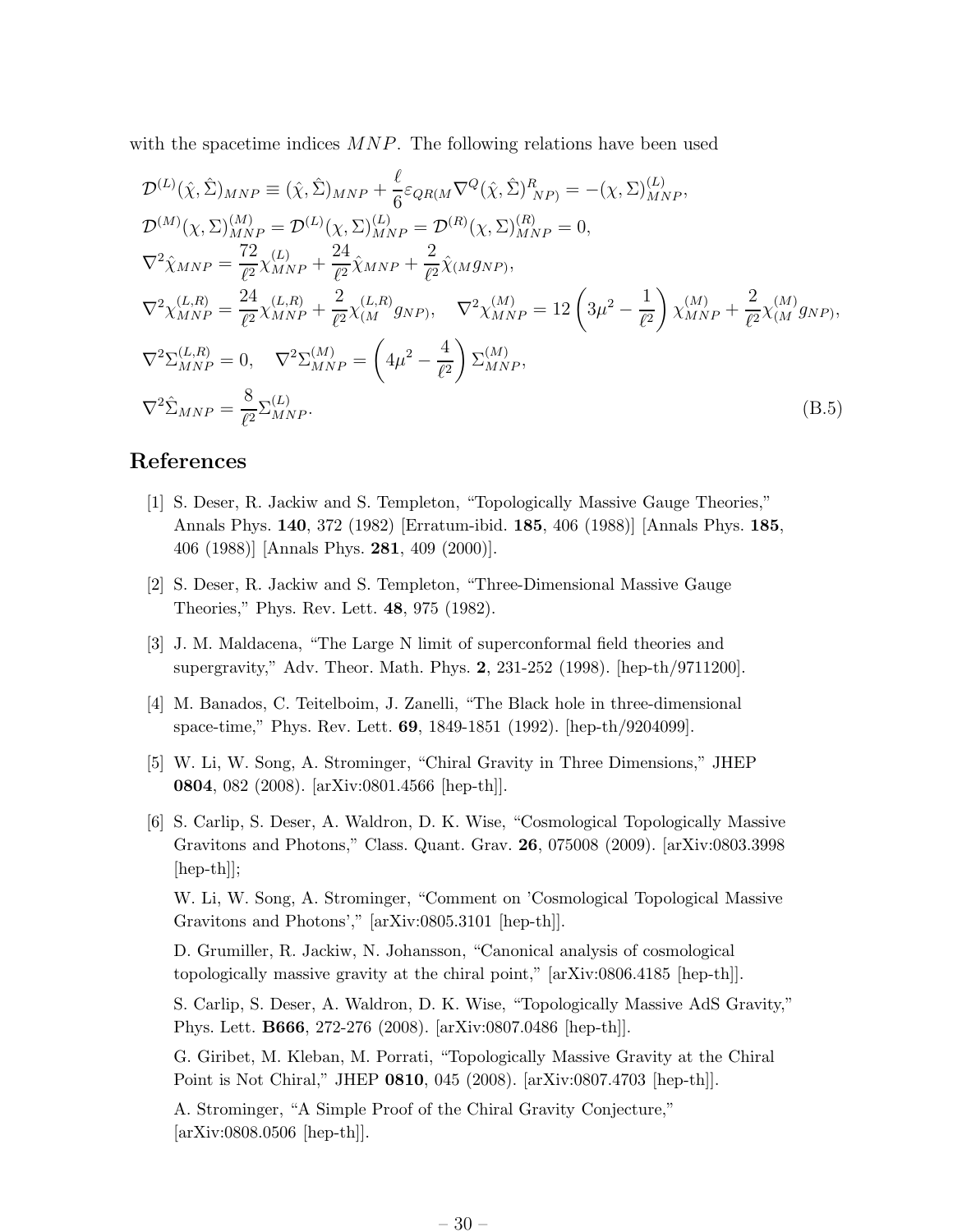- <span id="page-32-0"></span>[7] D. Grumiller, N. Johansson, "Instability in cosmological topologically massive gravity at the chiral point," JHEP  $0807$ , 134 (2008). [arXiv:0805.2610 [hep-th]].
- [8] D. Grumiller and N. Johansson, "Consistent boundary conditions for cosmological topologically massive gravity at the chiral point," Int. J. Mod. Phys. D 17, 2367 (2009) [arXiv:0808.2575 [hep-th]].
- [9] K. Skenderis, M. Taylor, B. C. van Rees, "Topologically Massive Gravity and the AdS/CFT Correspondence," JHEP 0909, 045 (2009). [arXiv:0906.4926 [hep-th]]. K. Skenderis, M. Taylor, B. C. van Rees, "AdS boundary conditions and the Topologically Massive Gravity/CFT correspondence," [arXiv:0909.5617 [hep-th]].
- [10] D. Grumiller and I. Sachs, "AdS (3) / LCFT  $(2) -i$ , Correlators in Cosmological Topologically Massive Gravity," JHEP 1003, 012 (2010) [arXiv:0910.5241 [hep-th]].
- [11] A. Maloney, W. Song, A. Strominger, "Chiral Gravity, Log Gravity and Extremal CFT," Phys. Rev. D81, 064007 (2010). [arXiv:0903.4573 [hep-th]].
- [12] M. Henneaux, S. -J. Rey, "Nonlinear  $W_{infinity}$  as Asymptotic Symmetry of Three-Dimensional Higher Spin Anti-de Sitter Gravity," JHEP 1012, 007 (2010). [arXiv:1008.4579 [hep-th]].
- [13] A. Campoleoni, S. Fredenhagen, S. Pfenninger, S. Theisen, "Asymptotic symmetries of three-dimensional gravity coupled to higher-spin fields," JHEP 1011, 007 (2010). [arXiv:1008.4744 [hep-th]].
- [14] A. Campoleoni, S. Fredenhagen, S. Pfenninger, "Asymptotic W-symmetries in three-dimensional higher-spin gauge theories," [arXiv:1107.0290 [hep-th]].
- [15] J. D. Brown, M. Henneaux, "Central Charges in the Canonical Realization of Asymptotic Symmetries: An Example from Three-Dimensional Gravity," Commun. Math. Phys. **104**, 207-226 (1986).
- [16] M. R. Gaberdiel, R. Gopakumar and A. Saha, "Quantum W-symmetry in  $AdS_3$ ," JHEP 1102 (2011) 004 [arXiv:1009.6087 [hep-th]].
- [17] J. R. David, M. R. Gaberdiel and R. Gopakumar, "The Heat Kernel on AdS(3) and its Applications," JHEP 1004, 125 (2010) [arXiv:0911.5085 [hep-th]].
- [18] M. R. Gaberdiel, R. Gopakumar, "An  $AdS_3$  Dual for Minimal Model CFTs," Phys. Rev. D83, 066007 (2011). [arXiv:1011.2986 [hep-th]].
- [19] M. R. Gaberdiel, T. Hartman, "Symmetries of Holographic Minimal Models," JHEP 1105, 031 (2011). [arXiv:1101.2910 [hep-th]]. C. Ahn, "The Large N 't Hooft Limit of Coset Minimal Models," [arXiv:1106.0351 [hep-th]]. M. R. Gaberdiel, R. Gopakumar, T. Hartman, S. Raju, "Partition Functions of

Holographic Minimal Models," [arXiv:1106.1897 [hep-th]].